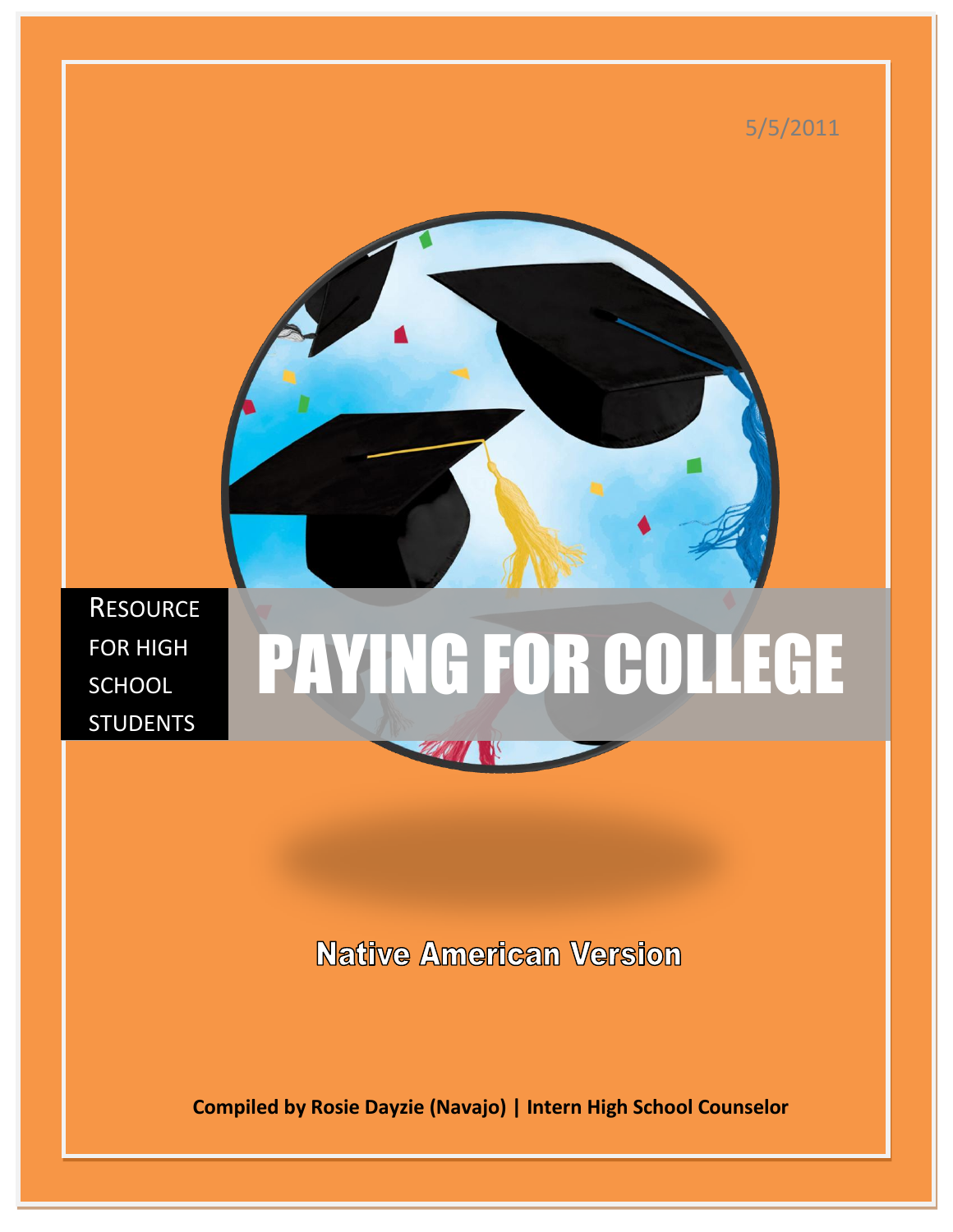This is a contribution, to provide scholarship information for Native students, to encourage and promote postsecondary education for Native students, to promote networking opportunities for Native Americans, and to raise awareness and appreciation for the contributions made by Native Americans to our society. I share this resource with the hope that you would also seek compassion about young people who need guidance and support toward finding the quality of life. You may duplicate and distribute this free booklet. ~Rosie Dayzie, email: [rosie.dayzie@gmail.com](mailto:rosie.dayzie@gmail.com)

## TABLE OF CONTENT

| <b>Contents</b>                                                                            |  |
|--------------------------------------------------------------------------------------------|--|
|                                                                                            |  |
|                                                                                            |  |
|                                                                                            |  |
|                                                                                            |  |
|                                                                                            |  |
|                                                                                            |  |
|                                                                                            |  |
|                                                                                            |  |
|                                                                                            |  |
|                                                                                            |  |
|                                                                                            |  |
|                                                                                            |  |
|                                                                                            |  |
|                                                                                            |  |
|                                                                                            |  |
|                                                                                            |  |
|                                                                                            |  |
|                                                                                            |  |
|                                                                                            |  |
|                                                                                            |  |
|                                                                                            |  |
|                                                                                            |  |
|                                                                                            |  |
|                                                                                            |  |
|                                                                                            |  |
|                                                                                            |  |
| International Order of the King's Daughters and Sons-North American Indian Scholarship  11 |  |
|                                                                                            |  |
|                                                                                            |  |
|                                                                                            |  |
|                                                                                            |  |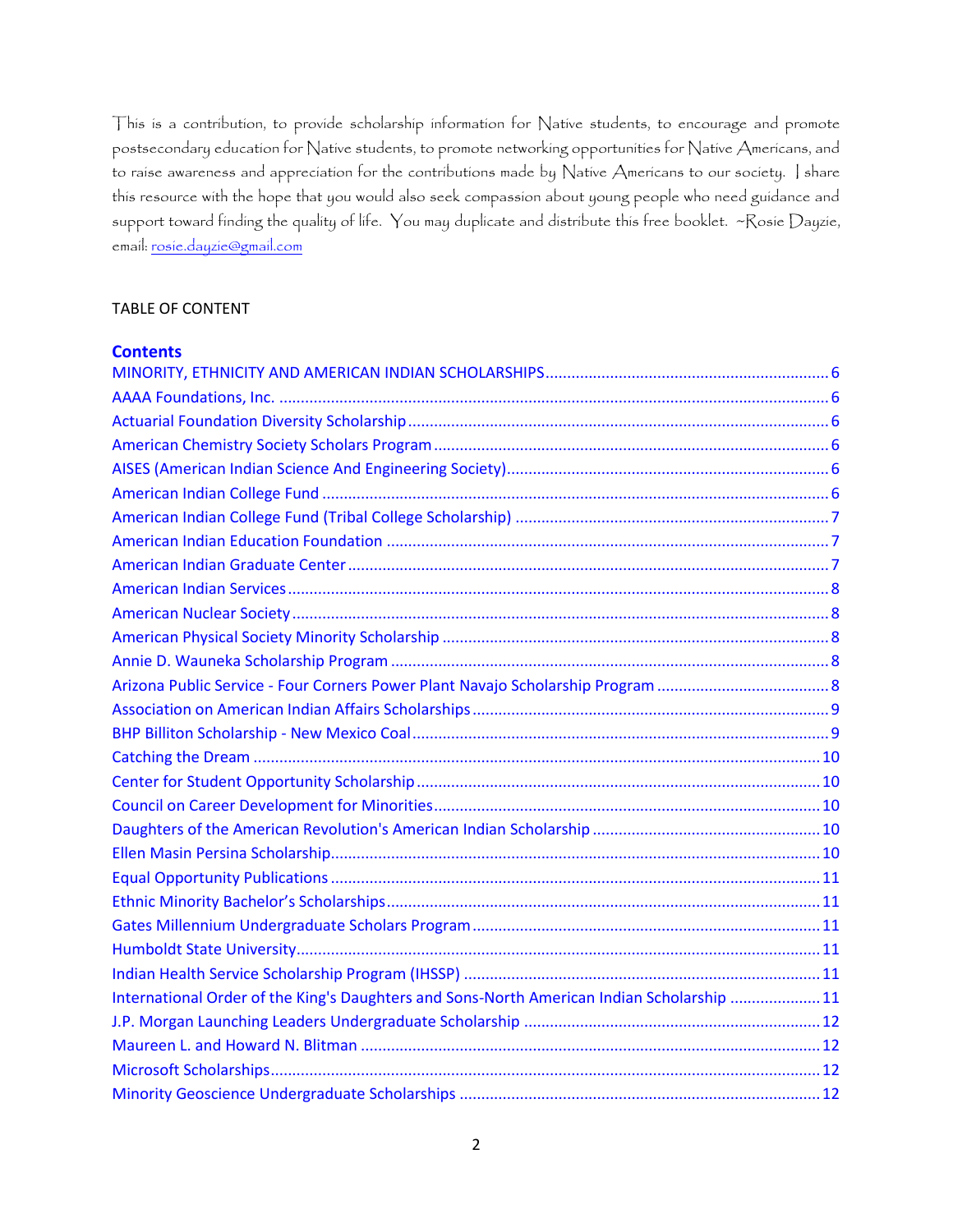| National Association of Women in Construction (NAWIC) Founder's Scholarship  13 |  |
|---------------------------------------------------------------------------------|--|
|                                                                                 |  |
|                                                                                 |  |
|                                                                                 |  |
|                                                                                 |  |
|                                                                                 |  |
|                                                                                 |  |
|                                                                                 |  |
|                                                                                 |  |
|                                                                                 |  |
|                                                                                 |  |
|                                                                                 |  |
|                                                                                 |  |
|                                                                                 |  |
|                                                                                 |  |
|                                                                                 |  |
|                                                                                 |  |
|                                                                                 |  |
|                                                                                 |  |
|                                                                                 |  |
|                                                                                 |  |
|                                                                                 |  |
|                                                                                 |  |
|                                                                                 |  |
|                                                                                 |  |
| Summer Undergraduate Program in Engineering Research at Berkeley (SUPERB) 18    |  |
|                                                                                 |  |
|                                                                                 |  |
|                                                                                 |  |
|                                                                                 |  |
|                                                                                 |  |
|                                                                                 |  |
|                                                                                 |  |
|                                                                                 |  |
|                                                                                 |  |
|                                                                                 |  |
|                                                                                 |  |
|                                                                                 |  |
|                                                                                 |  |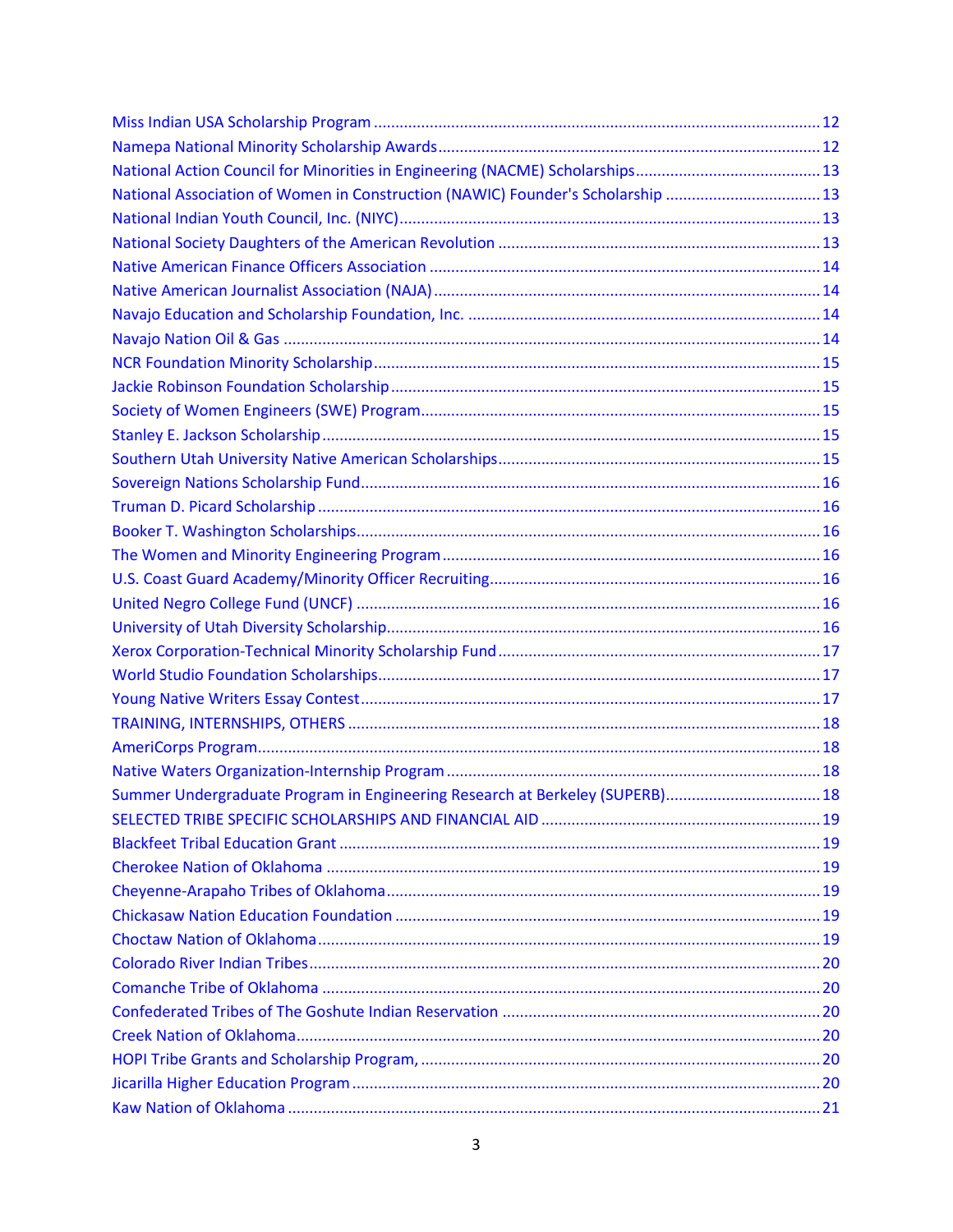| North Dakota Three Affiliated Tribes Scholarship (Hidatsa, Mandan and Arikara)24 |  |
|----------------------------------------------------------------------------------|--|
|                                                                                  |  |
|                                                                                  |  |
|                                                                                  |  |
|                                                                                  |  |
|                                                                                  |  |
|                                                                                  |  |
|                                                                                  |  |
|                                                                                  |  |
|                                                                                  |  |
|                                                                                  |  |
|                                                                                  |  |
|                                                                                  |  |
|                                                                                  |  |
|                                                                                  |  |
|                                                                                  |  |
|                                                                                  |  |
|                                                                                  |  |
|                                                                                  |  |
|                                                                                  |  |
|                                                                                  |  |
|                                                                                  |  |
|                                                                                  |  |
|                                                                                  |  |
|                                                                                  |  |
|                                                                                  |  |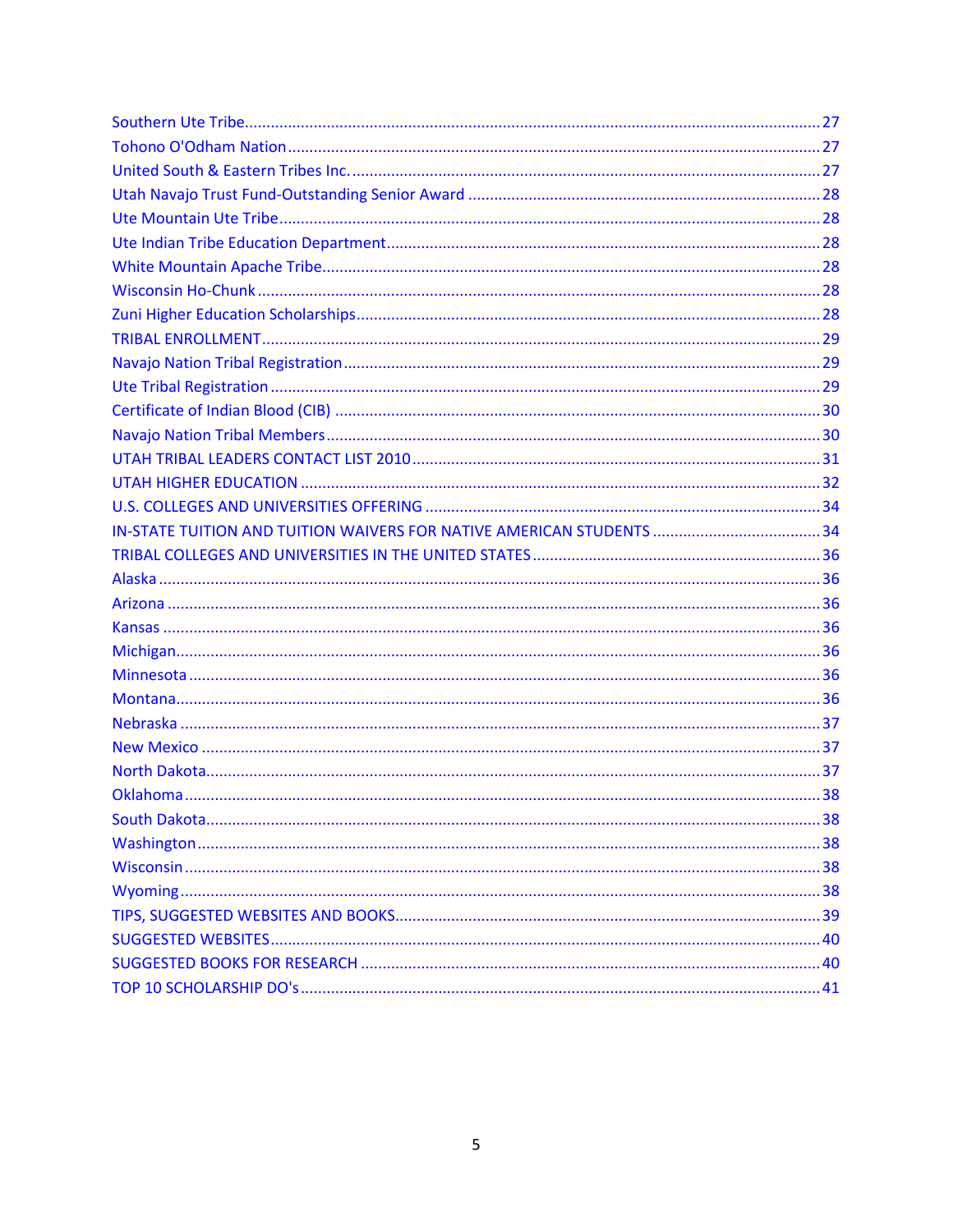# **MINORITY, ETHNICITY AND AMERICAN INDIAN SCHOLARSHIPS**

For American Indian and Alaska Native Students

#### <span id="page-5-1"></span><span id="page-5-0"></span>**AAAA Foundations, Inc.**

Website[: http://www.aaaa.org](http://www.aaaa.org/) Address: 405 Lexington Avenue New York, NY 101741801 Phone: (212) 6822500 The AAAA Foundation awards scholarships to people of color and women for educational learning focused on media, art, and advertising careers. The scholarship foundation has a national focus, based on assisting diverse women obtain higher education in related fields*.*

# <span id="page-5-2"></span>**Actuarial Foundation Diversity Scholarship**

This Scholarship promotes diversity through an annual scholarship program for Black/African American, Hispanic and Native American Indian students recognizing and encouraging academic achievements by awarding scholarships to full time undergraduate and graduate students pursuing a degree that may lead to a career in the actuarial profession. For additional information contact the Actuarial Foundation at: [Scholarships@ActFnd.org](mailto:Scholarships@ActFnd.org) or 847-706-3535.

<http://www.beanactuary.org/diversity/>

# <span id="page-5-3"></span>**American Chemistry Society Scholars Program**

Contact: Robert J. Hughes, Manager 1155 16th Street, NW Washington, DC 20036, 800-227- 5558, ext. 6250, Fax: 202-872-4361. Eligibility: Be African-American, Hispanic/Latino, or American Indian; be a U.S. citizen or permanent U.S. resident; be a full-time student at a high school or accredited college, university, or community college; be a graduating high school senior, college freshman, sophomore or junior intending to or already majoring in chemistry, biochemistry, chemical engineering or a chemicallyrelated science OR intending to or already pursuing a degree in chemical technology; be planning a career in the chemical sciences; demonstrate high academic achievement in chemistry or science; demonstrate financial need according to the Free Application for Federal Student Aid form (FAFSA) and the Student Aid Report (SAR) form. Applicants must be U.S. citizens or permanent residents of the U.S., GPA: 3.0 or higher. [http://acs.org](http://acs.org/)

Award\*: up to \$2,500 for freshman, \$3,000 for sophomores, and \$5,000 for juniors and seniors per year. \*Number and amount of awards subject to available funding\* **Deadline**: March 1

# <span id="page-5-4"></span>**AISES (American Indian Science And Engineering Society)**

PO Box 9828, Albuquerque, NM 87119‐9828 (505) 765‐1052 Deadline: [American Indian Science and Engineering Society](http://www.aises.org/)

# <span id="page-5-5"></span>**American Indian College Fund**

AICF is accepting online applications for special scholarships for American Indian students attending mainstream and tribal colleges pursuing undergrad, graduate and professional degrees for 2010-11 academic year. Applications are available on our website January of each year and the application Deadline is always May 31st for the upcoming school year. Award/Denial Letters are sent out in September.

# **Deadline: May 31st**

[http://www.collegefund.org/content/tribal\\_college\\_special\\_scholarships](http://www.collegefund.org/content/tribal_college_special_scholarships)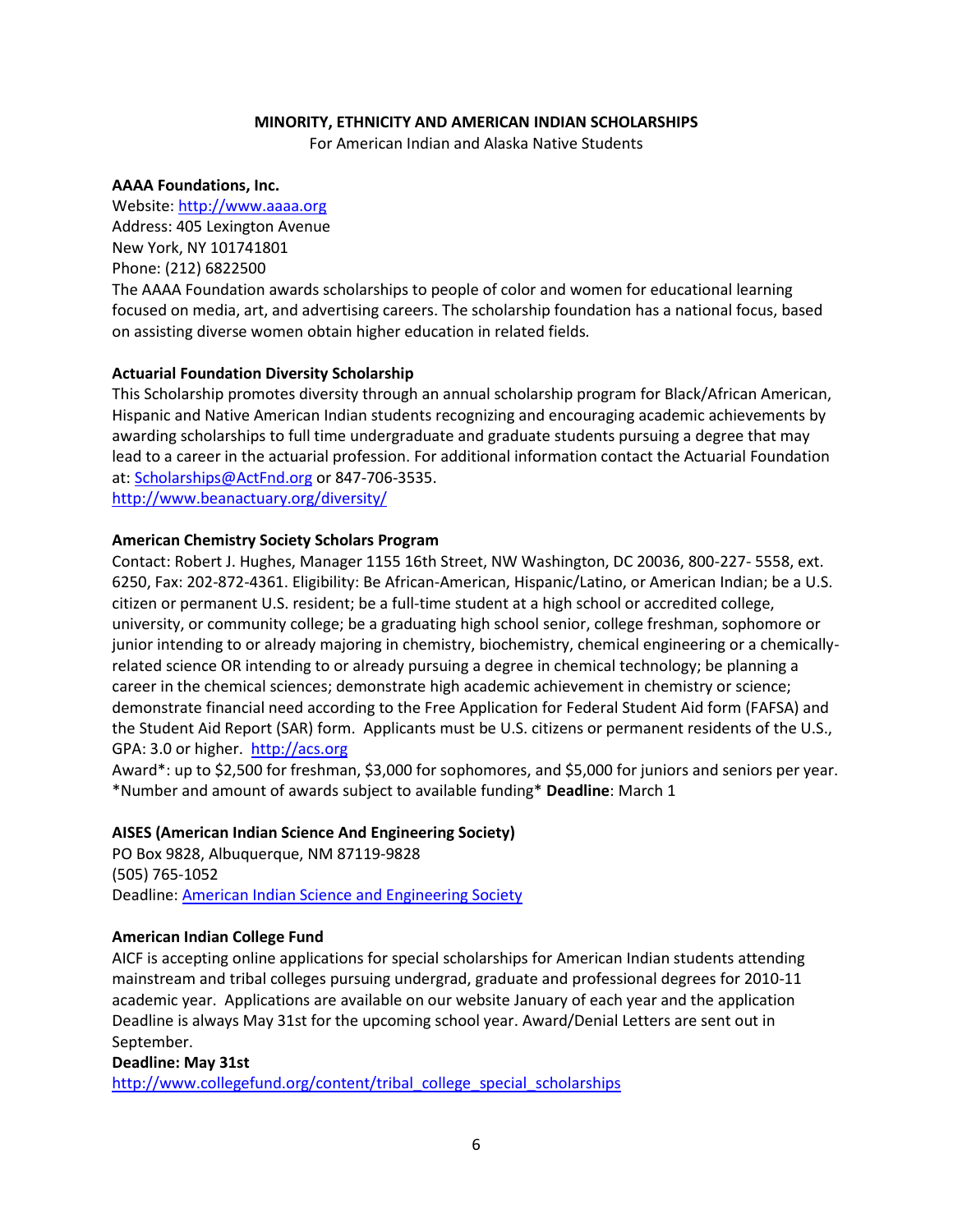# <span id="page-6-0"></span>**American Indian College Fund (Tribal College Scholarship)**

Tribal College General Scholarship Program:

The tribal colleges and universities, not the American Indian College Fund, determine student eligibility and award the scholarships. If you are a tribal college student or high school senior interested in applying for this program, please go to the website and proceed to log on and start a new General Fund Scholarship Application.

[http://www.collegefund.org/content/tribal\\_college\\_special\\_scholarships](http://www.collegefund.org/content/tribal_college_special_scholarships)

# <span id="page-6-1"></span>**American Indian Education Foundation**

2230 Eglin Street Rapid City, SD 57703 (866) 866-8642 **Deadline:** April 04, 2011 Scholarship Amount: \$2,000 for the full year Requirements:

- Native American or Alaska Native descent
- Attending an accredited 2 year college
- Full-time, undergraduate studies only
- **•** Application
- Essay
- Official transcripts
- Letter of admission
- Certificate of Indian Blood (CIB) and a photo

*Application and website at:*

<http://www.aiefprograms.org/scholarshipapplication.htm>

# <span id="page-6-2"></span>**American Indian Graduate Center**

The American Indian Graduate Center, Inc. offers fellowships and loans for service to American Indian and Alaska Native undergraduate and graduate students.

To find out more information and eligibility requirements about various programs, please view each program listed on the left side of this website page at [www.aigc.com.](http://www.aigc.com/)

All Native American High School Academic Team - Deadline: May 4, 2011

The AIGC All Native American High School Academic Team honors ten American Indian and Alaska Native high school seniors each year. Students who have: outstanding academic achievement; leadership in school, civic, and extracurricular activities; and motivation to succeed, should apply. To be considered you must have attained a cumulative high school GPA of 3.3 on an un-weighted 4.0 scale and be a high school senior at the time of application.

**Award:** Members of the ANAHSAT will receive a \$250 honorarium and will be featured in the American Indian Graduate Magazine and Indian Country Today.

**The All Native American High School Academic Team Academic Year 2011-2012 application is now available.** You may download the application from the link below. Read the instruction, giving careful attention to the deadline dates. You must print the application that contains:

- 1. Application Instructions and Deadline.
- 2. Application form and supporting documents The deadline to submit the application and required documents is **May 4, 2011.**
- 3. Tribal Eligibility Certificate (TEC) form The deadline to submit the TEC is **May 4, 2011.**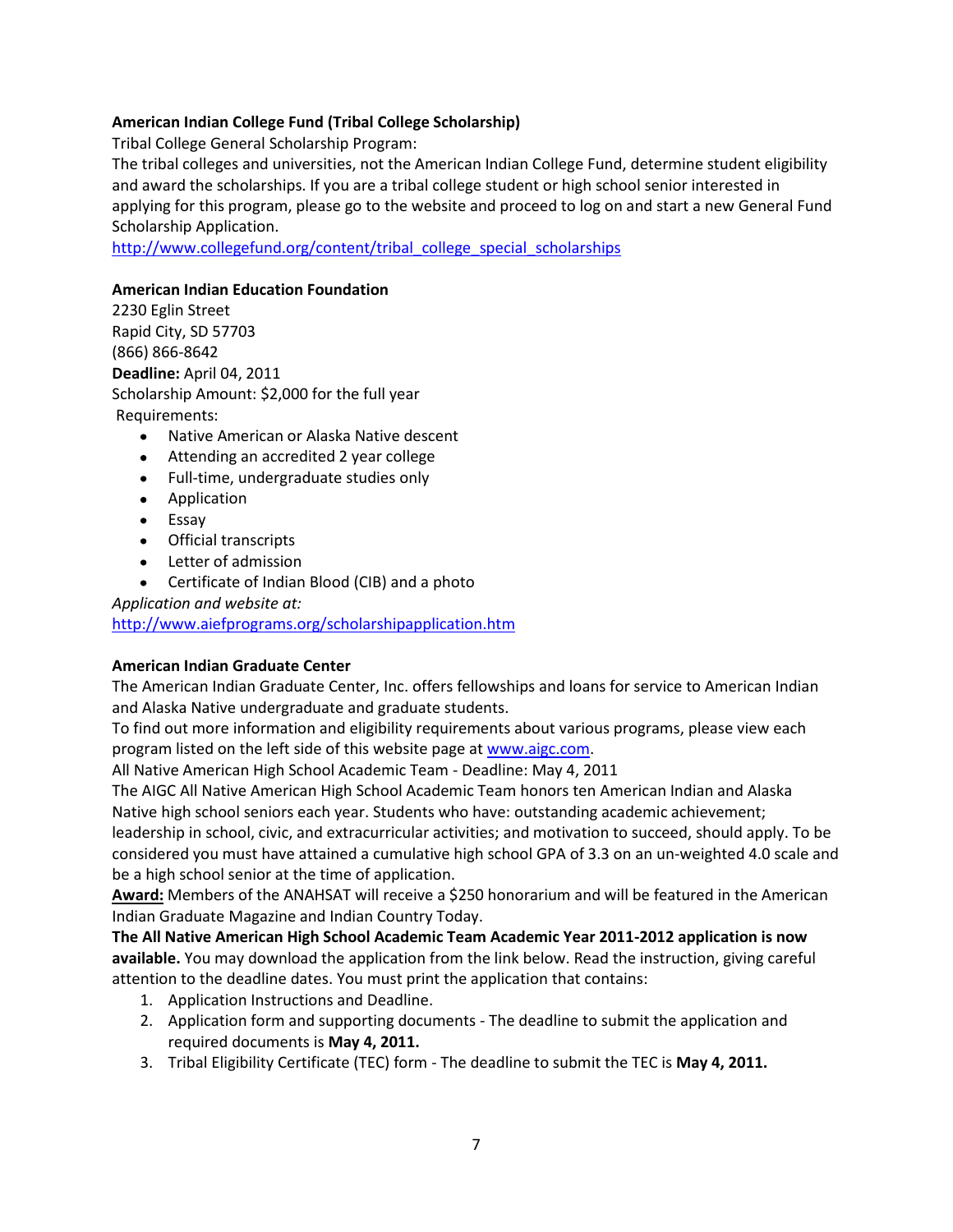Award and denial letters for the Academic Year 2011-2012 will be mailed out late May 2011 to the address listed on the application. If you do not receive a letter by mid June 2011, please contact the AIGC office at 1-800-628-1920. For further information, please contact us at (505) 881-4584 (Toll-free 1-800-628-1920). <http://www.aigc.com/index.htm>

# <span id="page-7-0"></span>**American Indian Services**

Minimum GPA of 2.25. Can be enrolled in university, college or technical school, full or part time. Must be ¼ Indian blood.

<http://www.americanindianservices.org/>

## <span id="page-7-1"></span>**American Nuclear Society**

Contact: Scholarship Coordinator, American Nuclear Society, 555 N. Kensington Ave., La Grange Park, IL 60526, 708-352-6611, outreach@ans.org, applications are available for downloading from the ANS web site at<http://www.ans.org/honors/scholarships/forms/>

Eligibility: Undergraduate and graduate students interested in nuclear science and technology careers. Minorities and women are encouraged to apply. Scholarship descriptions, guidelines, requirements may be found at<http://www.ans.org/honors/scholarships/>

U.S. and non-U.S. applicants must be ANS student members enrolled in and attending an accredited institution in the United States. Student must be enrolled in a course of study relating to a degree in nuclear science or nuclear engineering in a U.S. institution. Award: Contact for details. **Deadline**: February 1

## <span id="page-7-2"></span>**American Physical Society Minority Scholarship**

Contact: One Physics Ellipse College Park, MD 20740-3844, 301-209-3232, Fax: 209-0865, <http://www.aps.org/> , minority@aps.org Eligibility: Black, Hispanic, or Native American U.S. citizens with a physics interest. Must be a high school senior, college freshman or sophomore. Award: \$2,000 **Deadline**: February 14

# <span id="page-7-3"></span>**Annie D. Wauneka Scholarship Program**

*See [Navajo Education and Scholarship Foundation,](#page-13-2) Inc.*

# <span id="page-7-4"></span>**Arizona Public Service - Four Corners Power Plant Navajo Scholarship Program**

AAPS - Four Corners Power Plant Attn: Scholarship Committee P.O. Box 355/MS 4918 Fruitland, NM 87416 (505) 598-8213 or (505) 598-8811 **Deadline:** June 24 Scholarship Amount: \$1,000 - \$1,500 per school year Requirements:

- Member of the Navajo Nation
- Cumulative GPA 2.50
- Minimum GPA 2.00
- Full-time status
- Application
- Two letters of recommendation
- Official transcript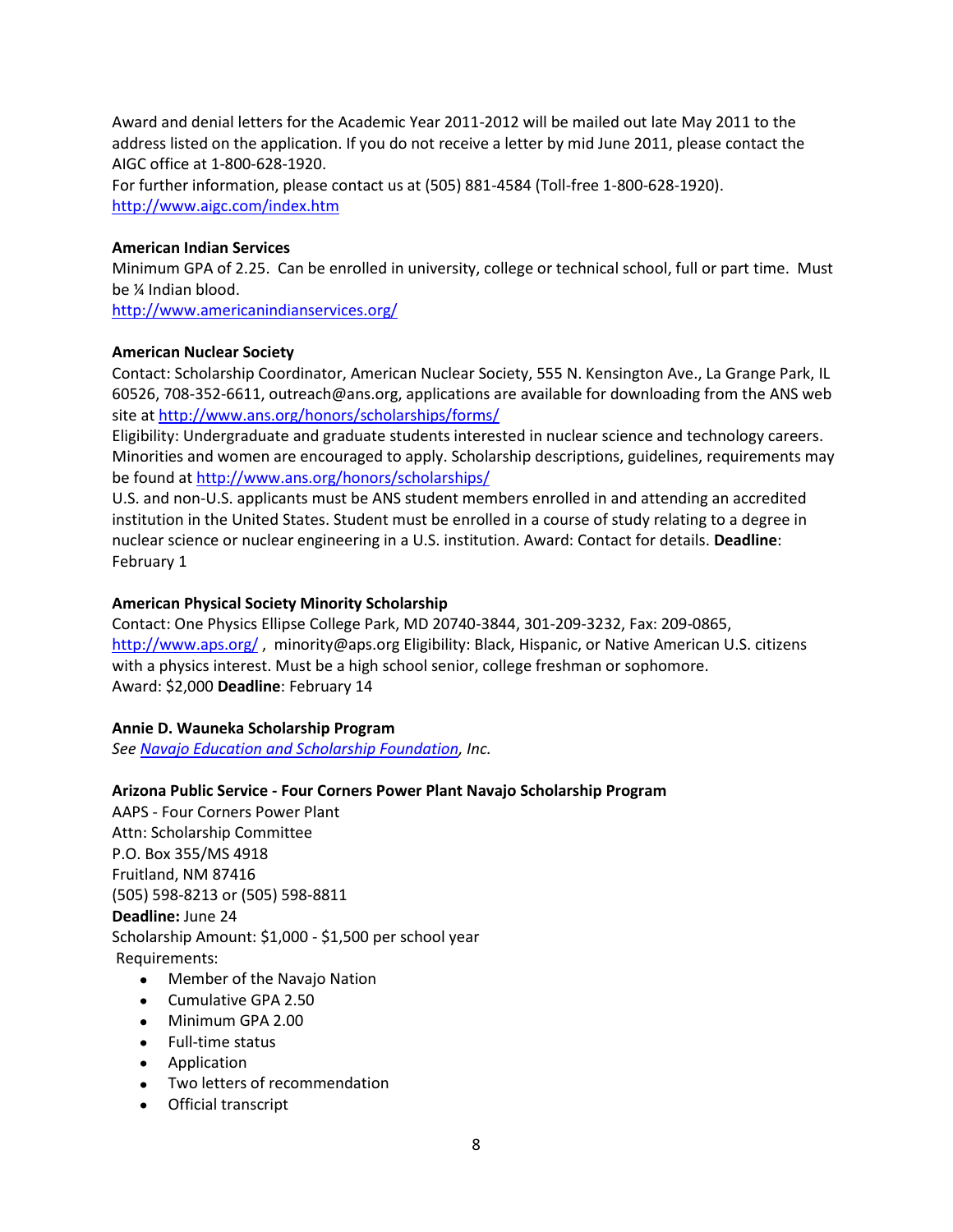- ACT/SAT scores for freshman students
- Letter of acceptance
- Certificate of Indian blood
- Responses to three essay questions
- Majoring in a utility-related field of studies, including, but not limited to, accounting, business administration, chemistry, computer science, engineering, human resources, nursing/medical, occupational safety, vocational programs (automotive, electrical, instrumentation, machinist, welding, etc.).

Applications are available at the Financial Aid Office or you may visit the website at*:* [www.pinnaclewest.com/main/pnw/careers/STW/scholarships/scholarships\\_4.html](http://www.pinnaclewest.com/main/pnw/careers/STW/scholarships/scholarships_4.html)

# <span id="page-8-0"></span>**Association on American Indian Affairs Scholarships**

Association of American Indian Affairs Attn: Lisa Wyzlic, Director of Programs 966 Hungerford Drive, Suite 12-B Rockville, MD 20850 (240) 314-7155 **Deadline:** July 1 Funding is for entire year, not by semester. No funds for summer session. **Scholarship Amount:** \$500 - \$800 **Requirements:**

- Application
- Certificate of Indian blood (1/4)
- Essay
- Two letters of recommendation
- Current financial aid letter
- Complete transcript
- Class schedule
- Printout of course catalog which shows credits for freshman / sophomore status.

Applications are available at the Financial Aid or you may visit the website at:

[www.indian-affairs.org](http://www.indian-affairs.org/)

# <span id="page-8-1"></span>**BHP Billiton Scholarship - New Mexico Coal**

Attn: Human Resources, P.O. Box 561, Waterflow, NM 87421 (505) 598-2169 or (505) 598-2164 or Fax: (505) 598-2102 **Deadline:** June 30th of each year **Duration:** one year, renewable contingent upon eligibility **Scholarship Amount:** \$500 - \$1500 per student. **Requirements:**

- A copy of ACT or SAT score report (not required if presently in college).
- Certificate of Tribal Member (Preference given to Navajo tribal member).
- Completed Application
- Official Transcript (s) Current
- Acceptance Letter or enrollment verification
- Two page letter explaining career choice, major field of study i.e. mining, engineering and some indication of financial need and if you are currently receiving any other scholarships.

<http://www.bhpbilliton.com/bb/ourBusinesses/energyCoal/newMexicoCoal.jsp>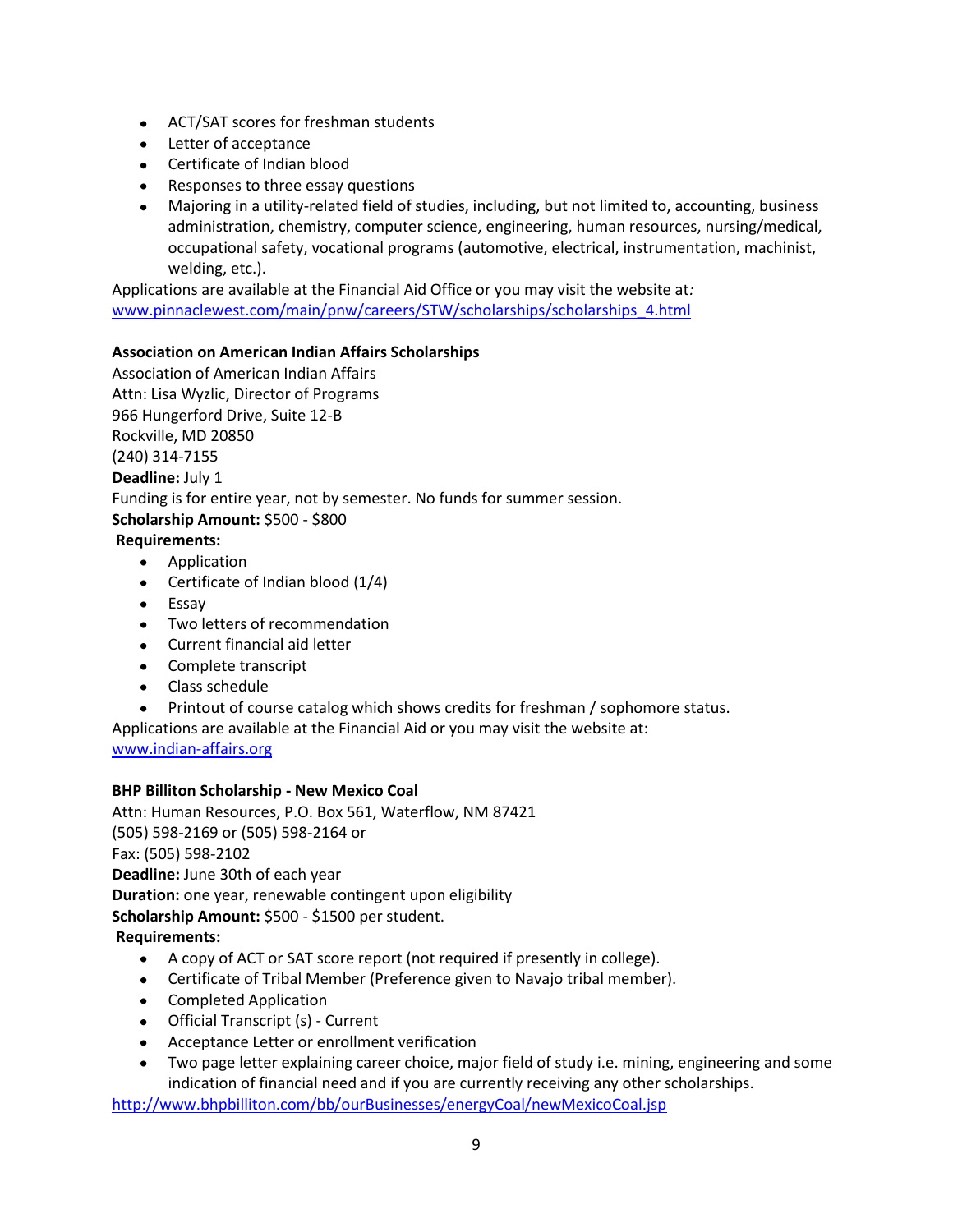## <span id="page-9-0"></span>**Catching the Dream**

Must be at least ¼ Indian blood. Must plan to be full time student in an accredited college or university. Applicants must have excellent grades, high ACT or SAT scores, some work experience, a track record of leadership, and a strong commitment to their Indian community.

Contact: Catching the Dream –The Native American Scholarship Fund (505) 262-2351

8200 Mountain Rd. NE, Suite 203 Albuquerque, NM 87110 Amount: \$500-\$5,000 **Deadline:** March 15th http://www.catchingthedream.org/

# <span id="page-9-1"></span>**Center for Student Opportunity Scholarship**

Opportunity Scholars are exemplary 9th-12th grade students generally characterized by the following: • First-generation college-bound [students whose parents did not go to or graduate from college]; and/or• Limited financial resources [students who seek financial aid and scholarship support for college]; and/or • Underrepresented/minority groups [students who identify as African-American/Black, American Indian/Alaska native, Hispanic/Latino/a, Asian/Indian Subcontinent/Pacific Islander, and/or rural] • Students taking a college preparatory curriculum at their high school • Students demonstrate high engagement in extracurricular and leadership programs. Opportunity Scholars are not defined by minimum academic qualifications, as CSO college partners reflect a spectrum of selectivity to accommodate a diverse pool of student achievement and needs. A complete list of CSO partner colleges can be viewe[d here.](http://csopportunity.org/college_partners/coll_partners.aspx) <http://www.csopportunity.org/ss/oppscholars.aspx>

# <span id="page-9-2"></span>**Council on Career Development for Minorities**

Annually awarded scholarship for ethnic minority undergraduates. Applicants should show outstanding academic records and be enrolled in an approved accredited university or college. Contact: Scholarship Coordinator, Council on Career Development for Minorities, 1341 W Mockingbird Lane, Suite 412-E, Dallas, TX 75247, (214) 631-3677

# <span id="page-9-3"></span>**Daughters of the American Revolution's American Indian Scholarship**

The American Indian Committee of the DAR awards this scholarship to Native Americans and is intended to help Native American students of any age, any tribe and in any state striving to get an education. All awards are judged based on financial need and academic achievement. Applicants must be Native Americans (proof of American Indian blood is required by letter or proof papers) in financial need and have a grade point average of 2.75 or higher. Specify that you want information on the American Indian Scholarship when you send the self-addressed, stamped envelope for information. Award: \$1,000

[http://www.dar.org/natsociety/edout\\_scholar.cfm](http://www.dar.org/natsociety/edout_scholar.cfm)

#### <span id="page-9-4"></span>**Ellen Masin Persina Scholarship**

Contact: Jo-ann Booze, jbooze@press.com , National Press Club, Attn: General Manager Office, 529 14th Street, N.W., Washington, D.C. 20045, 202-662-7500[, http://www.press.org](http://www.press.org/)

Eligibility: Open to minority high school seniors who have been accepted to college and plan to pursue a career in journalism. Applicants must demonstrate an ongoing interest in journalism through work in high school and/or other media, submit a one-page essay on why they want to pursue a career in journalism and have at least a 2.75 GPA in high school.

Award: \$5,000 **Deadline**: March 1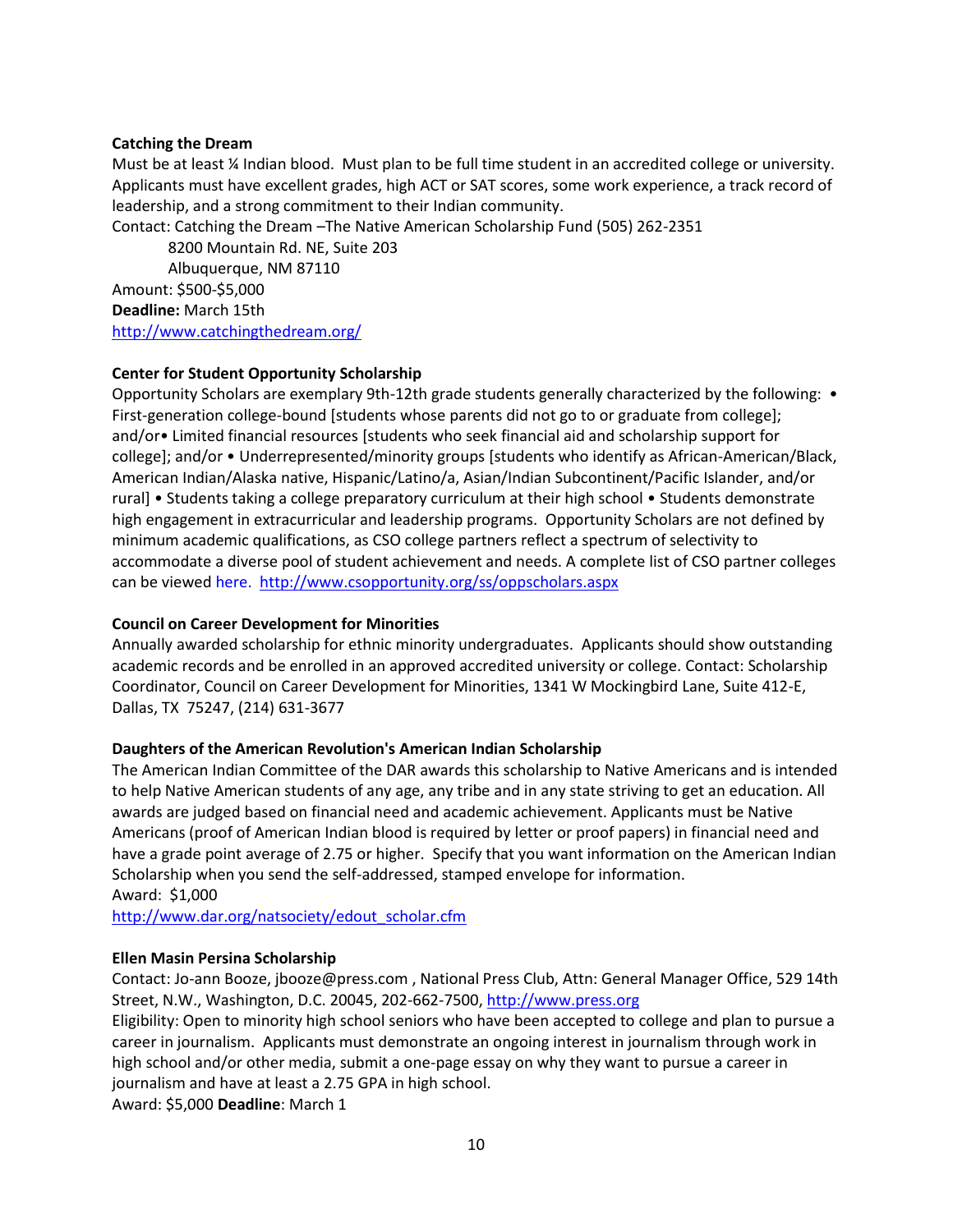# <span id="page-10-0"></span>**Equal Opportunity Publications**

For minority students in engineering; Amount: \$500. Phone: 631-421-9421 [www.eop.com/](http://www.eop.com/)

# <span id="page-10-1"></span>**Ethnic Minority Bachelor's Scholarships**

Contact: Bonnie Revo, brevo@ons.org Oncology Nursing Foundation, 501 Holiday Drive, Pittsburgh, PA 15220, 412-921-7373, Fax: 412-921-6565 [http://www.nursingawards.org](http://www.nursingawards.org/)

Eligibility: The candidate must be a registered nurse with a demonstrated interest in and commitment to cancer nursing. The applicant must also be enrolled in an undergraduate nursing degree program at an National League of Nursing (NLN)-accredited school of nursing (the program must have application to oncology nursing), have a current license to practice as a registered nurse, and be of an ethnic minority group. Past recipients of a bachelor's scholarship from the Oncology Nursing Foundation are not eligible for an award.

Award: \$2,000 **Deadline:** February 1

# <span id="page-10-2"></span>**Gates Millennium Undergraduate Scholars Program**

Contact: Gates Millennium Scholars, P.O. Box 10500 Fairfax, VA 22031-8044, 877- 690-4677, <http://www.gmsp.org/> [; contactus@gmsp.org](mailto:contactus@gmsp.org)

Eligibility: Applicants must be a low-income minority student either graduating from high school or a college student continuing college courses. Applicant must have at least a 3.3 GPA and demonstrate community involvement. Although there are, no restrictions on major, nominators are asked to consider academic performance in math and sciences.

Award: Program covers the cost of tuition, fees, books, and living expenses not paid for by grants and scholarships already committed as part of the recipient's financial aid package. **Deadline:** January 12

# <span id="page-10-3"></span>**Humboldt State University**

NSF Scientific Leaderships Scholars Program:

Thirty scholarships at \$3,623 each will be awarded each year for 4 years to assist in covering costs of education, including living expenses. Native American students and students that are first generation to attend the university will be priority applicants.

<http://www.humboldt.edu/itepp/family/Nativescholarships.htm>

# <span id="page-10-4"></span>**Indian Health Service Scholarship Program (IHSSP)**

The mission of IHS is to raise the physical, mental, social and spiritual health of American Indians and Alaska Natives to the highest level. Because of the IHS Scholarship Program, many qualified health professionals are given the opportunity to pursue their careers as well as help their own communities. Contact: Indian Health Service Scholarship Program

Twinbrook Metro Plaza 12300 Twinbrook, Suite 100 Rockville, MD 20852, (301) 443-6197 <http://www.ihs.gov/>

# <span id="page-10-5"></span>**International Order of the King's Daughters and Sons-North American Indian Scholarship**

The student must provide a Tribal Registration number and fulfill the other requirements. The scholarships are given for technical, vocational or college studies but not granted for studies beyond a Bachelors degree. Amount: \$650, **Deadline**: April 1st <http://www.iokds.org/scholarship.html>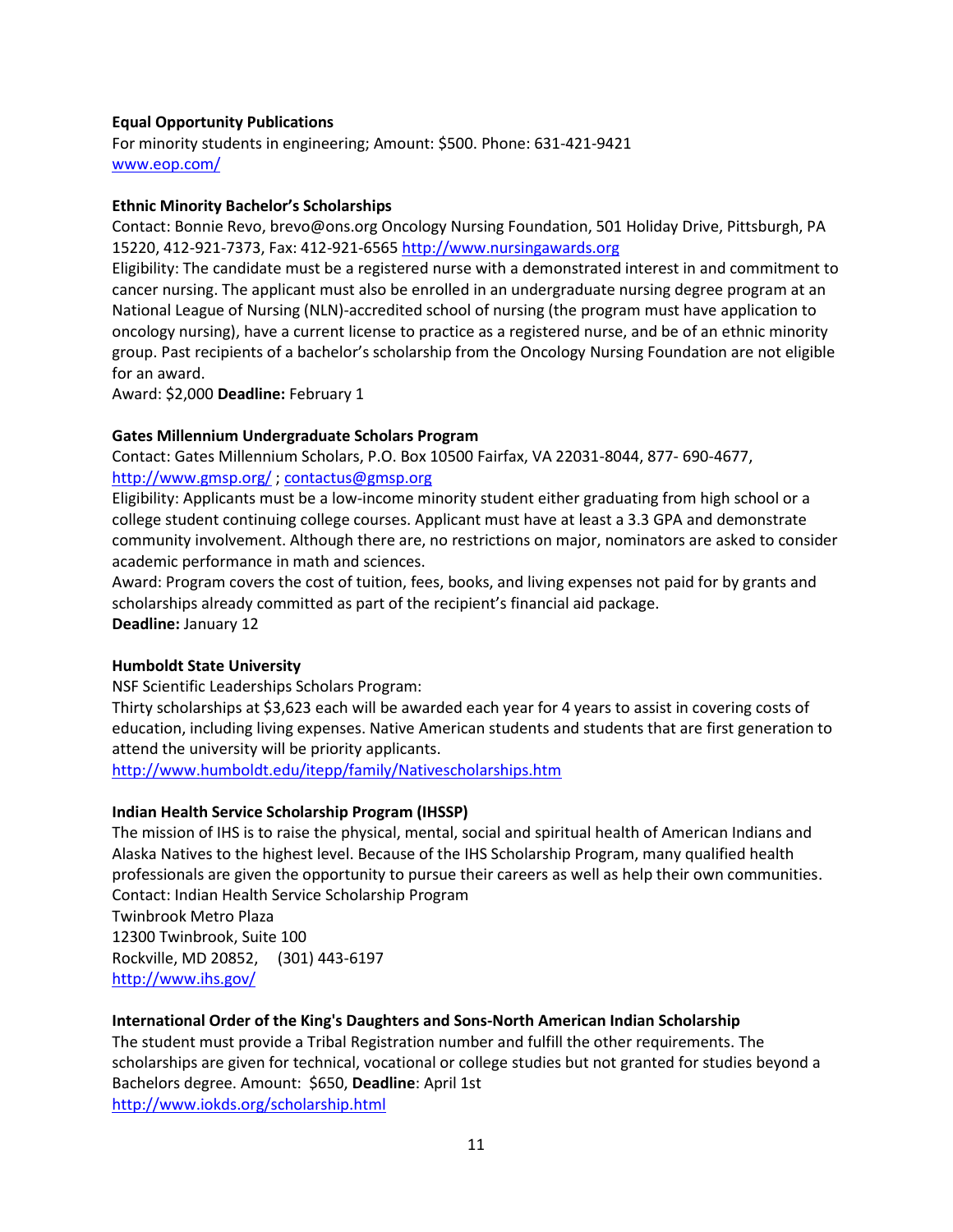# <span id="page-11-0"></span>**J.P. Morgan Launching Leaders Undergraduate Scholarship**

For Black, Hispanic and Native American students interested in financial services careers. Awards: up to \$15,000.

<http://careers.jpmorgan.com/student/jpmorgan/careers/launchingleaders/overview>

# <span id="page-11-1"></span>**Maureen L. and Howard N. Blitman**

The Maureen L. and Howard N. Blitman, P.E., Scholarship to Promote Diversity in Engineering is awarded annually to a high school senior from an ethnic minority who has been accepted into an [ABET-accredited](http://www.abet.org/)  [engineering program](http://www.abet.org/) at a four-year college or university. The scholarship is awarded in two disbursements of \$2,500 each at the beginning of the fall and spring semesters of the freshman year. Eligibility Requirements: Applicant must be a high school senior who: is a member of an underrepresented ethnic minority in the field of engineering: African-American, Hispanic, or Native American, has been accepted into an [ABET-accredited engineering program](http://www.abet.org/) at a four-year college or university, and is a U.S. citizen.

**Applications must be received at NSPE by March 1.**  <http://www.nspe.org/Students/Scholarships/blitman.html>

## <span id="page-11-2"></span>**Microsoft Scholarships**

Contact: Microsoft Scholarship Program, Microsoft Corporation, One Microsoft Way, Redmond, WA 98052-8303,<http://www.microsoft.com/college/scholarships>[scholars@microsoft.com](mailto:scholars@microsoft.com) Eligibility: Open to undergrad enrolled full-time at four-year universities only. Must be pursuing studies in computer science or related disciplines such as such as electrical engineering, math, or physics and must also demonstrate interest in computer science. Minimum 3.0 GPA required. Four scholarships available: General Scholarships, Women's Scholarships, Underrepresented Minority Scholarships, and Scholarships for Students with Disabilities.

Award: Full tuition and fees, monthly stipend, summer internship after first year. **Deadline***:* February 1

# <span id="page-11-3"></span>**Minority Geoscience Undergraduate Scholarships**

Contact: Cindy Martinez, American Geological Institute, Attn: Director, AGI Minority Geoscience Scholarships, 4220 King Street, Alexandria, VA 22302, (703) 379-2480, Fax: (703) 379-7653, [http://www.agiweb.org](http://www.agiweb.org/) , [cmm@agiweb.org](mailto:cmm@agiweb.org)

Eligibility: Applicants must be geosciences majors (or a related field) who are U.S. citizens and members of the following underrepresented ethnic minority groups: African-American, Hispanic, and Native American (American Indian, Eskimo, Hawaiian, and Samoan). Related geosciences fields include geology, geophysics, hydrology, meteorology, physical oceanography, planetary geology, and earth-science education. Award: Up to \$10,000 per year **Deadline**: March 13

#### <span id="page-11-4"></span>**Miss Indian USA Scholarship Program**

Outstanding Young Indian Women come to the Nation's Capital each year to participate in the National Miss India[n USA](http://www.indians.org/Programs/MIUSApro/miusapro.html) Scholarship Program, sponsored by the American Indian Heritage Foundation. Contact: Miss Indian USA Scholarship Program 6051 Arlington Blvd., Falls Church, VA 22044; (703) 273-7500 http://www.indians.org/Programs/MIUSApro/miusapro.html

# <span id="page-11-5"></span>**Namepa National Minority Scholarship Awards**

Contact: Namepa National Scholarship Selection Committee Chair, NAMEPA, Inc., 341 N. Maitland Ave, Ste. 130, Maitland, FL 32751, (407) 647-8839, www.namepa.org/awards.html, namepa@namepa.org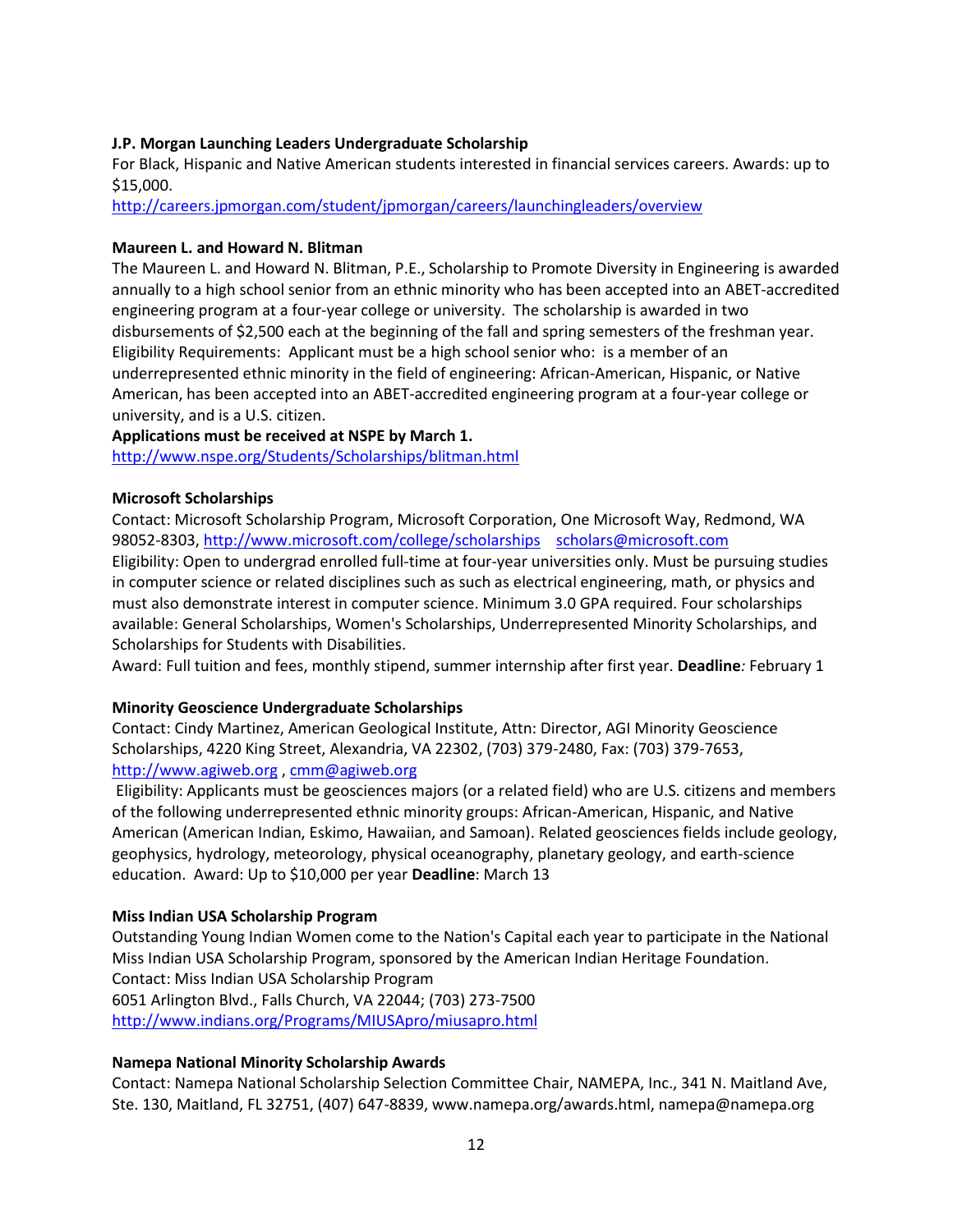Eligibility: Awards for incoming freshmen and undergraduate transfer students of Latino, African American, and American Indian heritage who are majoring in engineering. Freshmen must have a minimum 2.7 GPA and an ACT score of 25 or SAT of 1000. Transfer students must have a minimum 2.7 GPA. Award: \$1,000 **Deadline***:* May 26 [http://www.namepa.org](http://www.namepa.org/)

# <span id="page-12-0"></span>**National Action Council for Minorities in Engineering (NACME) Scholarships**

The award amounts to \$20,000, and many are awarded. This is our major engineering scholarship gateway. You must be an engineering student. The deadline is usually in February. Go to the Web site for details, or contact aid officials at your college. [www.nacme.org/](http://www.nacme.org/)

## <span id="page-12-1"></span>**National Association of Women in Construction (NAWIC) Founder's Scholarship**

Must be a minority student enrolled in a construction related degree program. Contact: NAWIC Founder's Scholarship Foundation, 327 South Adams, Fort Worth, TX 76104 <http://www.nawic.org/nawic/Default.asp>

# <span id="page-12-2"></span>**National Indian Youth Council, Inc. (NIYC)**

|                                | Employment & Youth Program Apply with your respective field office: |                    |
|--------------------------------|---------------------------------------------------------------------|--------------------|
| <b>Farmington Field Office</b> | 653 W. Broadway, Farmington, NM 87401                               | (505)327-5341      |
| Albuquerque Field Office       | 318 Elm St., Albuguergue, NM 87102                                  | (505) 247-2251     |
| Gallup Field Office            | 907 N. Metro Plaza, Gallup, NM 87301                                | $(505) 863 - 6639$ |
| Requirements:                  |                                                                     |                    |

- Proof of Native American Ancestry
- Must be 18 years or older
- Must not reside on the reservation
- Be economically disadvantaged, unemployed or underemployed
- Meet income guidelines
- Provide a Selective Service Registration Card (males between the ages of 18-25).
- For classroom training, be prepared to provide: current class schedule, financial needs analysis, accuplacer scores and official transcript (s).

*For more information, please contact your respective NIYC field office.* <http://www.niyc-alb.org/>

#### <span id="page-12-3"></span>**National Society Daughters of the American Revolution**

1776 D Street, Northwest Boise, ID 83704-3024 Washington, DC 20006-5392 (202) 628-1776 **Scholarship Amount:** One-time award of \$500 **Deadlines:**

#### **February 1**

#### **Requirements:**

- Academic achievement
- Transcript
- Three letters of recommendation
- Proof of Native American ancestry
- Letter giving family history
- Financial Need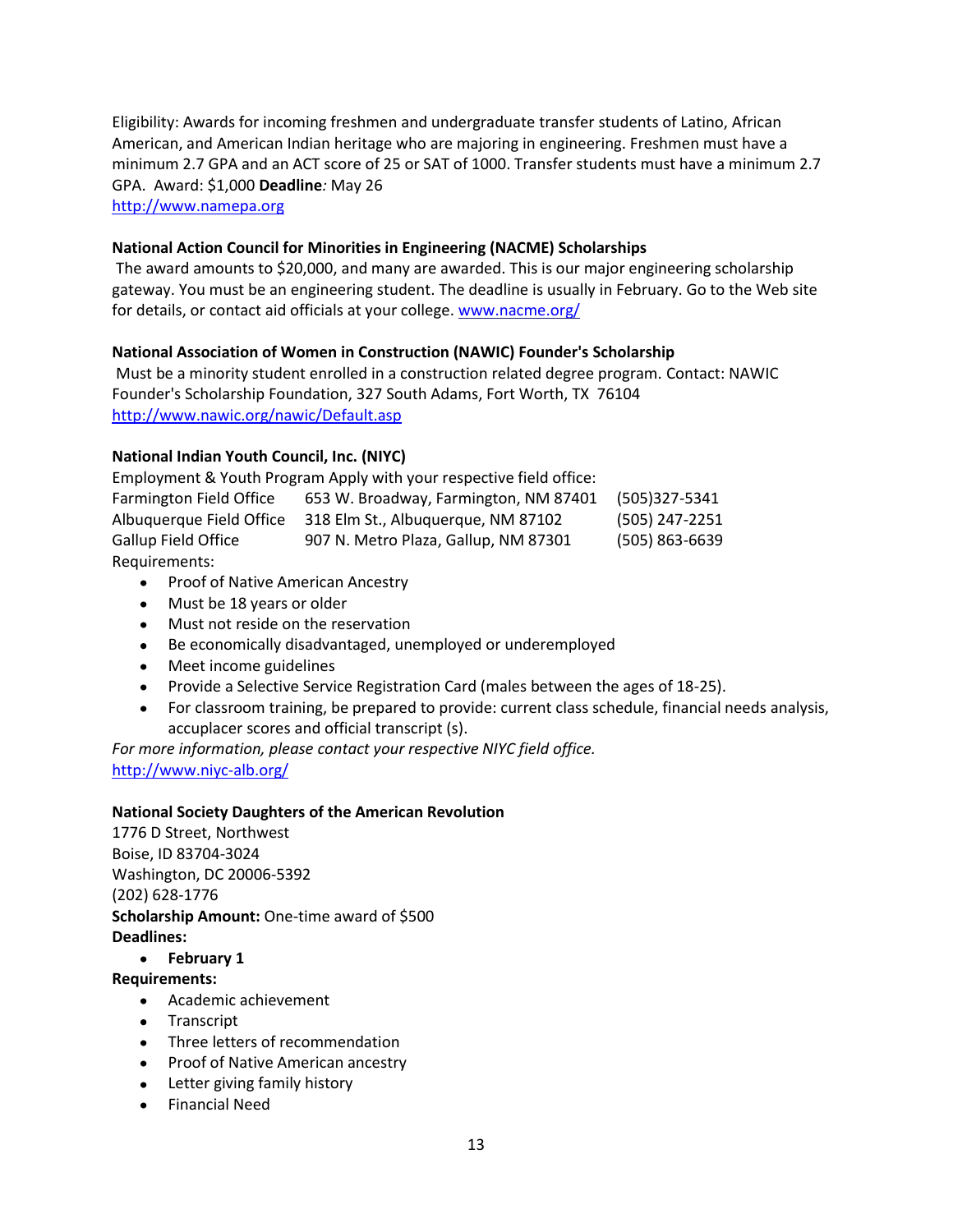Essay of educational and career goals. *Applications are available at the website at:* [http://www.dar.org/natsociety/edout\\_scholar.cfm](http://www.dar.org/natsociety/edout_scholar.cfm)

# <span id="page-13-0"></span>**Native American Finance Officers Association**

Native American and Alaska Native students pursuing Associates, Bachelors, Masters, PhD and other degree programs at accredited universities. Students must be working toward a degree within a financially related discipline including (but not necessarily limited to): Accounting, Business, Economics, Finance and Marketing. Students will be required to provide proof of tribal enrollment, proof of university enrollment, a transcript, one letter of recommendation, a personal statement, a list of honors and awards received a list of community involvement and volunteer activities, and a photograph. Students will be awarded scholarships based upon academic merit, interest in business and finance and evidence of demonstrated commitment to their Native community. NAFOA Scholars are chosen by the NAFOA Board of Directors and scholarship award amounts vary by year based upon decisions made by the Board. Applications for the 2011-12 academic year will be posted online in the spring. [http://www.nafoa.org/education\\_3.html](http://www.nafoa.org/education_3.html)

## <span id="page-13-1"></span>**Native American Journalist Association (NAJA)**

Native American Leadership in Education (NALE) 802 Mountain Rd. NE, Suite 203 Albuquerque, NM 87110 (505) 262-2351 [www.naja.com](http://www.naja.com/)

# <span id="page-13-2"></span>**Navajo Education and Scholarship Foundation, Inc.**

Annie D. Wauneka Scholarship Program P.O. Box 3209 Window Rock, AZ 86515 (928) 871-3385

# **Deadlines:**

- Fall: August 1
- Spring: January 1
- Requirements:
- Must be an enrolled member of the Navajo Nation
- Full time
- 2.0 CGPA or better
- Financial need
- Must have been denied for the Navajo Nation Scholarship*.*

#### <span id="page-13-3"></span>**Navajo Nation Oil & Gas**

P.O. Box 4439 Window Rock, AZ 86515 (928) 871-4880 Deadlines:

- Fall: June 30
- Spring: November 30
- Summer: April 30

Requirements: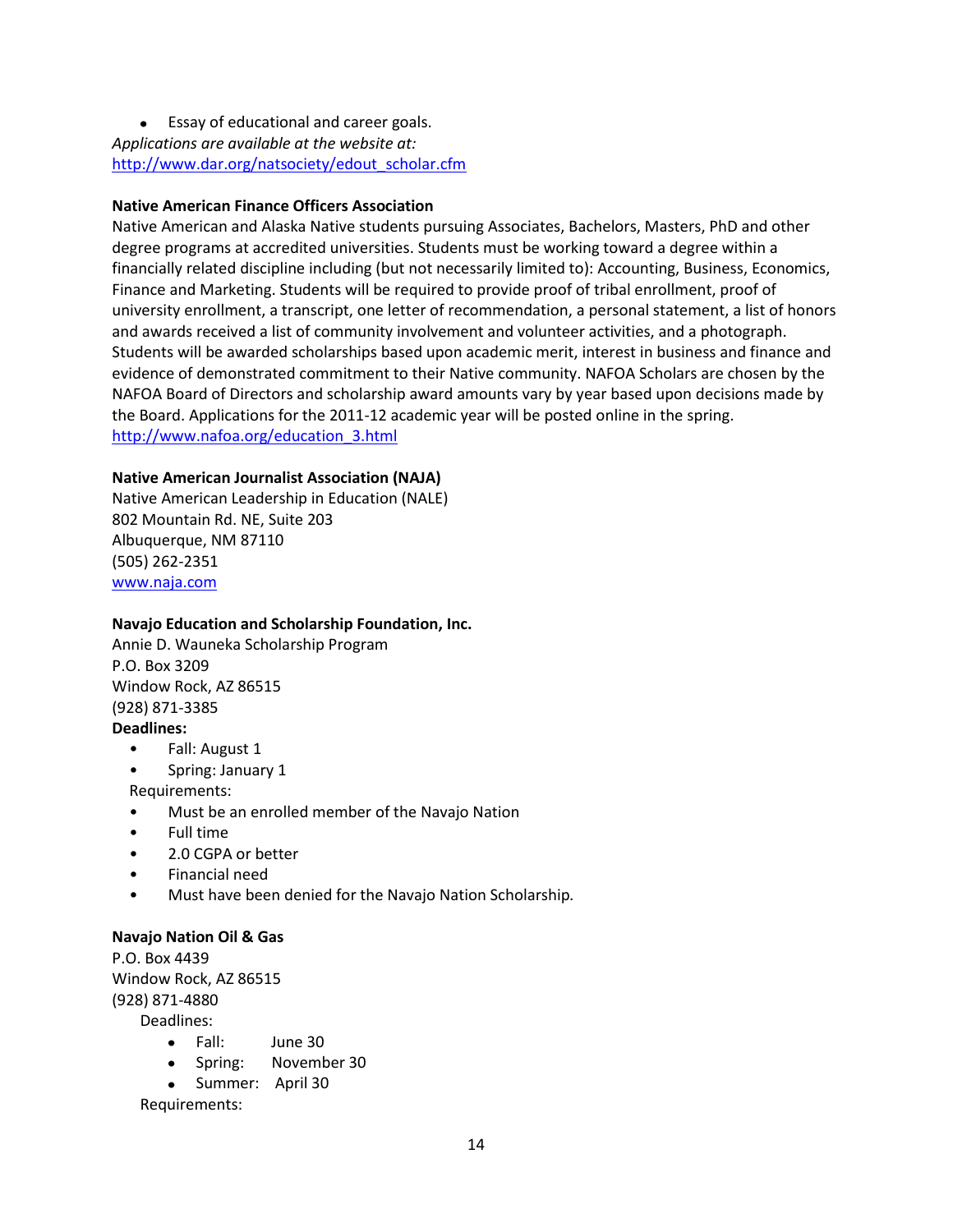- Enrolled member of the Navajo Tribe / CIB.
- Majoring in the Petroleum industry and any other related degree programs/fields.
- GPA of 3.0 or higher.
- Enrolled full-time.
- Application / student contract
- 2 Letters of reference.
- 1 Page letter of interest.
- Letter of admission and enrollment verification.
- Official transcript(s).

For more information email: [slhunt@nnogc.net](mailto:slhunt@nnogc.net) <http://nnogc.com/scholarship.html>

# <span id="page-14-0"></span>**NCR Foundation Minority Scholarship**

Open to Black and other minority students who exhibit outstanding academic performance and who plan to major in accounting, finance, business, computer-science engineering or related fields. Amount: \$5,000-\$20,000. Contact: College Relations Consultant, NCR Corporation Headquarters, 1700 S. Patterson Blvd., Dayton, OH 45479, (513) 445-1777 <http://www.uncf.org/>

## <span id="page-14-1"></span>**Jackie Robinson Foundation Scholarship**

Contact: Jackie Robinson Foundation, 75 Varick St, 2nd Floor, NY, NY 10013, 212-290-8600, requests@jackierobinson.org,<http://www.jackierobinson.org/apply/index.php> Eligibility: Minority high school student showing leadership potential and demonstrating financial need to attend an accredited 4-year college or university, must also be a U.S. citizen. Award: up to \$7,500 **Deadline**: March 31

#### <span id="page-14-2"></span>**Society of Women Engineers (SWE) Program**

Contact: National Office, 230 East Ohio St., Suite 400 Chicago, IL 60611, 877-SWE-INFO, Fax: 312-457- 2180[, http://societyofwomenengineers.swe.org,](http://societyofwomenengineers.swe.org/) hq@swe.org or scholarshipapplication@swe.org Eligibility: The minimum GPA is 3.5/4.0 for freshman applicants and 3.0/4.0 for sophomore, junior, senior & graduate applicants. Open to women majoring in engineering; incoming freshmen admitted to a SWE approved school. For additional information and an application please send a self-addressed stamped envelope.

Award: \$5,000, renewable **Deadline***:* February 1

#### <span id="page-14-3"></span>**Stanley E. Jackson Scholarship**

Contact: The Foundation for Exceptional Children, 1920 Association Drive, Reston, VA 22091, 888-CEC-SPED, Fax: 703-264-9494[, http://www.cec.sped.org, fec@cec.sped.org](http://www.cec.sped.org,%20fec@cec.sped.org/)

Eligibility: Disabled, minority students who are gifted in general intellectual ability, specific academic aptitude, creativity, visual or performing arts, full-time college student, complete application.

# <span id="page-14-4"></span>**Southern Utah University Native American Scholarships**

Complete the admissions process These funds are available to census-numbered members of various tribes. You may contact your tribe or contact your financial aid counselor for additional information. \$1,500 for graduating high school seniors Deadline: March 18, 2011 <http://www.suu.edu/ss/financial/schol-native.html>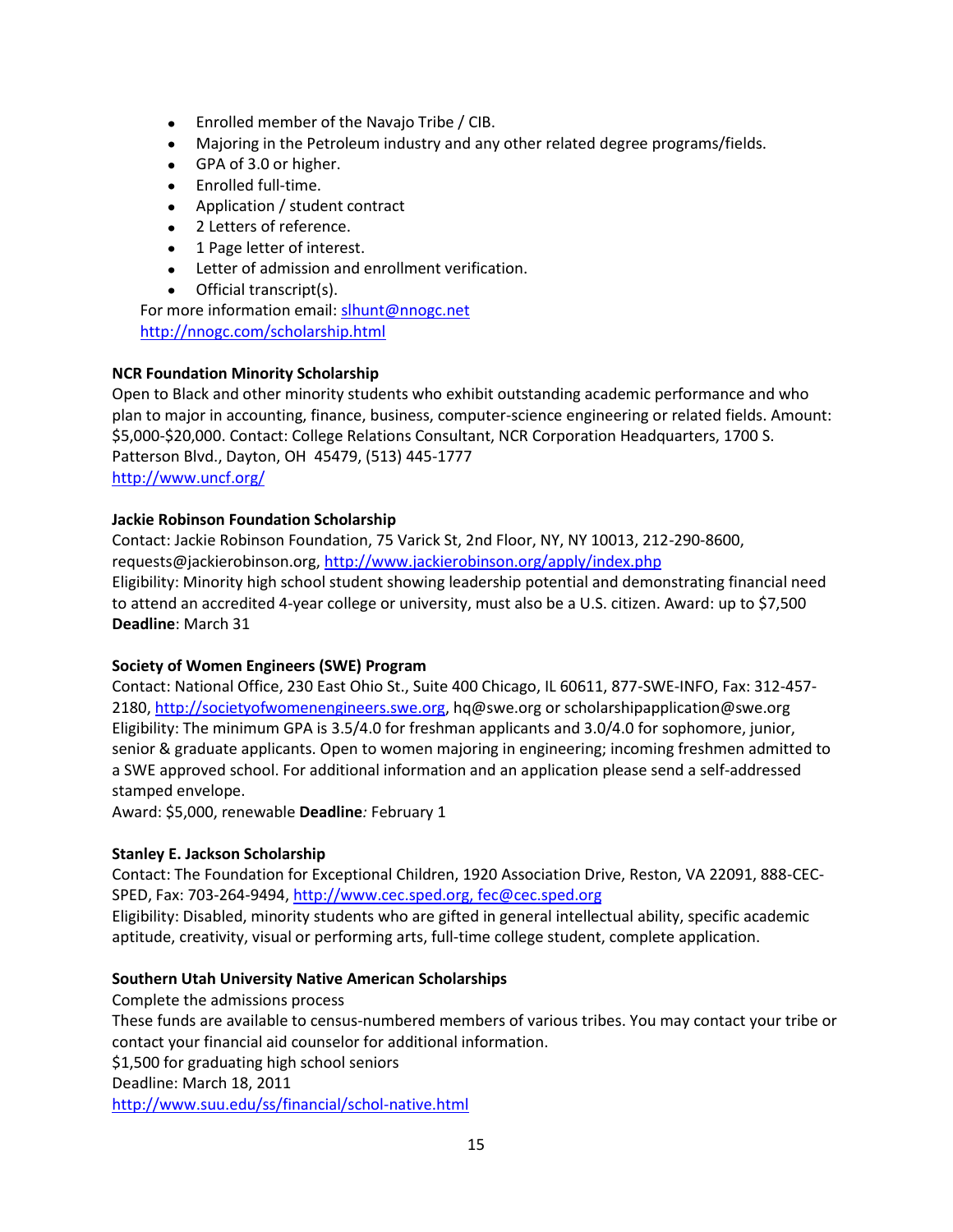# <span id="page-15-0"></span>**Sovereign Nations Scholarship Fund**

See American Indian College Fund

# <span id="page-15-1"></span>**Truman D. Picard Scholarship**

The Truman D. Picard Scholarship Program is dedicated to the support of Native American students pursuing a higher education in Natural Resources. Inquiries and applications should be directed to the Intertribal Timber Council Office: Attn: Education Committee Intertribal Timber Council 1112 N. E. 21st Avenue, Suite 4 Portland, Oregon 97232 Deadline: March 18, 2011 [http://www.itcnet.org/about\\_us/scholarships.html](http://www.itcnet.org/about_us/scholarships.html)

## <span id="page-15-2"></span>**Booker T. Washington Scholarships**

Contact: National FFA Organization, Attn: Scholarship Office, 6060 FFA Drive, P.O. Box 68960, Indianapolis, IN 46278, 317-802-6060[, http://www.ffa.org,](http://www.ffa.org/) scholarships@ffa.org Eligibility: This program is open to graduating high school seniors. Applicant must be a minority Future Farmers of America (FFA) member planning to pursue a four-year degree in agriculture. The following ethnic groups may apply: African-Americans, Asian-Americans or Pacific Islanders, Hispanics, Alaska Natives, or American Indians. They may be residents of any state, Puerto Rico, the U.S. Virgin Islands, or the District of Columbia. *Award:* One \$10,000 and three \$5,000 scholarships are awarded **Deadline:** February 15

## <span id="page-15-3"></span>**The Women and Minority Engineering Program**

Contact: University of California, Irvine, 111 Engineering & Computing Trailer, Irvine, CA 92967- 2750, 949-824-5011[, http://www.uci.edu,](http://www.uci.edu/) scholarships@uci.edu Eligibility: Open to undergraduate minority and female students focusing in engineering. Award**:** Contact for details according to program

# <span id="page-15-4"></span>**U.S. Coast Guard Academy/Minority Officer Recruiting**

Four-year, full tuition scholarships for outstanding minority undergraduate students, who attend selected colleges. Upon graduation, students are required to accept a commission in the US Coast Guard. 800-424-8883

[www.uscg.mil](http://www.uscg.mil/)

# <span id="page-15-5"></span>**United Negro College Fund (UNCF)**

The United Negro College Fund (UNCF) is a comprehensive minority higher education assistance organization. Applicants can be High School seniors, college sophomores, juniors and graduate students. 8260 Willow Oaks Corporate Drive, 4th Floor Tel: 1-866-671-7237 Fairfax, VA 22031-4511 Website[: www.uncf.org](http://www.uncf.org/)

# <span id="page-15-6"></span>**University of Utah Diversity Scholarship**

Utah Opportunity Scholarship - In memory of William Boyden Oddie and Louise Paddock Oddie **Application Deadline is February 18, 2011**

Like most higher education institutions in the United States, the University of Utah recognizes that a racially/ethnically diverse student body benefits and enriches the educational experiences of all students, faculty, and staff. In support of this goal, the Utah Opportunity Scholarship (UOS) will be offered to entering freshmen who reside in the Greater Salt Lake City area. Eligible students are first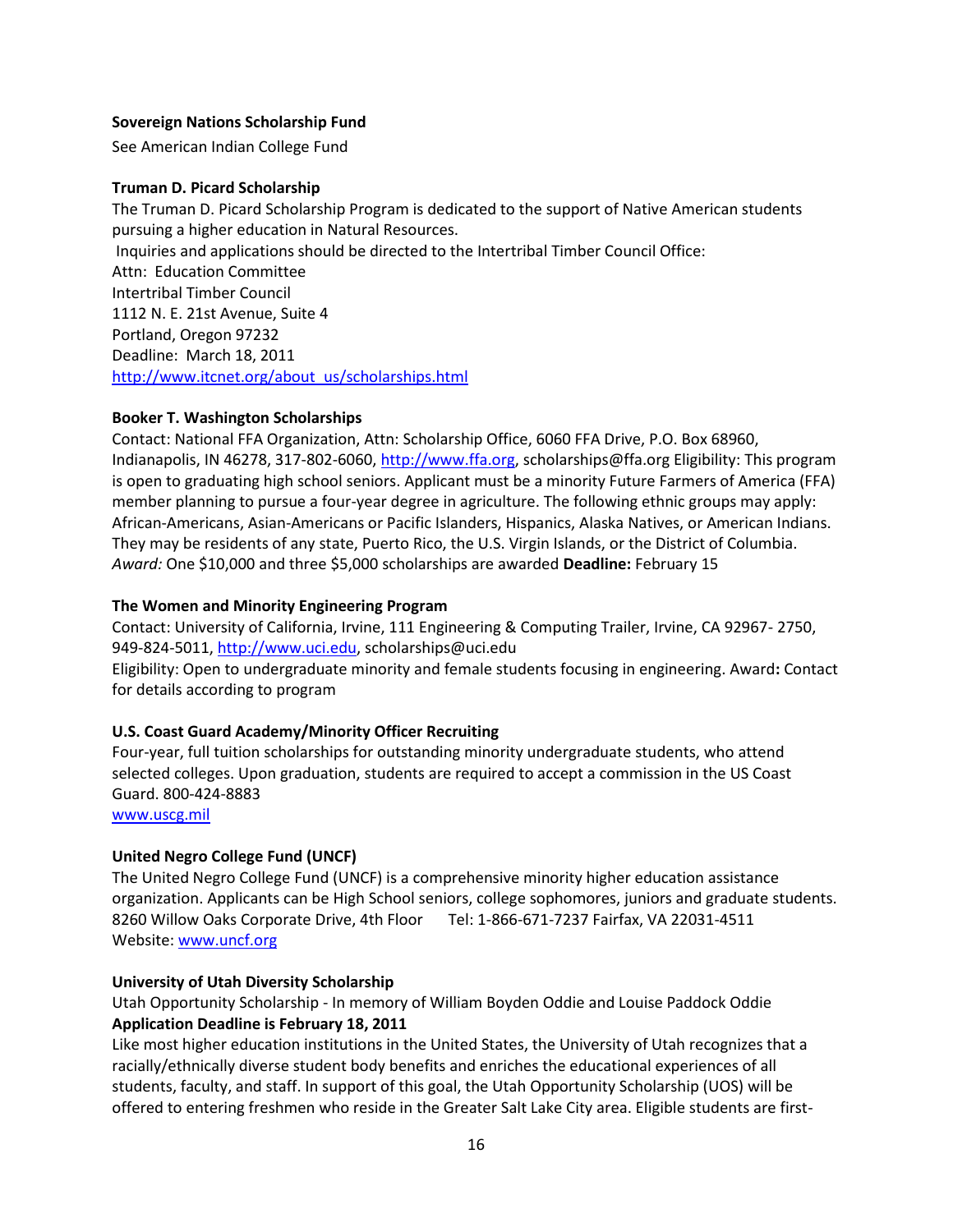generation college students and/or those with demonstrated financial need. Whenever possible, scholars will be selected from applicants whose ethnic background is underrepresented in higher education in Utah. In the event that no such students qualify for the award on that basis, the scholarship may be awarded to any other student or students whose cultural background or life experiences demonstrate an affiliation with or an understanding of an ethnically diverse background and who will contribute to an educationally diverse environment at the University of Utah. This award will be offered to up to twenty students annually and will cover the cost of resident tuition, fees, and books for up to \$5,000 annually for four years of attendance at the University of Utah. In order to renew this award annually, students will need to maintain reasonable academic achievement and progress toward the bachelor's degree. [Download an application:](http://www.diversity.utah.edu/scholarships/2011_Utah_Opportunity_Scholarship_Packet.pdf) <http://www.diversity.utah.edu/scholarships/uos.php>

# <span id="page-16-0"></span>**Xerox Corporation-Technical Minority Scholarship Fund**

The Technical Minority Scholarship Program was developed to provide financial support and meaningful experiences for minorities. Scholarships are made available to minorities enrolled in a technical degree program at the bachelor level or above. Applicants must be permanent residents or citizens of the United States and full-time undergraduate or graduate students. Eligibility: Minority and undergraduate/graduate pursuing technical degrees, must display academic excellence GPA: 3.0 Technical Minority Scholarship Fund Tel: (716) 422-7689 150 State St. 4th floor, Rochester, NY 14609 Awards: \$1,000 to \$10,000.

**Deadline: September 14.**

Website[: http://www.xerox.com](http://www.xerox.com/) 

# <span id="page-16-1"></span>**World Studio Foundation Scholarships**

The World Studio Foundation awards scholarships to students majoring in an art career. Students must show exceptional promise in their chosen field, have an interest in using their profession to give back to society, and be prepared to examine issues of cultural identity in submitted work. Applications from current high school seniors, undergraduates, and graduate students are accepted. World Studio Foundation Scholarships, 225 Varick Street, 9th Floor, New York, NY 10014; E-mail: [scholarships@worldstudio.org;](mailto:scholarships@worldstudio.org) Tel: (212) 366-1317; Fax: (212) 807-0024 Awards range from \$500 to \$2,500**. Deadline: April 14**.

Web site: [www.worldstudio.org](http://www.worldstudio.org/)

# <span id="page-16-2"></span>**Young Native Writers Essay Contest**

The 2010 Young Native Writers Essay Contest is open to Native American high school students currently enrolled in grades 9-12 **only**. All students participating in Young Native Writers Essay Contest should have a significant and current relationship with a Native American tribal community.

The following prizes will be awarded to winning essayists: Five (5) First-Place Winners will each receive an all-expense-paid trip to Washington, D.C., (tentatively scheduled for July 20-24, 2010) to visit the National Museum of the American Indian, and other prominent sites.

The winners will be accompanied by the teachers who inspired their entries into the contest. First-Place Winners will receive a special award for display at home or school. In addition, each First-Place Winner will receive a scholarship of \$2,500 to be paid directly to the college or university of his or her choice. **Entry Deadline is May 10, 2010**

<http://nativewriters.hklaw.com/2009/index.asp>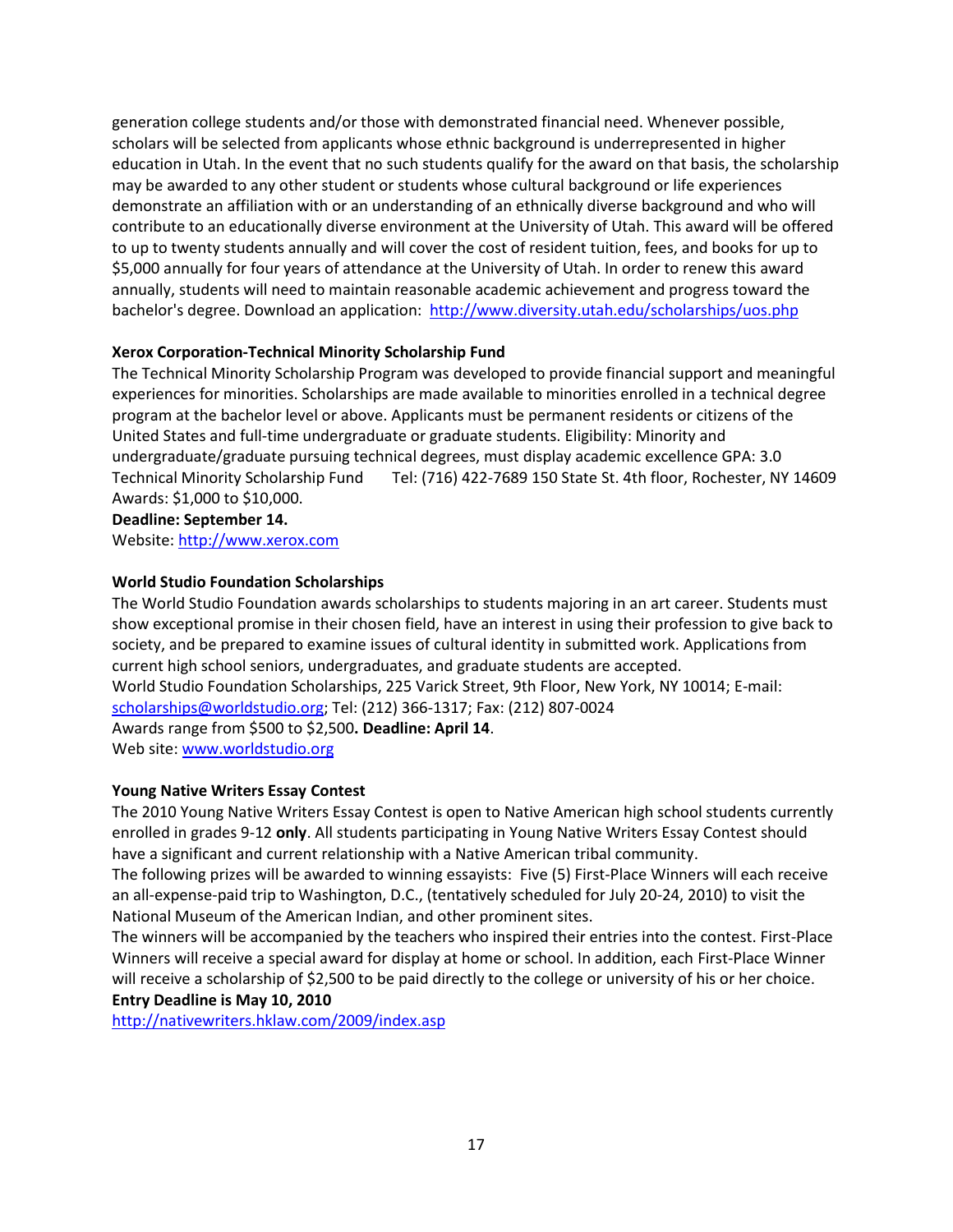# **TRAINING, INTERNSHIPS, OTHERS**

#### <span id="page-17-1"></span><span id="page-17-0"></span>**AmeriCorps Program**

AmeriCorps is made up of three main programs: AmeriCorps State and National, AmeriCorps VISTA, and AmeriCorps NCCC (National Civilian Community Corps).

As an AmeriCorps member, you'll gain new skills and experiences—and you'll also find the tremendous satisfaction that comes from helping others. In addition, full-time members who complete their service earn a Segal AmeriCorps Education Award to pay for college, graduate school, or to pay back qualified student loans; members who serve part-time receive a partial Award. Some AmeriCorps members may also receive a modest living allowance during their term of service. [http://www.americorps.gov/for\\_individuals/why/index.asp](http://www.americorps.gov/for_individuals/why/index.asp)

## **Federally Funded Scholarships, Grants & Internships**

[www.studentjobs.gov/](http://www.studentjobs.gov/)

# <span id="page-17-2"></span>**Native Waters Organization-Internship Program**

With generous support from the National Aeronautics and Space Administration (NASA), Native Waters partnered with the Yellowstone Ecological Research Center (YERC) to bring Native American students to Yellowstone National Park to learn global positioning system (GPS) and geographic information system (GIS) techniques using NASA tools. Students returned their respected reservations or Tribal communities with the ability to implement techniques benefited their tribes. [http://Deadline.nativewaters.org/pdfs/ScholarshipOpps.pdf](http://www.nativewaters.org/pdfs/ScholarshipOpps.pdf)

## <span id="page-17-3"></span>**Summer Undergraduate Program in Engineering Research at Berkeley (SUPERB)**

Contact: Beatriz Lopez-Flores, 510-643-6443, 222 Bechtel Engineering Center #1702, Berkeley, CA 94720-1702, [http://www.coe.berkeley.edu/departments/cues/superb/index.html;](http://www.coe.berkeley.edu/departments/cues/superb/index.html) cblf@berkeley.edu Eligibility: Open to underrepresented students focusing in Civil, Electrical, and Mechanical Engineering. Award**:** \$3,500 stipend and \$600, traveling allowance. **Deadline:** February 13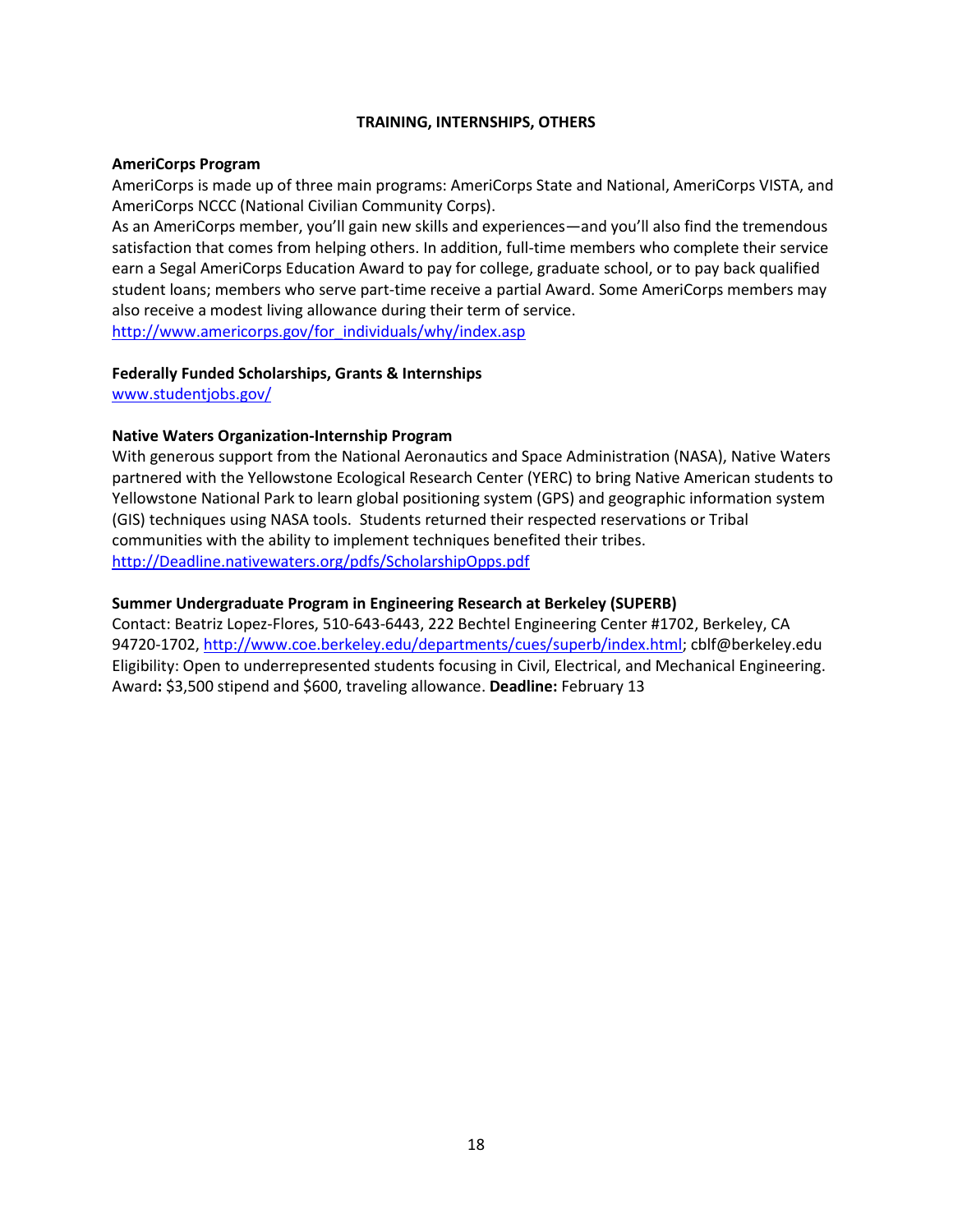#### **SELECTED TRIBE SPECIFIC SCHOLARSHIPS AND FINANCIAL AID**

<span id="page-18-0"></span>There is not a uniformed criterion for the selected few tribal scholarships. Please search for your specific tribe if it is not listed here. The following scholarships have tribal enrollment requirements for each respective tribe holding the scholarship. Tribal enrollment criteria are set forth in tribal constitutions, articles of incorporation or ordinances. The criterion varies from tribe to tribe, so uniform membership requirements do not exist.

# <span id="page-18-1"></span>**Blackfeet Tribal Education Grant**

Attn: Scholarship Officer P.O. Box 850 Browning, MT 59417 (406) 388-7539 (Must be member of Blackfeet Tribe and need-based)

# <span id="page-18-2"></span>**Cherokee Nation of Oklahoma**

Cherokee Nation of Oklahoma Higher Education Grants Program P.O. Box 948 Tahlequah, OK 74465 <http://www.cherokee.org/>

## <span id="page-18-3"></span>**Cheyenne-Arapaho Tribes of Oklahoma**

Higher Education Scholarships Department of Education P. O. Box 38 Concho, Oklahoma 73022 (405) 262-0345 <http://www.cheyenne-arapaho.org/> (Must be enrolled member of Cheyenne-Arapaho Tribe)

# <span id="page-18-4"></span>**Chickasaw Nation Education Foundation**

From Head Start to career placement and every step in between, the Chickasaw Nation has a multitude of programs to assist with education, testing and even internship. Scholarships, grants, academies, the Chickasaw Honor Club and similar programs encourage youth to make the most of the opportunities provided to them. For more detailed information regarding available educational services such as: ACT Services Adult Learning Program/GED, Chickasaw Honor Club, Higher Education (Grants and Scholarships), Johnson O'Malley Program, Tribal Vo-Tech (TVT). Contact education services by calling (580) 421-7711. Visit the Chickasaw Nation Education Services Web site at <http://www.chickasaweducationservices.com/>

#### <span id="page-18-5"></span>**Choctaw Nation of Oklahoma**

Higher Education Grant-Higher Education Department Drawer 1210 Durant, OK 74702-1210 <http://www.choctawnation.com/>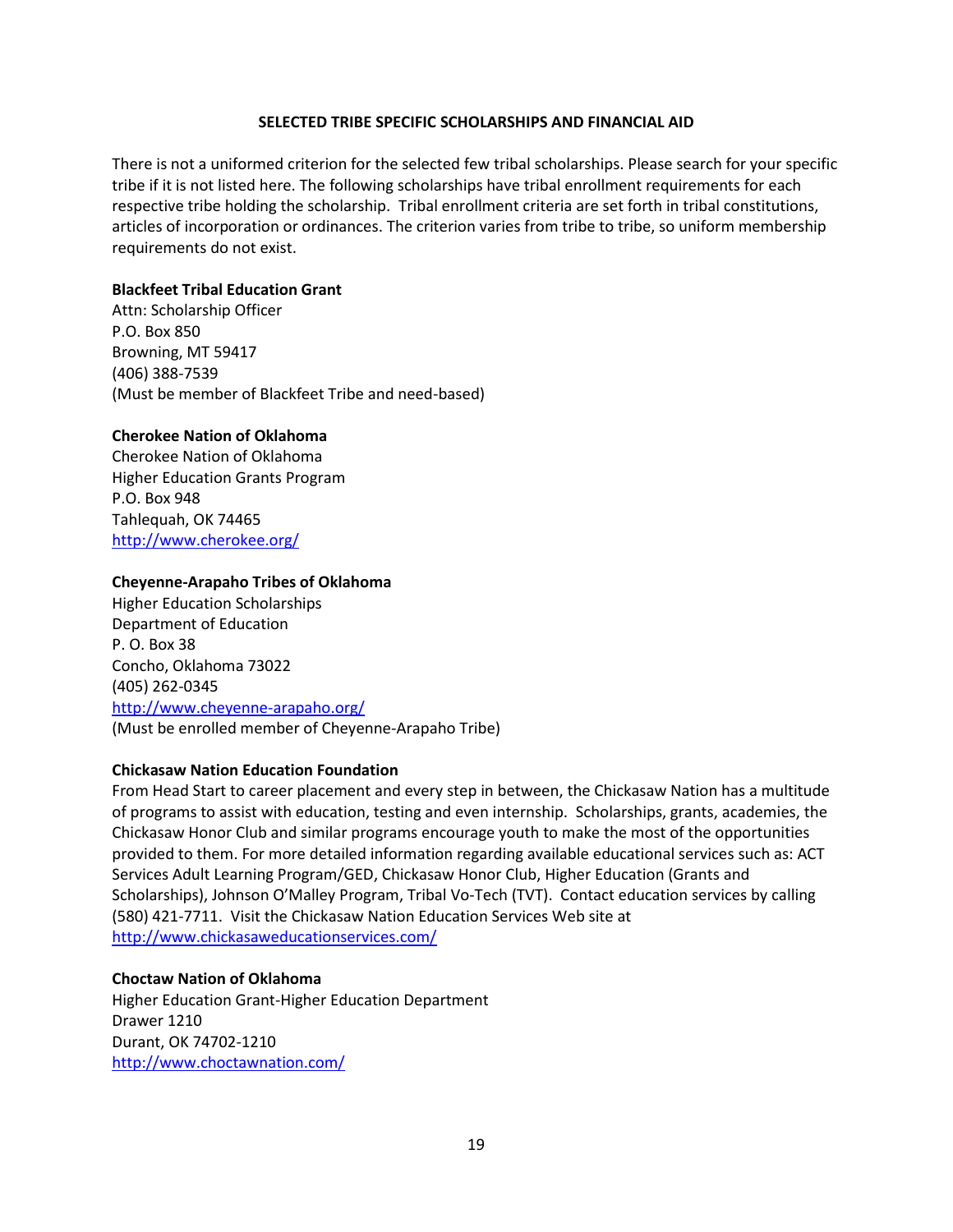#### <span id="page-19-0"></span>**Colorado River Indian Tribes**

Career Development Office 13390 N. 1St Avenue Parker, Arizona 85344 (928) 669-5548 1-800-809-6207 Fax (928) 669-5570 critcdo@critcdo.com critcdo.com <http://www.crit-nsn.gov/>

# <span id="page-19-1"></span>**Comanche Tribe of Oklahoma**

Comanche Tribe of Oklahoma Education Division P.O. Box 908 Lawton, OK 73502 <http://www.comanchenation.com/>

## <span id="page-19-2"></span>**Confederated Tribes of The Goshute Indian Reservation**

The role of the Education Department is to provide educational assistance to Goshute Tribal members. These services consist of the Confederated Tribes of the Goshute Reservation Higher Education and Adult Vocational Training Program Tribal Scholarship, Boarding School applications. The Education Director provides liaison work with the Tooele County School District as well as the Elko County School District. Some specific functions that the Education Office addresses are process Higher Education and Adult Vocational Training applications and aid students in obtaining other financial assistance from other sources. Please contact the Education Office for specific information. Contact: Fayelynn Ridesatthedoor (435) 234.1140 [ridesatthedoor@goshutetribe.com](mailto:ridesatthedoor@goshutetribe.com) [http://www.goshutetribe.com/program\\_education.html](http://www.goshutetribe.com/program_education.html)

#### <span id="page-19-3"></span>**Creek Nation of Oklahoma**

Higher Education P.O. Box 580 Okmulgee, OK 74447 (918) 756-8700 GMAC-AACSB Minority Summer Institute 11601 Wilshire Boulevard, Suite 760 Los Angeles, CA 90025 (310) 478-143 <http://www.indiancanyon.org/scholars.htm>

# <span id="page-19-4"></span>**HOPI Tribe Grants and Scholarship Program,**

Contact: P.O. Box 123, Kykotsmovi, Arizona 86039, 800-762-9630 Ext.520, Fax: 520-734-2435, TLomakema@hopi.nsn.us or NYaiva@hopi.nsn.us Eligibility: You must first apply for all Federal, State, and institutional financial aid as Hopi Tribal funds are provided as a secondary source of funding. Based on financial need, 2.5 GPA, enrolled in HOPI tribe.

Award: \$1,000 - \$7,000 **Deadline**: July 1 – Spring, December 1 – Winter.

# <span id="page-19-5"></span>**Jicarilla Higher Education Program**

Elizabeth Muniz, Director P.O. Box 1099 Dulce, NM 87528-1099 Direct Line: (575) 759-3316/4330 Fax: (575) 759-4392 Email: jicarillahep@yahoo.com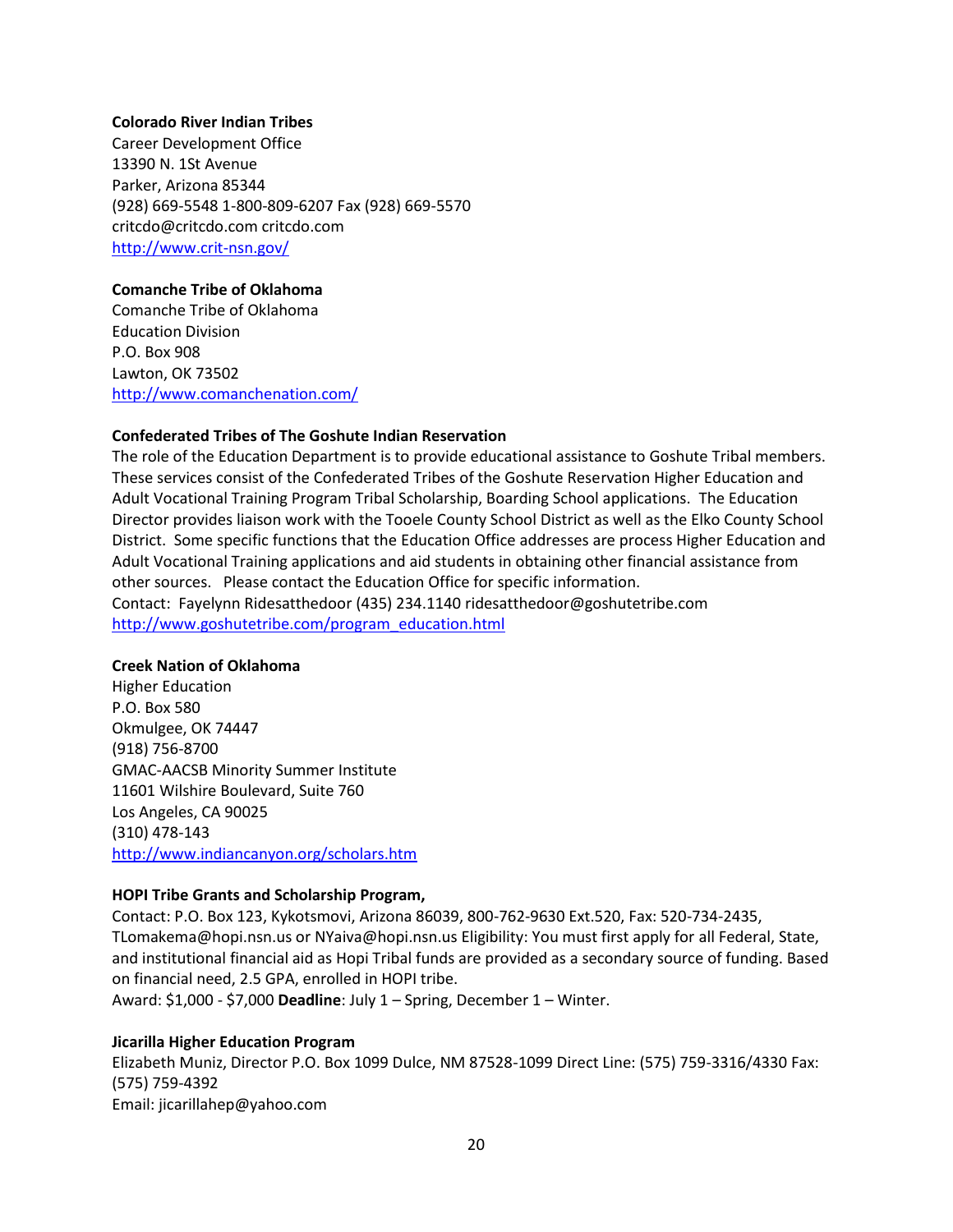**Deadline:** Fall: March 1 (Supporting documents-June 15) Spring: October 1 (Supporting documents-November 15) FAFSA: April 16

# <span id="page-20-0"></span>**Kaw Nation of Oklahoma**

Education Department Box 50 Kaw City, OK 74641-0050 (580) 269-1186 **Deadlines:** 

- Fall/Spring (academic): May 1
- Fall: June 1

• Spring: November 15 *For more information, please visit the website at:*  <http://www.kawnation.com/Programs/proghome.html>

## <span id="page-20-1"></span>**Menominee Indian Tribe of Wisconsin**

Higher Education Scholarships or Adult Vocational Training Scholarships P.O. Box 910 Keshena, WI 54135 <http://www.menominee-nsn.gov/>

# <span id="page-20-2"></span>**Mescalero Apache Tribal Scholarship**

John Shendo, Director Rutalee. Bob, Assistant Director Mescalero Tribal Education, P.O. Box 227 Mescalero, NM 88340 Direct Line: (575) 464-4500 Fax: (575) 646-4508 **Deadline:** Academic Year: June 1st Spring: November 1st Summer: April 1st **Amount of Aid:** Maximum per semester \$4,000

# <span id="page-20-3"></span>**Mississippi Band of Choctaw Indians**

101 Industrial Road Choctaw, MS 39350-4224 (601) 663-7532 **Requirement:** Enrolled member of the Mississippi Band of Choctaw Indians *Contact or write for more information.* <http://www.choctaw.org/government/education.htm>

# <span id="page-20-4"></span>**Minnesota Bois Forte Scholarship**

• Enrolled in Bois Forte Band of Ojibwe • Accepted into MN or out-of-state post secondary school Based on need; maximum of \$5000 Bois Forte Scholarship Program, NettLake, MN (218) 757-3261(800) 221-8129, **Due July 1st for Fall**  [www.boisforte.com/divisions/education.htm](http://www.boisforte.com/divisions/education.htm)

# <span id="page-20-5"></span>**Minnesota Grand Portage Scholarship**

• Enrolled in Grand Portage Based on need Grand Portage Scholarship Program Grand Portage, MN (218) 475-0123 or 0121

# <span id="page-20-6"></span>**Minnesota Fond du Lac Scholarship**

• Enrolled in Fond du Lac Based on need. Fond du Lac Tribal Center Fon du Lac, MN (218) 879-4593ext. 2633 [www.fdlrez.com](http://www.fdlrez.com/)

# **Minnesota Indian Scholarship Program**

Minnesota Office of Higher Education 1450 Energy Park Drive, Suite 350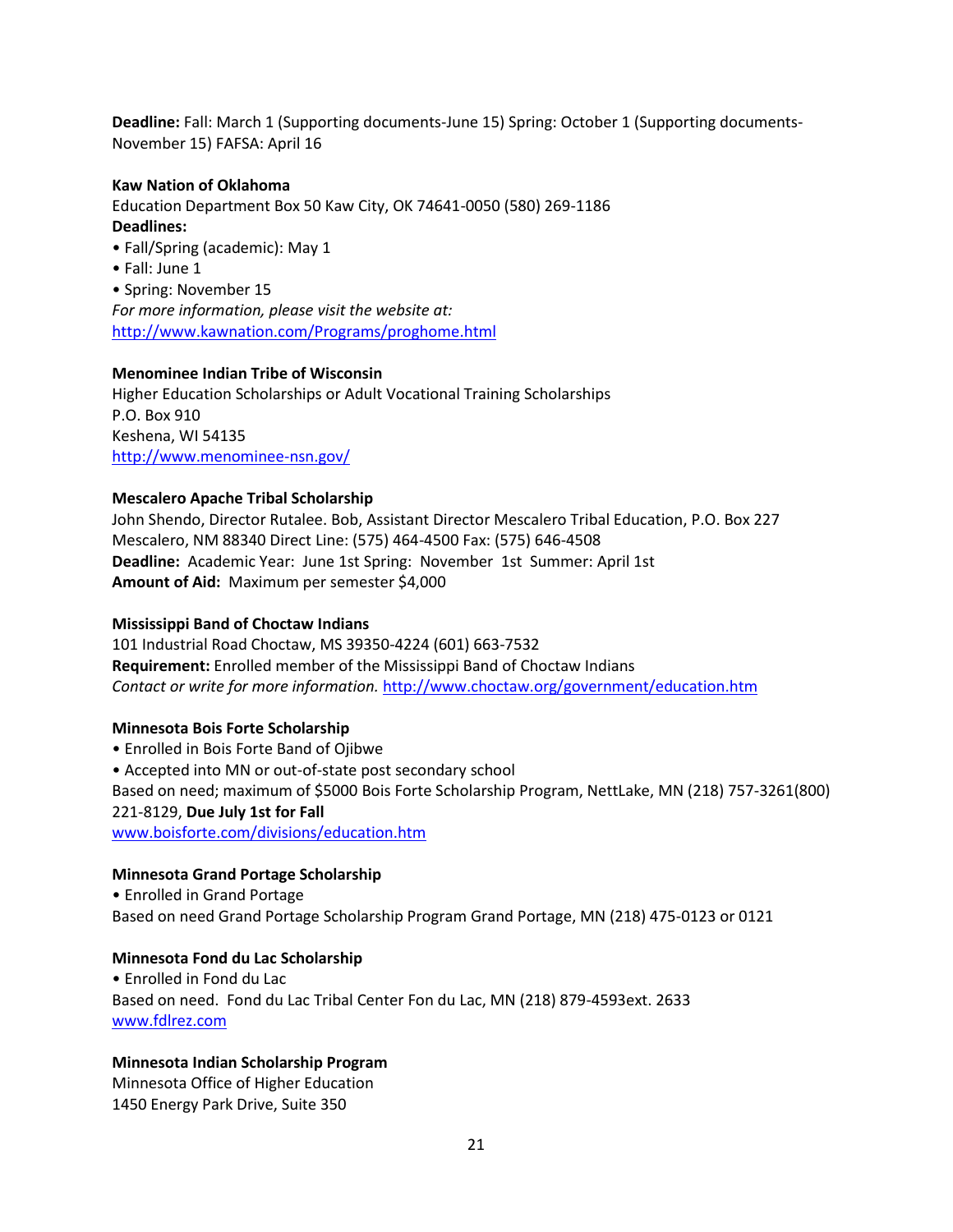Saint Paul, Minnesota 55108

Phone: (800) 657 3866 Fax: (651) 642 0567

[http://www.getreadyforcollege.org/sPagesOHE/FAForms/IndianScholarship/TribalScholarshipContacts](http://www.getreadyforcollege.org/sPagesOHE/FAForms/IndianScholarship/TribalScholarshipContactsMap.pdf) [Map.pdf](http://www.getreadyforcollege.org/sPagesOHE/FAForms/IndianScholarship/TribalScholarshipContactsMap.pdf)

# <span id="page-21-0"></span>**Minnesota Red Lake Scholarship**

• Enrolled in Red Lake Band of Ojibwe Based on need Post Secondary Vocational Education PO Box 90, Redby, MN (218)679-3350

# <span id="page-21-1"></span>**Montana Fort Peck Tribes/Assiniboine-Sioux**

• Enrolled in the Fort Peck Tribes

\$3600\*/year for off-reservation colleges (\$1,800 for on-reservation) \*dispersed in monthly payments of \$400

# <span id="page-21-2"></span>**Navajo Department of Workforce Development (NDWD)**

Apply with your respective Agency office:

| Chinle Agency            | P.O. Box 589, Chinle, AZ 86503         | (928) 674-2177 |
|--------------------------|----------------------------------------|----------------|
| <b>Crownpoint Agency</b> | P.O. Box 266, Crownpoint, NM 87313     | (505) 786-2151 |
| Ft. Defiance Agency      | P.O. Box 1489, Fort Defiance, AZ 86504 | (928) 729-4015 |
| Shiprock Agency          | P.O. Box 1870, Shiprock, NM 87420      | (505) 368-1094 |
| <b>Tuba City Agency</b>  | P.O. Box 915, Tuba City, AZ 86045      | (928) 283-3320 |

Requirement: Provides Youth and Adult Workforce Development to enrolled members of the Navajo in Arizona, New Mexico and Utah. For more information, contact your local workforce center or visit the website at [http://www.ndwd.org.](http://www.ndwd.org/)

*For more information, please contact the local workforce center.*

# **Navajo Nation**

# <span id="page-21-3"></span>**Office of Navajo Nation Scholarship & Financial Aid**

The office of Navajo Nation Scholarship and Financial Assistance Program's purpose is to serve eligible Navajo people and provide them the opportunity to achieve their educational goals. This opportunity is provided as a privilege with the intent that recipients, upon graduation, will return to the Navajo Nation to apply their learning to benefit the continuing development of the Navajo Nation.

Office of Navajo Nation Scholarship and Financial Assistance Programs

Apply with your respective Agency office:

| Chinle Agency            | P.O. Box 25-B, Tsaile, AZ 86556      | (800) 919-9269 |
|--------------------------|--------------------------------------|----------------|
| <b>Crownpoint Agency</b> | P.O. Box 1080, Crownpoint, NM 87313  | (866) 254-9913 |
| Ft. Defiance Agency      | P.O. Box 1870, Window Rock, AZ 86515 | (800) 243-2956 |
| Shiprock Agency          | P.O. Box 1349, Shiprock, NM 87420    | (866) 223-6457 |
| <b>Tuba City Agency</b>  | P.O. Box 370, Tuba City, AZ 86045    | (866) 839-8151 |

Deadlines:

Full-time:

- Fall: June 25
- Spring: November 25

Part-time

- Fall: August 31
- Spring: January 31

Full-time Requirements: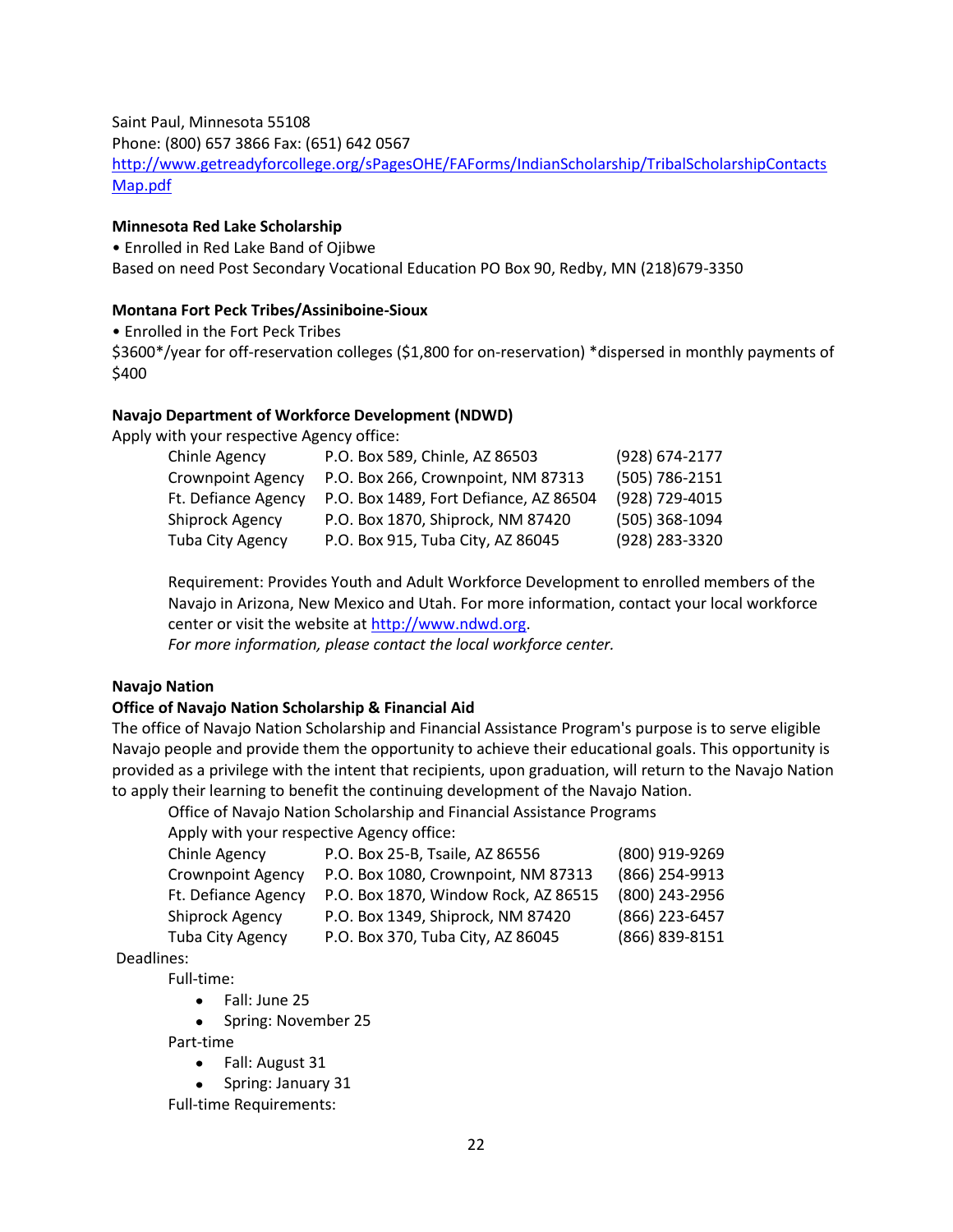- $\bullet$ Application
- Certificate of Indian Blood (CIB)
- Official Transcript(s)
- Letter of Admission or enrollment verification
- Financial need Analysis
- $\bullet$  2.0 GPA

Part-time Requirements

- Application
- Certificate of Indian Blood (CIB)
- Letter of Admission or enrollment verification
- Official transcript(s)
- Graduation of degree checklist
- Course registration / schedule for term

*You may apply online at:*

[http://www.onnsfa.org](http://www.onnsfa.org/)

# <span id="page-22-0"></span>**Navajo Nation--Chief Manuelito Scholarship**

Office of Navajo Nation Scholarship and Financial Assistance Programs Apply with your respective Agency office:

| Chinle Agency            | P.O. Box 25-B, Tsaile, AZ 86556      | (800) 919-9269 |
|--------------------------|--------------------------------------|----------------|
| <b>Crownpoint Agency</b> | P.O. Box 1080, Crownpoint, NM 87313  | (866) 254-9913 |
| Ft. Defiance Agency      | P.O. Box 1870, Window Rock, AZ 86515 | (800) 243-2956 |
| Shiprock Agency          | P.O. Box 1349, Shiprock, NM 87420    | (866) 223-6457 |
| <b>Tuba City Agency</b>  | P.O. Box 370, Tuba City, AZ 86045    | (866) 839-8151 |
| Deadlines:               |                                      |                |

- Fall: June 25
- Spring: November 25

Requirements:

- Enrolled member of the Navajo Nation
- Maintain 3.0 GPA
- Financial need analysis form
- Fully admitted with letter of admission
- Certificate of Indian Blood
- Official transcript
- **•** Application

*You may apply online at:*

[http://www.onnsfa.org](http://www.onnsfa.org/)

# <span id="page-22-1"></span>**Navajo Nation - Teacher Education Program**

- Chinle Agency P.O. Box 25-B, Tsaile, Az 86556 (800) 919-9269
- Crownpoint Agency P.O. Box 1080, Crownpoint, NM 87313 (800) 254-9913
	- Ft. Defiance Agency P.O. Box 1870, Window Rock, AZ 86515 (800) 243-2956
	- Shiprock Agency P.O. Box 1349, Shiprock, NM 87420 (800) 223-6457
		-
	- Tuba City Agency P.O. Box 370, Tuba City, AZ 86045 (800) 839-8151

Deadline:

- Fall: August 31
- Spring: January 31
- Summer: May 31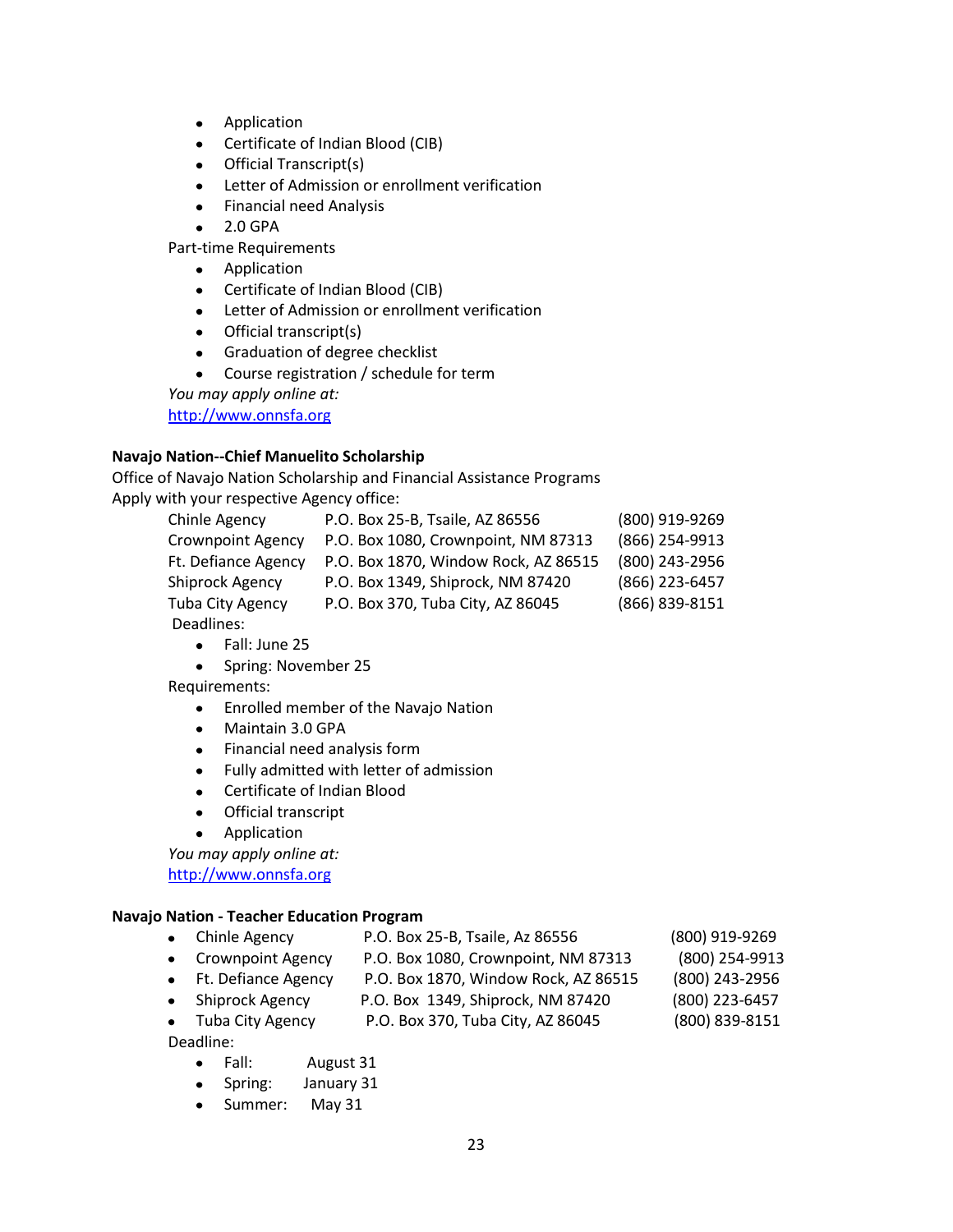Requirements:

- Enrolled in full-time or Part-time
- GPA of 2.0 or higher
- A complete NNTEP part-time application.
- An official Certificate of Indian Blood (CIB).
- Letter of Admissions
- Official transcript(s).
- A complete graduation or degree checklist signed by advisor.
- $\bullet$ Course registration / schedule for term.

*Applications are available at:* [http://www.onnsfa.org](http://www.onnsfa.org/)

# <span id="page-23-0"></span>**Nebraska Omaha Tribe Scholarship**

• Enrolled in the Omaha Tribe Based on need Omaha Tribe of Nebraska Higher Education Dept. Macy, NE (402) 837-5357 Due July 1

# <span id="page-23-1"></span>**Nebraska Ponca Tribe Scholarship**

• Enrolled in the Ponca Tribe Based on need Ponca Tribe of Nebraska Norfolk, NE (402) 371-8834DueJuly 15\*Senior Incentive also available to assist students in graduation costs.*\*\*Attendance Incentives available for high school students Attendance Incentive deadline July 30*

# <span id="page-23-2"></span>**Nebraska Santee Sioux (Dakota)**

Enrolled in the Santee Sioux Dakota Tribe Based on need Santee Sioux Tribe 425 Franzier Ave. N., Suite 2, Nobrara, NE(402) 857-2303

# <span id="page-23-3"></span>**Nebraska Winnebago Tribe Scholarship**

• Enrolled in the Winnebago Tribe Based on need Winnebago Tribe of Nebraska PO Box 687 Winnebago, NE (402) 878-3202Due April 15

# <span id="page-23-4"></span>**North Dakota Three Affiliated Tribes Scholarship (Hidatsa, Mandan and Arikara)**

• Enrolled in Three Affiliated Tribes Based on need Three Affiliated Tribes New Town, ND (888) 234-2384 Deadlines: (Oct. 15 for Spring) **March 15 for Fall** 

# <span id="page-23-5"></span>**North Dakota Standing Rock Sioux Scholarship**

• Enrolled in Standing Rock Lakota Tribe Based on need Standing Rock Sioux Tribe Higher Education Program PO Box D, Fort Yates, ND (701) 854- 7408 Due: April 30

# <span id="page-23-6"></span>**North Dakota Indian Scholarship Program**

Rhonda Schauer 919 S.7th St., Suite 300 Bismarck, ND 58504-5881 Phone: (701) 328-9661 **Deadline:** July 15th of each year

# <span id="page-23-7"></span>**North Dakota Turtle Mountain Scholarship**

• Enrolled in Turtle Mountain Chippewa

\*might not fund out of ND colleges, depends on funding year to year Based on need Turtle Mountain Band of Chippewa Higher Education Program, Belcourt, ND (701) 477-8102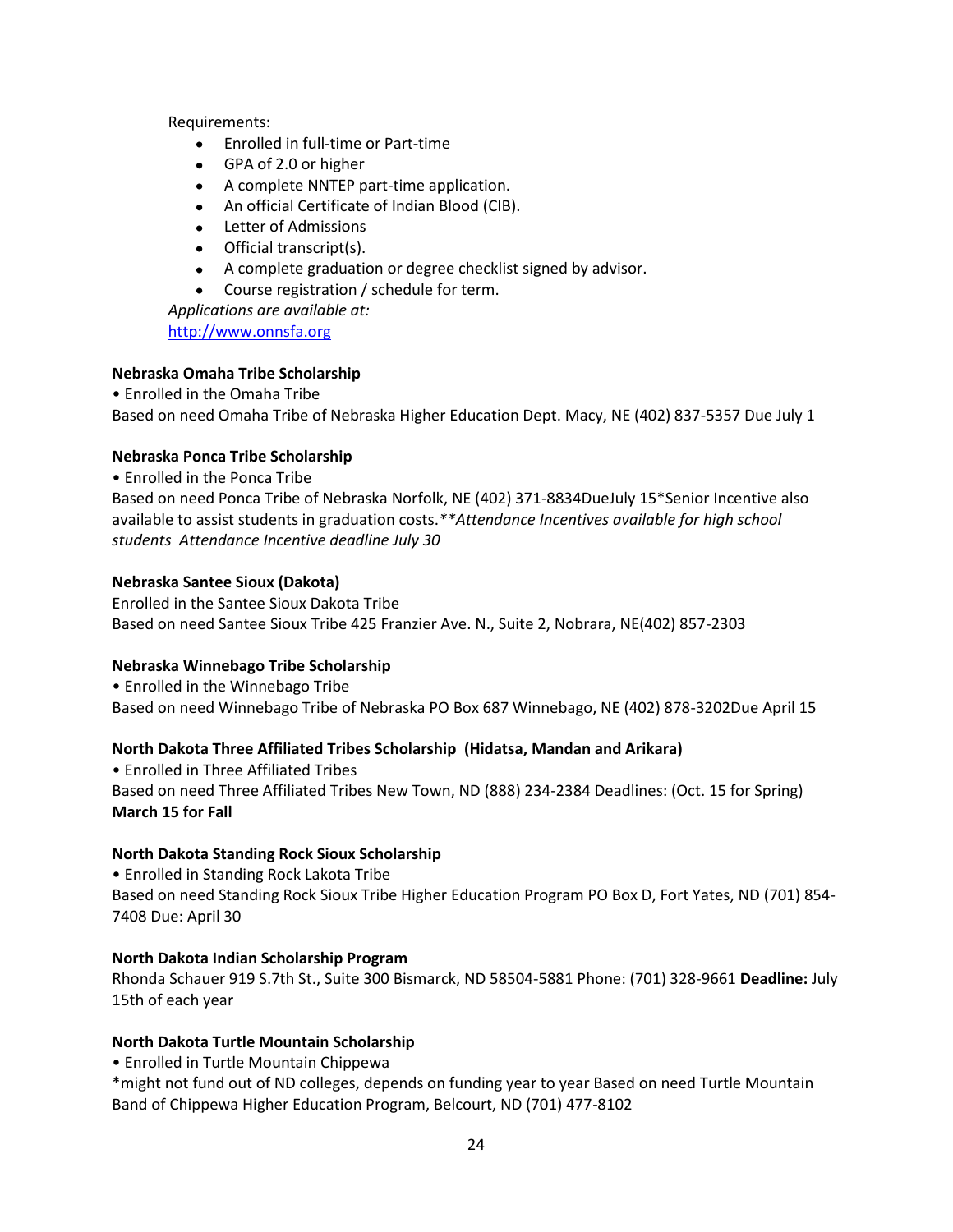# <span id="page-24-0"></span>**Northern Arapaho Nation**

<http://www.northernarapaho.com/>

#### **Sky People Higher Education**

Programs Located at: 533 Ethete Rd., Ethete, WY 82520 PO Box 8480, Ethete, WY 82520 (307) 332-5286 800-815-6795 Toll Free (307) 332-9104 Fax [info@skypeopleed.org](mailto:info@skypeopleed.org)

# <span id="page-24-1"></span>**Oklahoma Area Education Office**

Joy Martin 200 NW 4th Street, Suite 4049 Oklahoma City, OK 73102 Phone: (405) 605-6051 Fax: (405) 605-6057

# <span id="page-24-2"></span>**Oklahoma Cherokee Scholarship**

• Enrolled in Cherokee Tribe of Oklahoma Based on need Cherokee Tribe of Oklahoma PO Box 948, Tahlequah, OK (918) 453-5000(800) 256-0671 www.cherokee.org Applications available in January Due June 15

## <span id="page-24-3"></span>**Omaha Tribe of Nebraska**

High Education Office P.O. Box 639 Macy, NE 68039 (402) 837-5357 **Requirement:** Enrolled member of Omaha Tribe of Nebraska. Contact or write for more information*.*

# <span id="page-24-4"></span>**Osage Nation Higher Education Department**

Jennifer Holding HC66, Box 900 Hominy, OK 74035 Phone: (918) 287-5300 Toll Free: (800) 390-6724 Fax: (918) 287-5567 Email: jholding@osagetribe.org Website: [www.osagetribe.com/education](http://www.osagetribe.com/education) Type of Aid: Scholarship, Grant **Deadline:** Fall: July 1 Spring: December 31

#### <span id="page-24-5"></span>**Pueblo of Isleta**

Department of Education Cecilia Jaramillo Email: poi08004@isletapueblo.com P.O. Box 1270, Isleta, NM 87022 Phone: (505) 869-2680 ext. 433 Fax: (505) 869-7690 Website: [www.isletapueblo.com](http://www.isletapueblo.com/) **Deadline**: Summer: April 1st Fall: July 1st Spring: November 1<sup>st</sup> appropriate Deadline(s).

# <span id="page-24-6"></span>**Pueblo of Jemez Scholarship Program**

Kevin Shendo, Director Scholarship Program P.O. Box 60 Jemez Pueblo, NM 87024 Direct Line: (505) 834-9102 Toll Free: 1-888-834-3936 Fax: (505) 834-7900 Email: higher\_ed@jemezpueblo.org **Deadline:** Fall Semester: Initial Application by April 30, (Supporting documents-July 15) Spring Semester: Initial Application by October 31 (Supporting documents-January 15)

#### <span id="page-24-7"></span>**Pueblo of Laguna**

Mike Conant, Director Higher Education Program Laguna Education Foundation P.O. Box 645 Laguna, NM 87026-0645 Phone: (505) 552-6377 Cell: (505) 453-7905 Fax: (505) 552-6398 E-mail: m.conant@lagunaed.net Website[: www.lagunaedfoundation.org](http://www.lagunaedfoundation.org/) **Deadline:** May 23rd, or contact program (subject to change)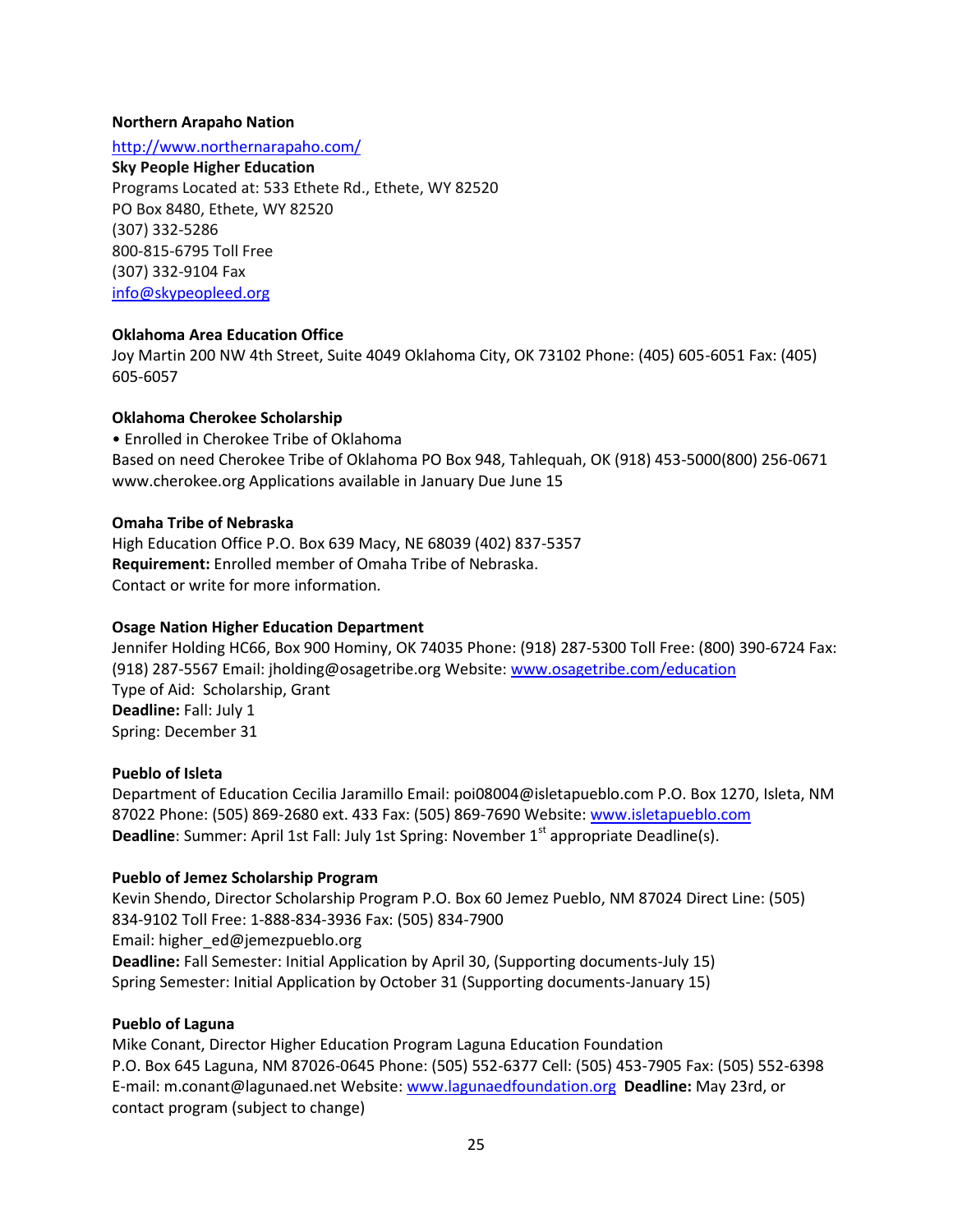# <span id="page-25-0"></span>**Pueblo of San Felipe Higher Education Program**

Heather Townsend, Director P.O. Box 4339 San Felipe, NM 87001 Phone: (505) 867-5234/5944 Fax: (505) 867-8867 Email: sanfelipeed@hotmail.com **Deadline:** Contact Program (subject to change)

# <span id="page-25-1"></span>**Pueblo of Santa Ana Department of Education**

Higher Education Scholarship Program 02 Dove Rd Bernalillo, NM 87004 Phone: (505) 867-1623 Fax: (505) 771-6782

**Deadline**: Fall/Spring/Summer: March 15th of each year

Required Documents: April 27th of each year

How To Apply: To be considered for funding, applicant must submit all required document, on established due dates, to the Pueblo of Santa Ana Department of Education. Please contact for further information.

## <span id="page-25-2"></span>**Pueblo of Santo Domingo Scholarship Program**

P.O. Box 160 Santo Domingo Pueblo, NM 87052 Direct Line: (505) 465-2214 Ext. 227/228 Fax: (505) 465- 2688 Email[: kewaeduc@yahoo.com](mailto:kewaeduc@yahoo.com) **Deadline:** Fall: March 1st Spring: November 1st

## <span id="page-25-3"></span>**Pueblo of Taos Education & Training Division**

Briana Cordova, Administrative Assistant/Intake, Coordinator, P.O. Box 1846, Taos, NM 87571 Phone: (575) 758-5990 Fax: (575) 737-5140 Email: bcordova@taospueblo.com or education@taospueblo.com **Deadline:** Spring: October 30 Summer: April 30 Fall: June 30

#### <span id="page-25-4"></span>**Pueblo of Zuni Scholarship Program**

Mr. Joshua Lucio, Coordinator, Education & Training P.O. Box 339 Zuni, NM 87327 Direct Line: (505) 782- 7186/7178 Fax: (505) 782-7223/7228 Email: jlucio@ashiwi.org Website: [www.ashiwi.org/highered/zecdchome.htm](http://www.ashiwi.org/highered/zecdchome.htm)

**Deadline:** Fall: June 30 Spring: October 30 Summer: April 30

All applicants must schedule Intake with Zuni Education and Career Development Center (ZECDC), and/or update Intake every year. Appointments can be scheduled by calling (505)782-7178.

# <span id="page-25-5"></span>**Sac and Fox Nation**

High Education Office Rt. 2, Box 246 Stroud, OK 74079 Requirement: Enrolled member of Sac and Fox Nation. *Contact or write for more information*

#### <span id="page-25-6"></span>**San Carlos Apache Tribe Education Department**

P.O. Box 0 San Carlos, AZ 85550 [http://www.scateducationdepartment.com/higher\\_ed\\_rules.html](http://www.scateducationdepartment.com/higher_ed_rules.html)

## <span id="page-25-7"></span>**Seneca Nation Higher Education Program** P.O. Box 231

Salamanca, NY 14779 <http://college.enotes.com/scholarships-loans/seneca-nation-indians>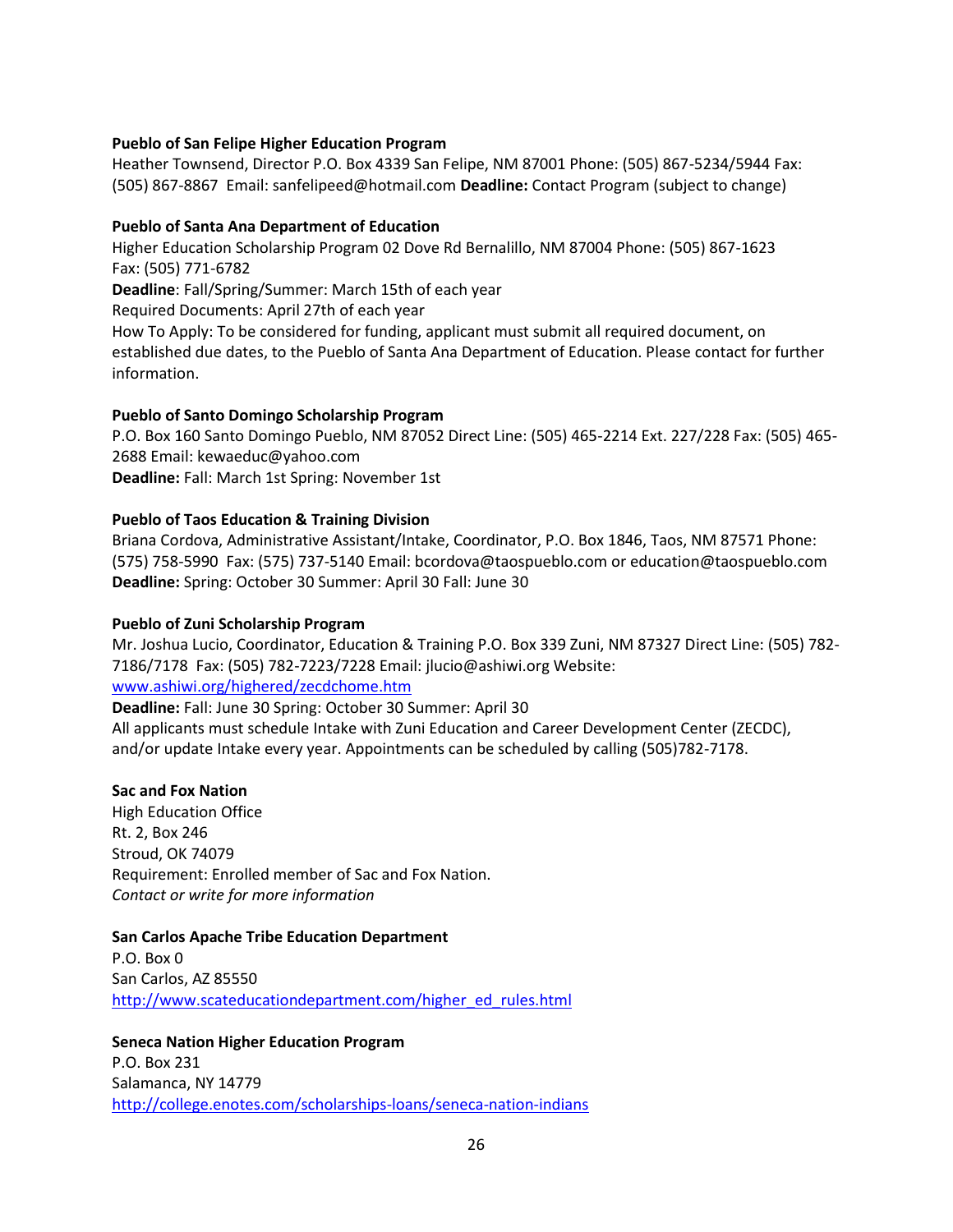## <span id="page-26-0"></span>**Shoshone Higher Education Scholarship**

Applicant must be a member of the Shoshone tribe. Award Amount: \$5,000 Deadline Details: June 1 Recipient must reapply for renewal. Award must be repaid if recipient fails to maintain a minimum 2.0 GPA. Shoshone Higher Education Program P.O. Box 628 Fort Washakie, WY 82514 307 332-3538 307 335-8143 (fax)

# <span id="page-26-1"></span>**South Dakota Sisseton-Wahpeton Scholarship**

• Enrolled in Sisseton-Wahpeton Dakota Tribe Based on need Sisseton/Wahpeton Sioux Tribe Higher Education Grant Program, P.O. Box 689, Sisseton, SD (605) 698-3966 ext. 1183

## <span id="page-26-2"></span>**South Dakota Standing Rock Scholarship**

• Enrolled in Standing Rock Dakota Tribe Based on need Standing Rock Tribe Higher Education Office Fort Yates, SD (701) 854-7408 Deadlines: (Nov. 30 for Spring) **June 30 for Fall** 

#### <span id="page-26-3"></span>**South Dakota Pine Ridge Scholarship**

• Enrolled in the Pine Ridge Lakota Tribe Based on need Pine Ridge Tribe Pine Ridge, SD (605) 867-5338, Due June 15

#### <span id="page-26-4"></span>**South Dakota Rosebud Scholarship**

• Enrolled in the Rosebud Lakota Tribe Based on need Rosebud Tribe Rosebud, SD (605) 747-2375

#### <span id="page-26-5"></span>**South Dakota Yankton Scholarship**

Enrolled in the Yankton Dakota Tribe Based on need Yankton Tribe Marty, SD (605) 384-3997 Due July 1

#### <span id="page-26-6"></span>**Southern Ute Tribe**

P.O. Box 737 Ignacio, CO 81137-0737 (970) 563-0237 **Requirement:** Enrolled member of Southern Ute Tribe. <http://www.southern-ute.nsn.us/education/index.html>

## <span id="page-26-7"></span>**Tohono O'Odham Nation**

Higher Education Services , P.O. Box 837 Sells, AZ 85634 (520) 383-2429 **Requirement:** Enrolled member of the Tohono O'Odham Nation. *Contact or write for more information.* 

# <span id="page-26-8"></span>**United South & Eastern Tribes Inc.**

USET Scholarships 1101 Kermit Dr. Suite 302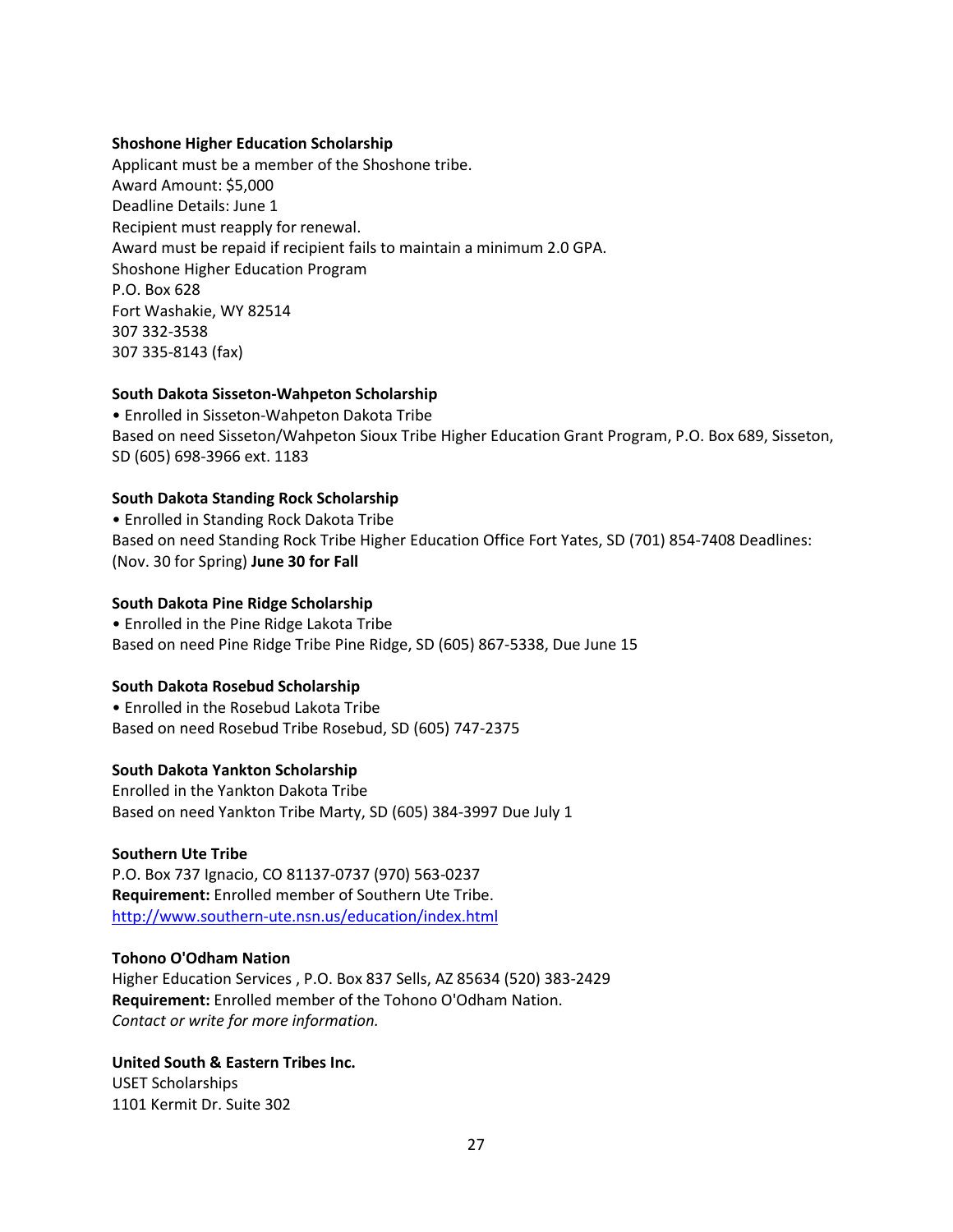Nashville, TN 37217 (615) 361-8700 <http://college.enotes.com/scholarships-loans/united-south-eastern-tribes-inc>

<span id="page-27-0"></span>**Utah Navajo Trust Fund-Outstanding Senior Award Utah Navajo Trust Fund** 151 East 500 North Blanding, UT 84511 (800) 378-2050 <http://www.unrhf.utah.gov/scholarships/osap.html>

## <span id="page-27-1"></span>**Ute Mountain Ute Tribe**

Ute Mountain Ute Tribe Education and Training, P.O. Box 29, Towaoc, CO 81334 (970) 564-5355 **Requirement:** Enrolled member of Ute Mountain Ute Tribe. *Contact or write for more information.*

## <span id="page-27-2"></span>**Ute Indian Tribe Education Department**

Ute Tribe, PO Box 190, Fort Duchesne, UT 84026 As a Ute Tribal member you can apply for our Ute Scholarship as well as other American Indian scholarships. If you are a member of another tribe, please consider applying for many other general American Indian scholarships available. Below this introductory letter, you will find several links that were created to support you in your search for scholarship funds.

If you have questions regarding scholarships, please, feel free to contact Bettina Redfoot at (435) 725- 4082 or me at (435) 725-4081.

<http://www.uteed.net/higheredscholarships.htm>

# <span id="page-27-3"></span>**White Mountain Apache Tribe**

Office of Higher Education P.O. Box 250 Whiteriver, AZ 85941 (877) 727-2243 **Deadlines:** • Fall: March 15 • Spring: November 15. *For more information, please visit the website at:*  <http://wmat.nsn.us/highered/officehighered.shtml>

# <span id="page-27-4"></span>**Wisconsin Ho-Chunk**

• Enrolled in the Ho-Chunk Tribe

• Based on need Higher Education OfficeW9814 Airport Rd., Black Riverfalls, WI(715) 284-4915(800) 362-4476Mpls./St. Paul Area Office: (651) 641-180[1 http://www.ho-chunknation.com/?PageId=646](http://www.ho-chunknation.com/?PageId=646)

#### <span id="page-27-5"></span>**Zuni Higher Education Scholarships**

Director P.O. Box 339 Zuni, NM 87327 (505) 782-7178/7180 **Deadline:** • Spring: October 30 • Summer: April 30 • Fall: June 30 *Contact or write for more information.*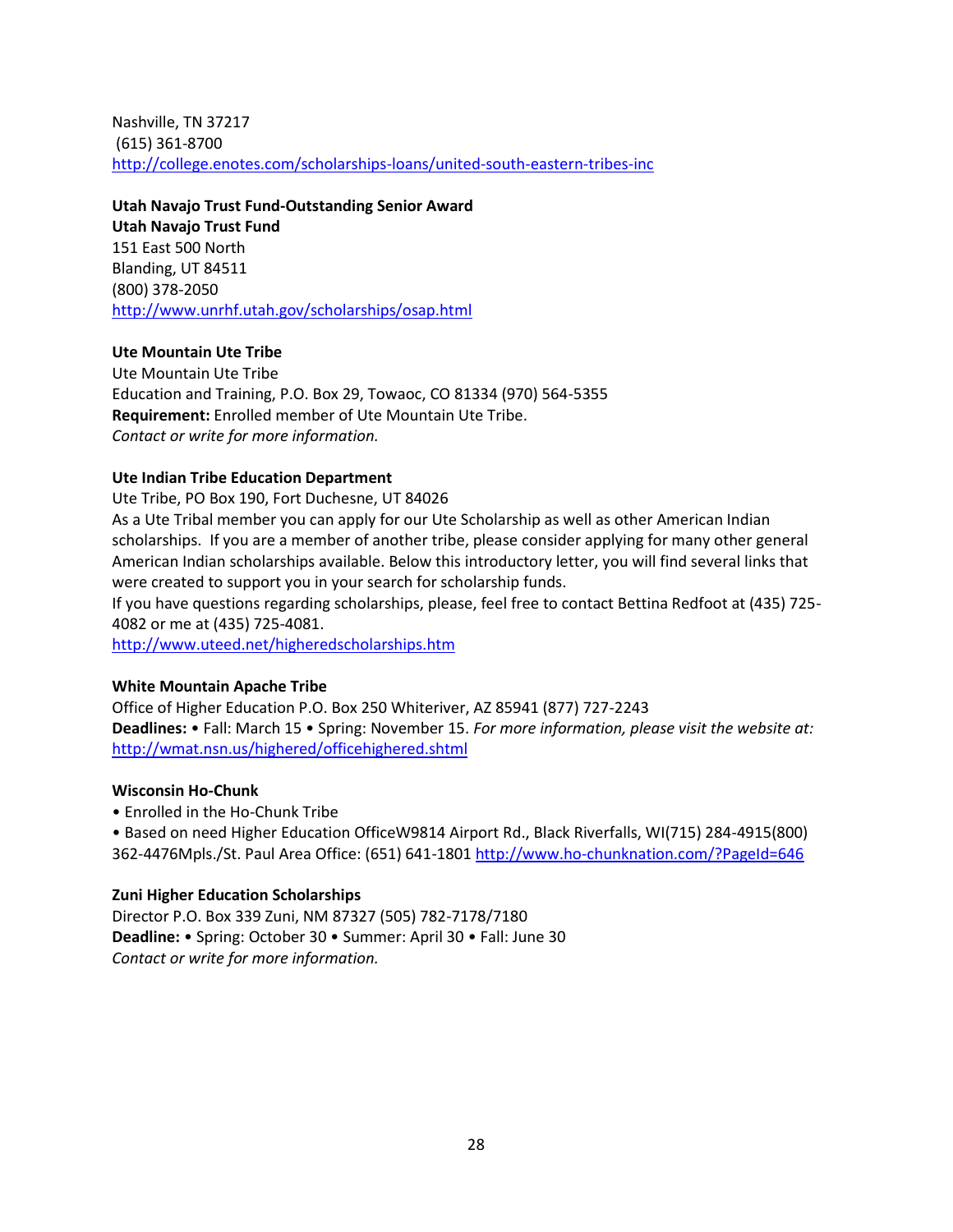#### **TRIBAL ENROLLMENT**

## <span id="page-28-0"></span>**Tribal Enrollment**

Tribal enrollment criteria are set forth in tribal constitutions, articles of incorporation or ordinances. The criterion varies from tribe to tribe, so uniform membership requirements do not exist. Two common requirements for membership are lineal descendent from someone named on the tribe's Dawes Rolls or relationship to a tribal member who descended from someone named on the Rolls. Other conditions such as tribal blood quantum, tribal residency, or continued contact with the tribe are common.

## **Applying for Enrollment**

After you have determined the tribe with which your ancestor was affiliated and documented your ancestry (through birth certificates showing relation to family member you believe is enrolled), you are ready to contact the tribe directly to obtain their criteria for membership.

# <span id="page-28-1"></span>**Navajo Nation Tribal Registration**

Tribal enrollment for the Navajo Nation is handled through: Navajo Office of Vital Records P.O. Box 9000 Window Rock, AZ 86515 Telephone: 928-871-6386 or 928-729-4020 Everyone enrolled as a member of the Navajo Nation since 1925 has been assigned a tribal census number. Those records are also maintained by this office.

# <span id="page-28-2"></span>**Ute Tribal Registration**

Ute Indian Tribe P.O. Box 190 Fort Duchesne, UT 84026 Tele: (435) 722-5141 Shipping Address is 910 South 7500 East Fort Duchesne, UT 84026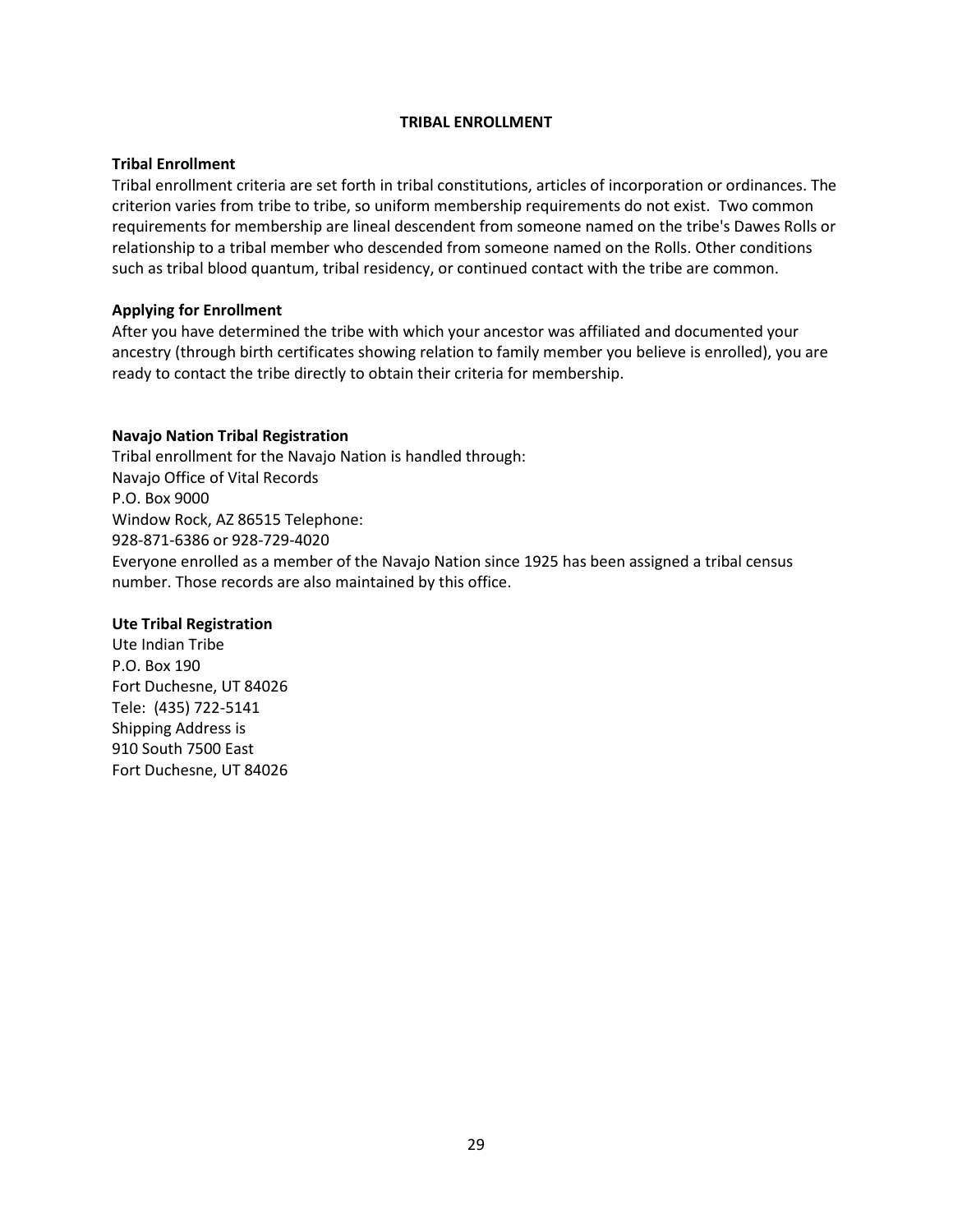# <span id="page-29-0"></span>**Certificate of Indian Blood (CIB)**

When students are applying for Native American scholarships or tuition waivers, they will often need to document tribal enrollment or relation to tribally enrolled parent, grandparent, etc. Students should contact their tribe and request a CIB (certificate of Indian blood). This will include their blood fraction and tribal enrollment number. They should photocopy their CIB and send a copy with their scholarship applications as needed.

# <span id="page-29-1"></span>**Navajo Nation Tribal Members For Navajo Nation Tribal Registration and CIB, Contact your Agency Office of Vital Records:**

Alamo Office of Vital Records PO Box 1250 Magdalena, NM 87825 (575) 854-2613

Chinle Office of Vital Records P.O. Box 2527 Chinle, AZ 86503 (928) 674-2279

Crownpoint Office of Vital Records P.O. Box 148 Crownpoint, NM 87313 (505) 786-2034

Fort Defiance Office of Vital Records P.O. Box 290 Fort Defiance, AZ 86504 (928) 729-4020

Ramah Office of Vital Records P.O. Box 335 Ramah, NM 87321 (505) 775-3328

Shiprock Office of Vital Records P.O. Box 60 Shiprock, NM 87420 (505) 368-1334

ToHajiilee Office of Vital Records P.O. Box 3108 ToHajiilee, NM 87026 (505) 908-2099

Tuba City Office of Vital Records P.O. Box 1510 Tuba City, AZ 86045 (928) 283-3404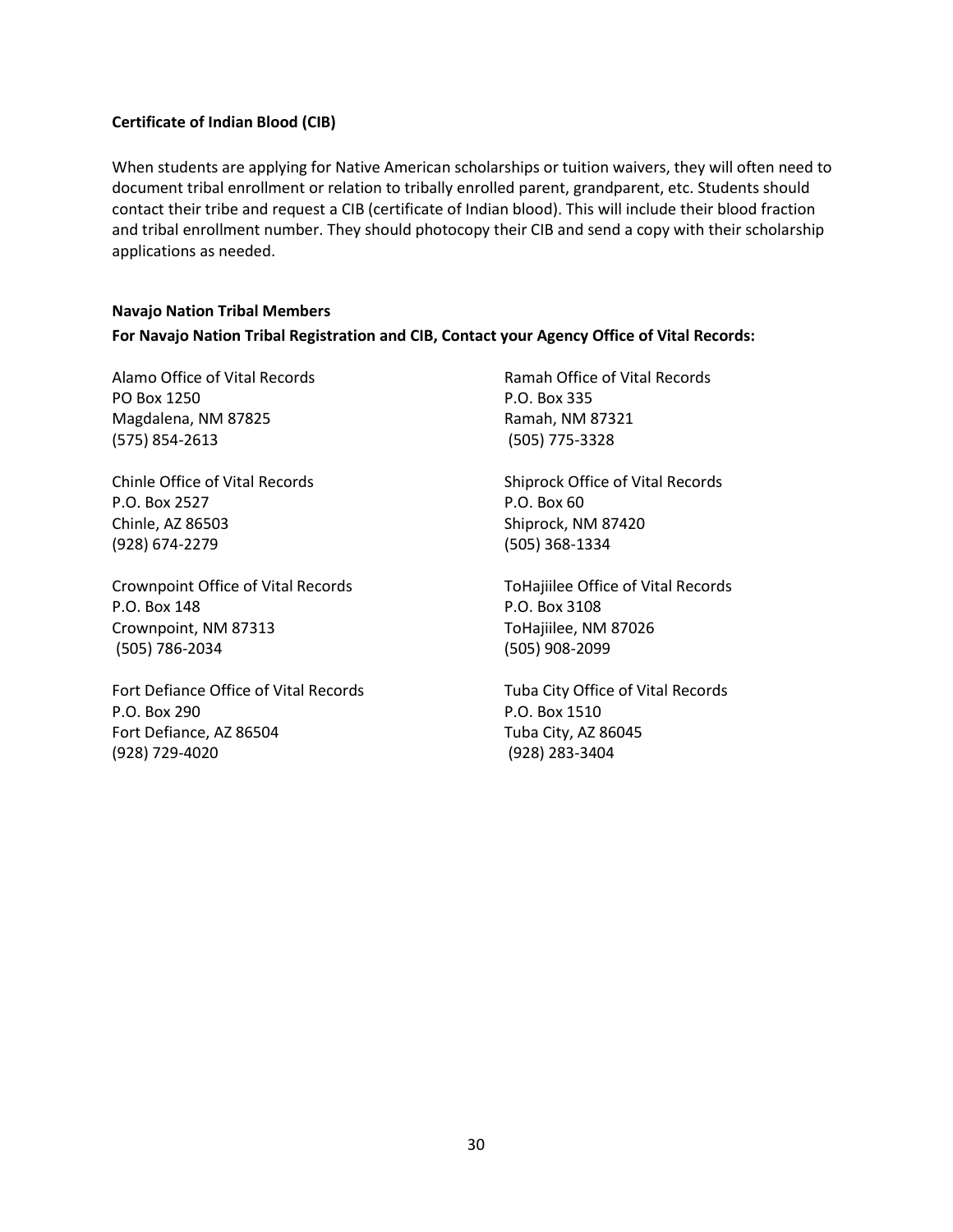#### **UTAH TRIBAL LEADERS CONTACT LIST 2010**

<http://indian.utah.gov/tribes/contacts.html>

#### <span id="page-30-0"></span>**Goshute Indian Tribe**

Confederate Tribes of Goshute Reservations P.O. Box 6104 Ibapah, Utah 84034 Amos Murphy, "Acting" Chairman Phone: (435) 234-1138 FAX: (435) 234-1162

#### **Paiute Indian Tribe**

440 North Paiute Dr. Cedar City, Utah 84720 Jeanine Borchardt (Chairperson) Phone: (435) 586-1112 FAX: (435) 586-0896

#### **San Juan Southern Paiute Tribe**

P.O. Box 2710 Tuba City, Arizona 86045 Evelyn James (President) Phone: (928) 283-5539 FAX: (928) 283-5531

#### **[Northwestern Band of Shoshone Nation](http://www.nwbshoshone-nsn.gov/)**

707 North Main Street Brigham City, Utah 84302 Gwen Davis (Chairwoman) Phone: (435) 734-2286 FAX: (435) 734-0424

#### **Skull Valley Band of Goshute Indians**

P.O. Box 448 Grantsville, Utah 84029 Lori Bear Skiby, Chairman Phone: (435) 882-4872 Fax: (435) 882-4889

#### **[Ute Indian Tribe](http://www.uteindian.com/)**

P.O. Box 190 Fort Duchesne, Utah 84026-0190 Richard Jenks Jr., Chairman Phone: (435) 722-5141 FAX: (435) 722-2374

#### **[Ute Mountain Ute Tribe](http://www.utemountianute.com/)**

P.O. Box JJ Towaoc, CO 81334 Gary Hayes, Sr. Chairman Phone: (970) 564-5602 FAX: (970) 564-5709 [ghayes@utemountain.org](mailto:ghayes@utemountain.org)

#### **White Mesa Administration**

P.O. Box 7096 White Mesa, Utah 84511 Elaine Atcitty, Council Member Phone: (435) 678-3397 FAX: (435) 678-3735

#### **[Navajo Nation](http://www.navajo.org/)**

P.O. Box 9000 HWY 264, Tribal Hills Dr. Window Rock, Arizona 86515-9000 Ben Shelly, President [president.benshelly@gmail.com](mailto:president.benshelly@gmail.com) Phone: (928) 871-6352 FAX: (928) 871-4025

[Navajo Utah Commission](http://www.navajonationcouncil.org/) P.O. Box 570 Montezuma Creek, Utah 84534 Clarence Rockwell, Exec. Director Kenneth Maryboy, Councilman Phone: (435) 651-3508 FAX: (435) 651-351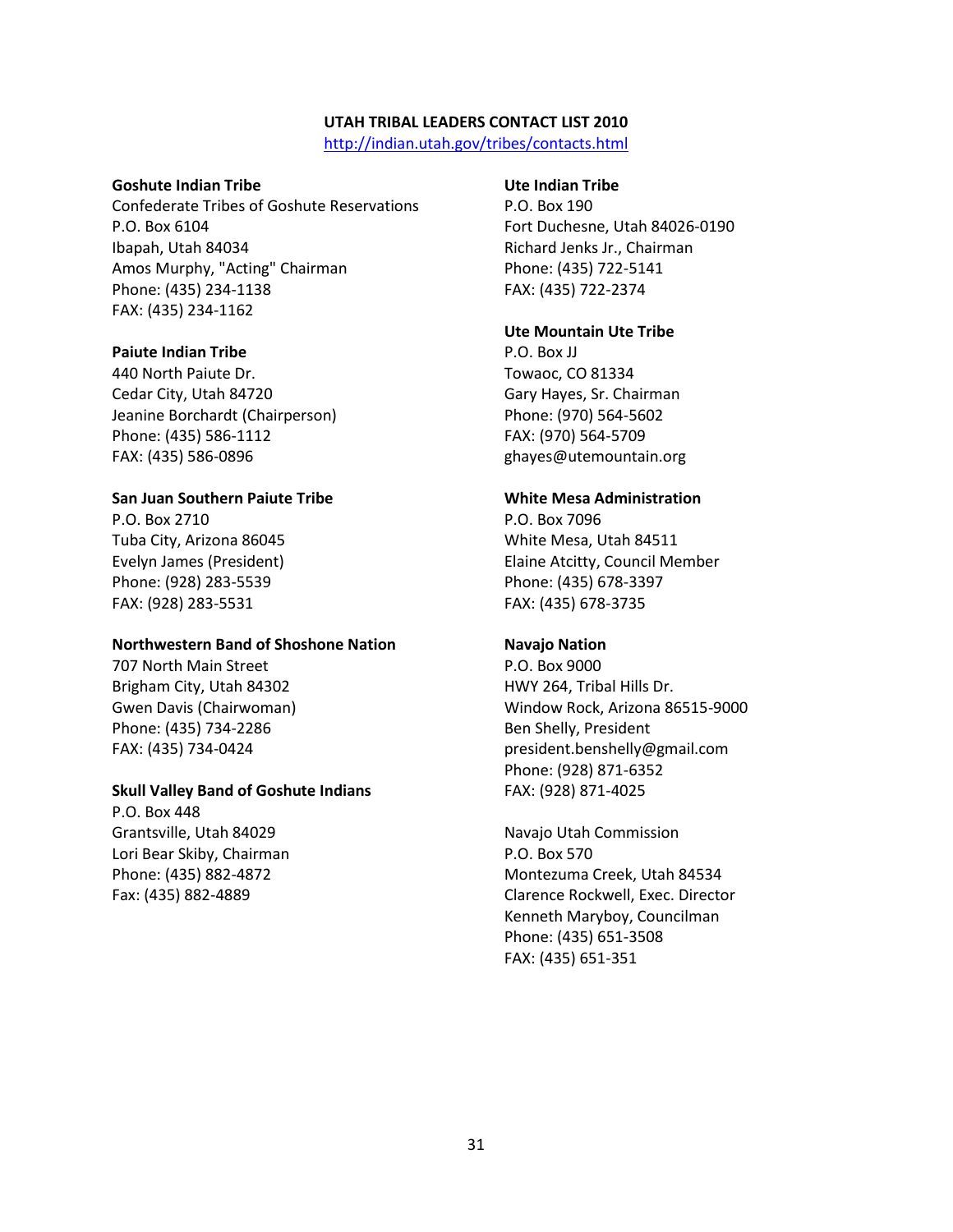# **UTAH HIGHER EDUCATION American Indian/Alaska Natives Student Advisor and Program Contacts March 2011**

#### <span id="page-31-0"></span>**COLLEGE OF EASTERN UTAH-SAN JUAN**

http://sjc.ceu.edu/ Teresa Frazier, Navajo Student Life College of Eastern Utah-San Juan 639 West 100 South Blanding, Utah 84511 [teresa.frazier@sjc.ceu.edu](mailto:teresa.frazier@sjc.ceu.edu)

#### **DIXIE STATE COLLEGE**

<http://www.dixie.edu/>

Dixie State College Diversity Center Gardner Ctr., Room 204 & 208 225 South 700 East St. George, Utah 84770 Ph #: (435) 652-7733

#### **SALT LAKE COMMUNITY COLLEGE**

http://www.slcc.edu/

Sadie Tsosie Salt Lake Community College Academic Advisor II South City Campus 1575 S. State St. SCM-W138C Salt Lake City, Utah 84115 (801) 957-3071 FAX (801) 957-3150 [sadie.tsosie@slcc.edu](mailto:sadie.tsosie@slcc.edu) \*QUEST Program-Julie Jackman Ph #: 801-957-4179

#### **SNOW COLLEGE**

#### http://www.snow.edu/

Sandra Lanier Snow College 150 East College Avenue Ephraim, Utah 84627 Ph #: (435) 283-7392 [sandra.lanier@snow.edu](mailto:sandra.lanier@snow.edu)

#### **SOUTHERN UTAH UNIVERSITY**

<http://www.suu.edu/> Tina Calamity, Paiute

Multicultural Center Southern Utah University 351 W University Blvd Cedar City, UT 84720 Phone#: 435-586-7772 calamity@suu.edu

#### **UNIVERSITY OF UTAH**

#### <http://www.utah.edu/portal/site/uuhome/>

Matthew Makomenaw, Ph.D. Director of the American Indian Resource Center 1925 De Trobriand St Bldg. #622 Salt Lake City, UT 84113 801-581-7392 [matthew.makomenaw@utah.edu](mailto:matthew.makomenaw@utah.edu) [http://www.diversity.utah.edu/students/airc/in](http://www.diversity.utah.edu/students/airc/index.php) [dex.php](http://www.diversity.utah.edu/students/airc/index.php)

American Indian Teacher Education Collaboration Ceceilia Tso, Dine' AITEC Director - American Indian Teacher Education Collaboration

#### [www.ed.utah.edu/AITEC](http://www.ed.utah.edu/AITEC)

Grants/Contract Officer – Dean's Office College of Education – University of Utah 801.587.8324 office 801.577.2668 cell ceceilia.tso@utah.edu

# **UTAH STATE COLLEGE-COLLEGE OF EASTERN UTAH**

<http://www.ceu.edu/> Alton Chamberlain Recruiter/Advisor Scholarship Chair Utah State University-College of Eastern Utah Blanding Campus 639 East 200 South Blanding, UT 84511 435-678-8125 [altonchamberlain@sjc.ceu.edu](mailto:altonchamberlain@sjc.ceu.edu)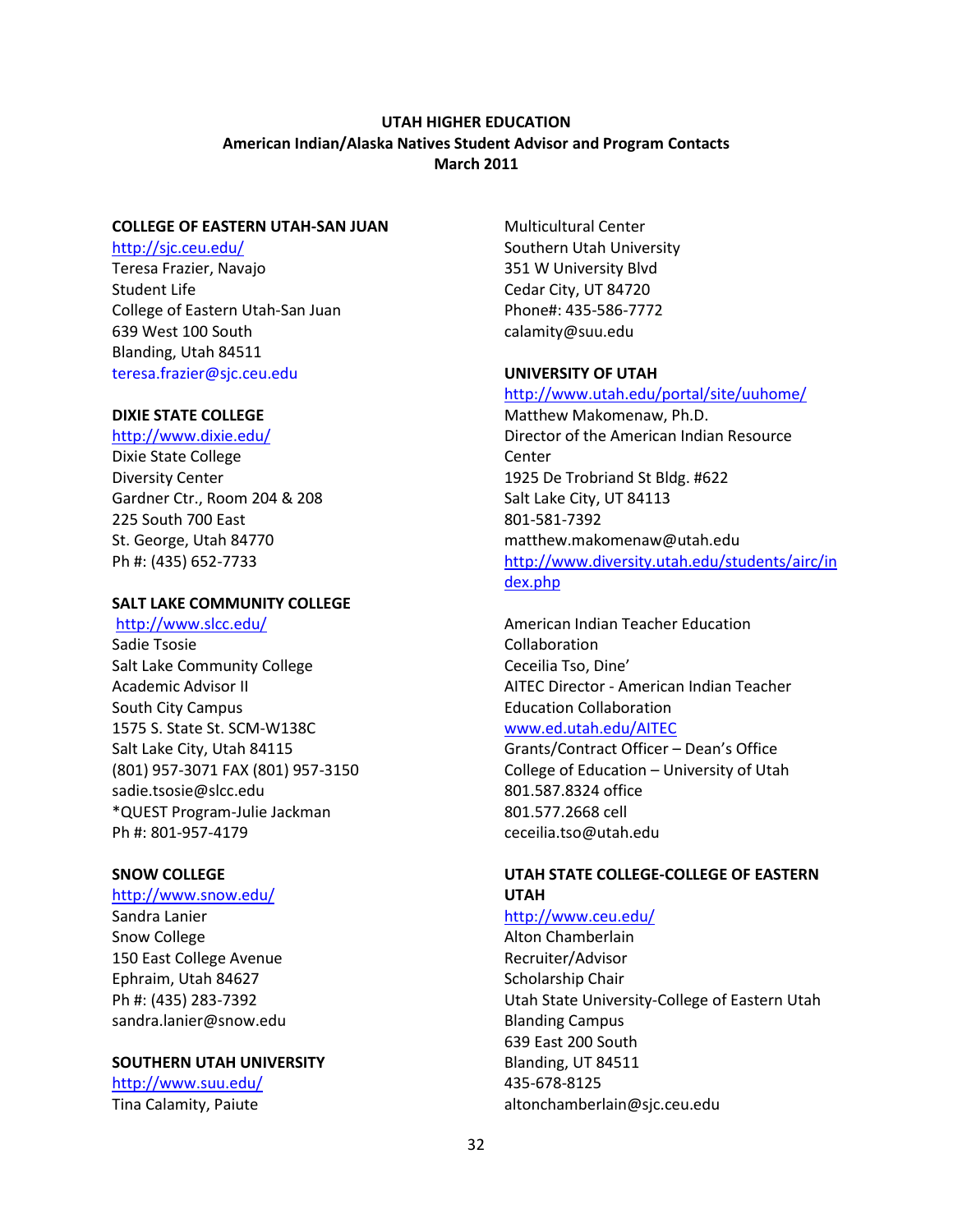#### **UTAH STATE UNIVERSITY**

#### <http://www.usu.edu/>

Sam Curley, Navajo NA Student Advisor NA Student Advisor Utah State University Taggart Student Center 309 0155 Old Main Hill Logan, Utah 84322-0155 Ph #: (435) 797-1765 [sam.curley@usu.edu](mailto:sam.curley@usu.edu) [http://www.usu.edu/multiculture/NativeAmeri](http://www.usu.edu/multiculture/NativeAmerican.cfm) [can.cfm](http://www.usu.edu/multiculture/NativeAmerican.cfm)

#### **UTAH VALLEY UNIVERSITY**

<http://www.uvu.edu/> Ken Sekaquaptewa, Hopi Native American Specialist Multicultural Center, MS 105 Utah Valley University 800 West University Parkway Orem, UT 84058-5999 Phone: 801-863-7276 Fax: 801-863-7271 [sekaquke@uvu.edu](mailto:sekaquke@uvu.edu)

#### **WEBER STATE UNIVERSITY**

<https://www.weber.edu/> Jeffrey Simons, Assiniboine & Santee Sioux or [ken.sekaquaptewa@uvu.edu.](mailto:ken.sekaquaptewa@uvu.edu)

Weber State University 1116 Univ. Circle SSC #150 Ogden, Utah 84408-1116 Ph #: 1-801-626-7333 jsimons@weber.edu

# **WESTMINSTER COLLEGE**

# <http://www.westminstercollege.edu/>

Colin Ben, Navajo Program Coordinator McNair Scholars Program Westminster College 1840 South 1300 East Salt Lake City, UT 84105 Phone: 801.832.3252 Fax: 801.832.3253 www.westminstercollege.edu/mcnair

## **BRIGHAM YOUNG UNIVERSITY**

#### <http://www.byu.edu/>

LaVay S. Talk (Navajo), Advisor BYU Multicultural Student Services Office 1320 WSC, PO Box 27918 Provo UT 84602-7918 Ph#: (801) 422-6849 Fax# (801) 422-0641 lavay talk@byu.edu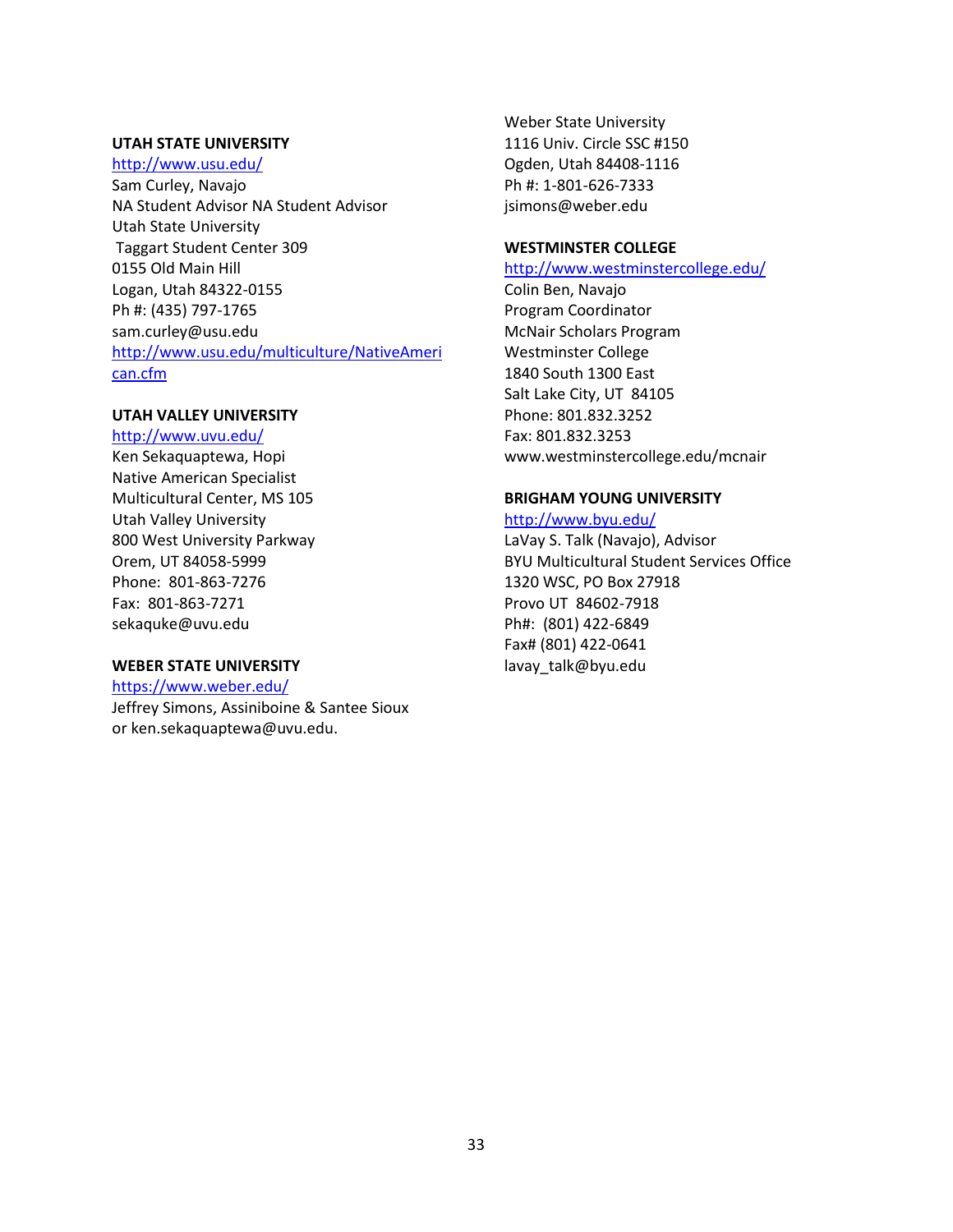# **U.S. COLLEGES AND UNIVERSITIES OFFERING IN-STATE TUITION AND TUITION WAIVERS FOR NATIVE AMERICAN STUDENTS**

<span id="page-33-1"></span><span id="page-33-0"></span>Many states have enacted laws providing for scholarships, tuition waivers, or grant programs for Native Americans. **Most of the states require that students be residents of the state prior to enrolling in a state college/university and/or be a member of a tribe from that state**. Students should check with the colleges they are interested to see if Native American scholarships or tuition waivers are offered.

# *The following states provide in-state tuition rates or tuition waivers to Native American students, with additional requirements such as tribe, state residency or graduation from a Bureau of Indian Affair high school in that state***. Visit the state college/university website and search under Financial Aid for American Indian' tuition waivers:**

## **Iowa**

In-state tuition for American Indians who have origins in any of the original people of North America and who maintain a cultural identification through tribal affiliation or community recognition with one or more of the tribes or nations connected historically with the present state of Iowa, including the Iowa, Kickapoo, Menominee, Miami, Missouri, Ojibwa (Chippewa), Omaha, Otoe, Ottawa (Odawa), Potawatomi, Sac and Fox (Sauk, Meskwaki), Sioux, and Winnebago (Ho Chunk).

## **Maine**

## University of Maine

Tuition waiver and scholarship that covers room and board for members of historical tribe of Maine area OR a resident of Maine from any federally recognized or Canadian tribe. Student can be tribally enrolled OR have a parent or grandparent enrolled.

# **Massachusetts**

Tuition waiver for historical Massachusetts area tribes who are Massachusetts residents.

# **Michigan**

Tuition waiver for residents of Michigan enrolled in a Michigan tribe.

# **Oklahoma**

Oklahoma University In-state tuition to tribal enrollees.

# **Utah and Washington**

In-state tuition rate for American Indian/Alaska Natives students whose tribes are from the state or neighboring states.

# *The following colleges offer tuition waiver programs to Native American students from any state: \*requirements from previous header apply*

# **Colorado**

Fort Lewis College at Durango-Student must be 1/4 Native American OR enrolled in a federally recognized tribe OR a direct decedent of a tribal member who lived on a reservation prior to June 1, 1934. [www.fortlewis.edu/current\\_students/financial\\_aid/nat\\_amer.asp](http://www.fortlewis.edu/current_students/financial_aid/nat_amer.asp)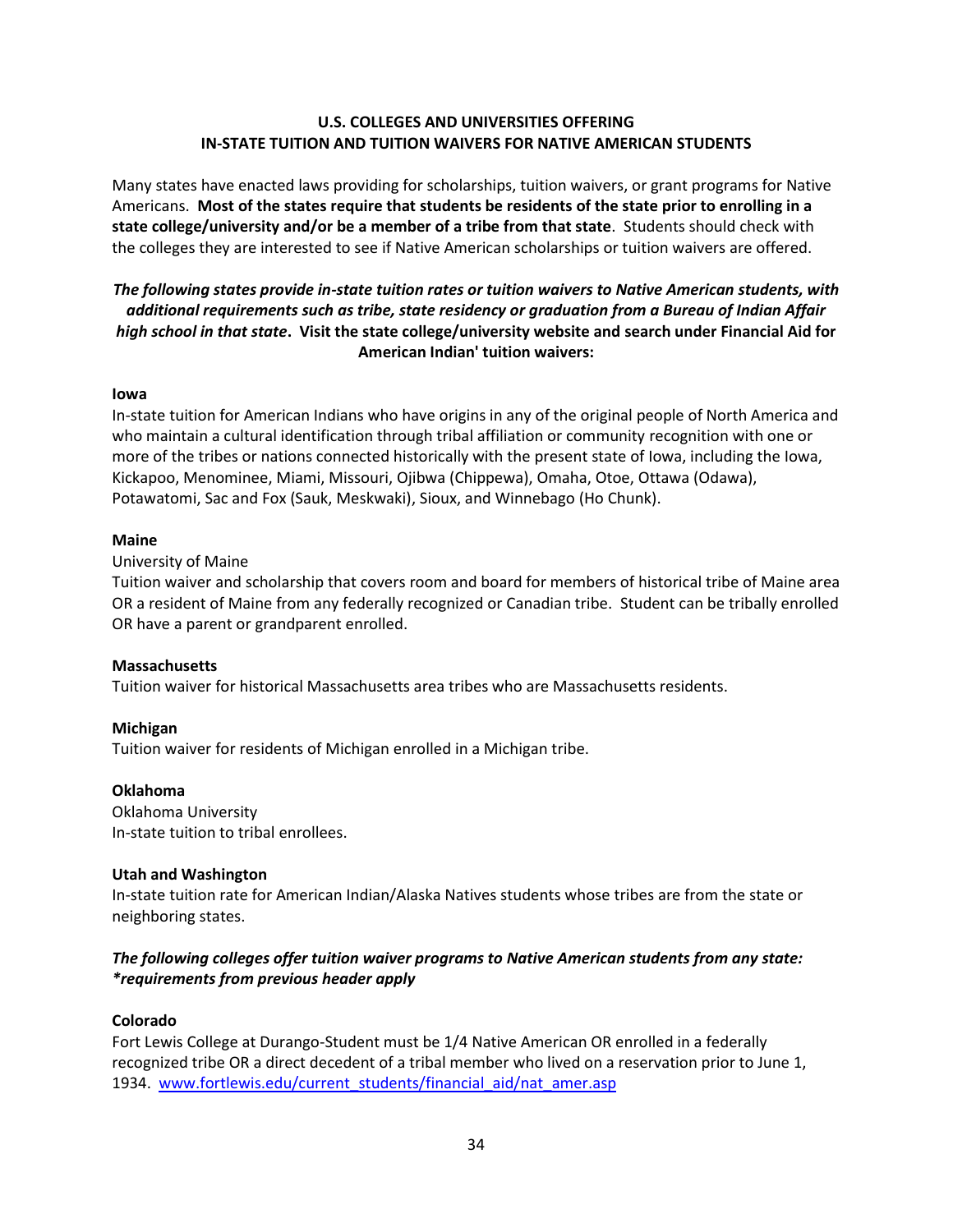## **Kansas**

Haskell Indian Nations University - Students do not need to be tribally enrolled, but must document 1/4 or more tribal descent. <http://www.haskell.edu/>

## **Montana**

MT University System \*Tuition waiver for MT residents enrolled in a federally recognized tribe. <http://www.mus.edu/campuses.asp>

# **Minnesota**

U of MN, Morris -Student must be enrolled in a federally recognized tribe, a parent or grandparent must be enrolled.<http://www.morris.umn.edu/financialaid/scholarshipswaivers/americanindiantuition/>

# **North Dakota State Colleges and Universities**

Search by college under Financial Aid resources or Scholarships for the Diversity Tuition Waiver <http://www.ndus.edu/campuses/>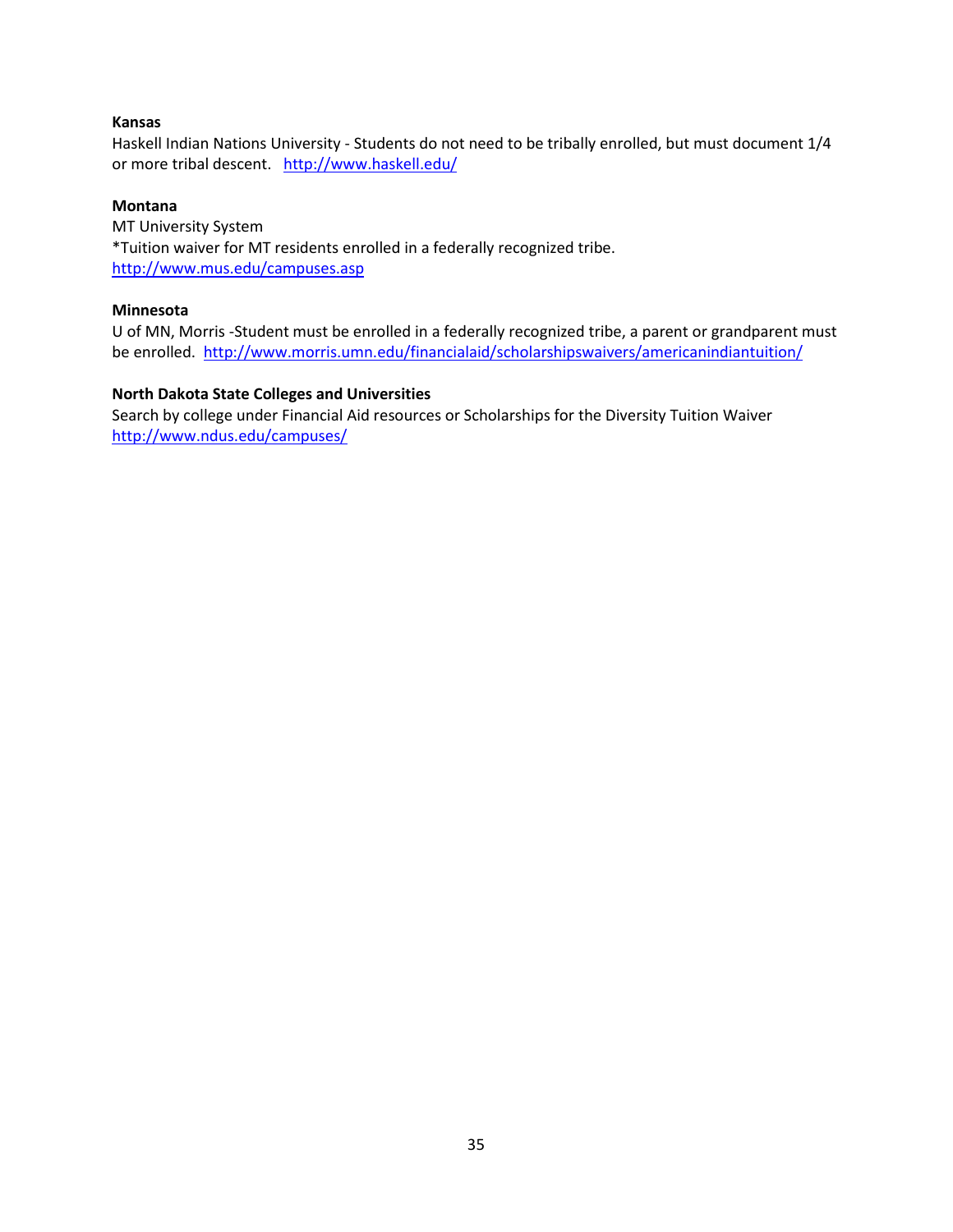# **TRIBAL COLLEGES AND UNIVERSITIES IN THE UNITED STATES Tribal Colleges and Universities Address List**

[www.ed.gov](http://www.ed.gov/)

#### <span id="page-35-1"></span><span id="page-35-0"></span>**Alaska**

#### **Ilisagvik College**

P.O. Box 749 Barrow, Alaska 99723 907-852-3333 Toll-free (Alaska only): 1-800-478-7337 fax: 907-852-2729 [webspace.ilisagvik.cc/](http://webspace.ilisagvik.cc/)

#### <span id="page-35-2"></span>**Arizona**

#### **Diné College**

P. O. Box 126 Tsaile, AZ 86556 928-724-6671 fax: 928-724-3327 [www.dinecollege.edu](http://www.dinecollege.edu/)

## **Tohono O'odham Community College**

P.O. Box 3129 Sells, AZ 85634 520-383-8401 fax: 520-383-8403 [www.tocc.cc.az.us](http://www.tocc.cc.az.us/)

#### <span id="page-35-3"></span>**Kansas**

#### **Haskell Indian Nations University**

155 Indian Avenue P. O. Box 5030 Lawrence, KS 66046-4800 785-749-8479 fax: 785-749-8411 [www.haskell.edu](http://www.haskell.edu/)

#### <span id="page-35-4"></span>**Michigan**

#### **Bay Mills Community College**

12214 West Lakeshore Drive Brimley, MI 49715 906-248-3354 fax: 906-248-3351 [www.bmcc.edu](http://www.bmcc.edu/)

**Keweenaw Bay Ojibwa Community College** 111 Beartown Rd, PO Box 519

Baraga, Michigan 49908 906.353.4600 fax: 906.353.8107 [www.kbocc.org](http://www.kbocc.org/)

**Saginaw Chippewa Tribal College** 2284 Enterprise Drive Mount Pleasant, MI 48858 989-775-4123 fax: 989-772-4528 [www.sagchip.edu](http://www.sagchip.edu/)

### <span id="page-35-5"></span>**Minnesota**

**Fond du Lac Tribal and Community College** 2101 14th Street Cloquet, MN 55720-2964 218-879-0800 fax: 218-879-0814 [www.fdltcc.edu](http://www.fdltcc.edu/)

#### **Leech Lake Tribal College**

Rt. 3, Box 100 Cass Lake, MN 56633 218-335-4200 fax: 218-335-4215 [lltc.edu](http://lltc.edu/)

# **White Earth Tribal and Community**

**College** 210 Main Street South P. O. Box 478 Mahnomen, MN 56557 218-935-0417 fax: 218-935-0423 [www.wetcc.org](http://www.wetcc.org/)

#### <span id="page-35-6"></span>**Montana**

**Blackfeet Community College** P. O. Box 819 Browning, MT 59417 406-338-7755 fax: 406-338-3272 [www.bfcc.org](http://www.bfcc.org/)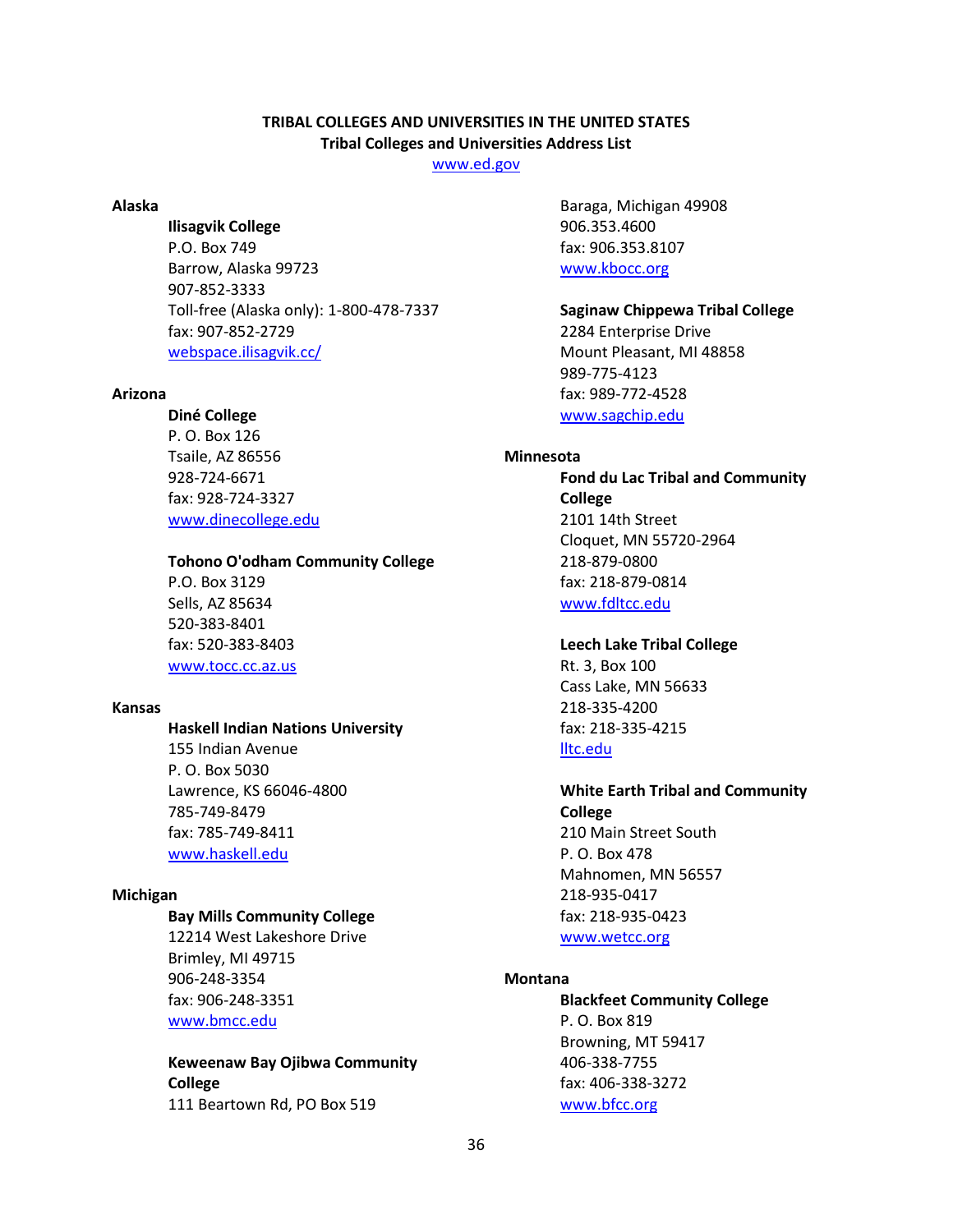#### **Chief Dull Knife College**

P. O. Box 98 Lame Deer, MT 59043 406-477-6215 fax: 406-477-6219 [www.cdkc.edu/](http://www.cdkc.edu/)

# **Fort Belknap College**

P. O. Box 159 Harlem, MT 59526 406-353-2607 fax: 406-353-2898 [www.fbcc.edu/](http://www.fbcc.edu/)

#### **Fort Peck Community College**

P. O. Box 398 Poplar, MT 59255 406-768-6300 fax: 406-768-5552 [www.fpcc.edu](http://www.fpcc.edu/)

#### **Little Big Horn College**

P. O. Box 370 Crow Agency, MT 59022 406-638-3100 (main number) fax: 406-638-3169 [www.lbhc.edu](http://www.lbhc.edu/)

#### **Salish Kootenai College**

P. O. Box 117 Pablo, MT 59855 406-275-4800 fax: 406-275-4801 [www.skc.edu](http://www.skc.edu/)

# **Stone Child College**

RR1, Box 1082 Box Elder, MT 59521 406-395-4875 fax: 406-395-4836 [http://www.stonechild.edu](http://www.stonechild.edu/)

#### <span id="page-36-0"></span>**Nebraska**

**Nebraska Indian Community College** College Hill P. O. Box 428 Macy, NE 68039

402-837-5078 fax: 402-837-4183 [www.thenicc.edu](http://www.thenicc.edu/)

#### **Little Priest Tribal College**

P. O. Box 270 Winnebago, NE 68071 402-878-2380 fax: 402-878-2355 [www.lptc.bia.edu/](http://www.lptc.bia.edu/)

#### <span id="page-36-1"></span>**New Mexico**

**Navajo Technical College** P. O. Box 849 Crownpoint, NM 87313 505-786-4100 fax: 505-786-5644 [www.navajotech.edu](http://www.navajotech.edu/)

# **Institute of American Indian Arts**

83 Avan Nu Po Road Santa Fe, NM 87505 505-424-2300 fax: 505-424-0050 [www.iaia.edu/](http://www.iaia.edu/)

# **Southwestern Indian Polytechnic Institute**

P. O. Box 10146 9169 Coors Road, NW Albuquerque, NM 87184 505-346 2347 fax: 505-346-2343 [www.sipi.edu](http://www.sipi.edu/)

#### <span id="page-36-2"></span>**North Dakota**

**Cankdeska Cikana (Little Hoop) Community College** P. O. Box 269 Fort Totten, ND 58335 701-766-4415 fax: 701-766-4077 [www.littlehoop.edu/](http://www.littlehoop.edu/)

**Fort Berthold Community College**

220 Eighth Avenue North P. O. Box 490 New Town, ND 58763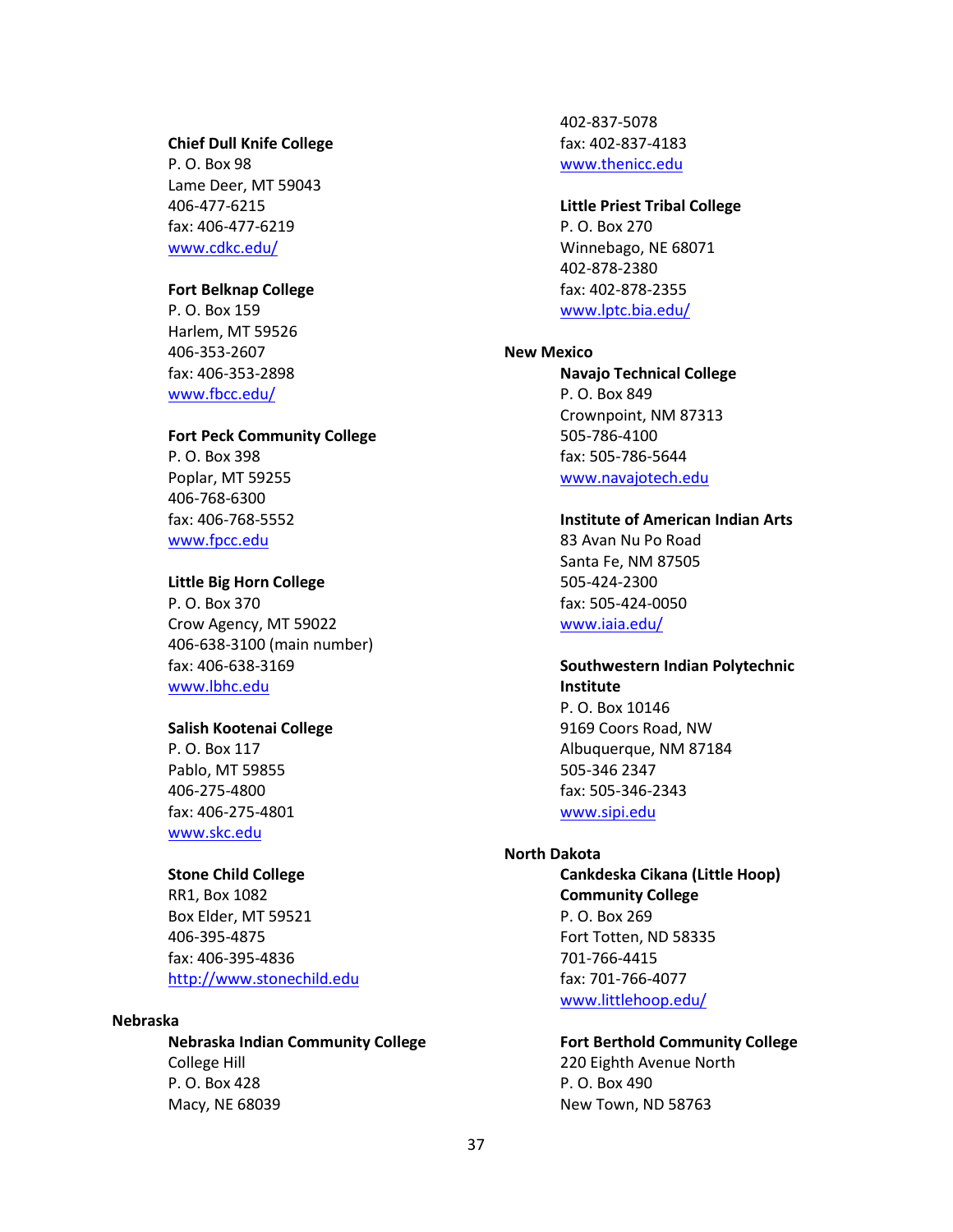701-627-4738 fax: 701-627-3609 [www.fortbertholdcc.edu](http://www.fortbertholdcc.edu/)

#### **Sitting Bull College**

1341 92nd Street Fort Yates, ND 58538 701-854-3861 fax: 701-854-3403 [www.sittingbull.edu](http://www.sittingbull.edu/)

#### **Turtle Mountain Community College**

P. O. Box 340 Belcourt, ND 58316 701-477-7862 fax: 701-477-7807 [www.turtle-mountain.cc.nd.us](http://www.turtle-mountain.cc.nd.us/)

#### **United Tribes Technical College**

3315 University Drive Bismarck, ND 58504 701-255-3285 fax: 701-530-0605 [www.uttc.edu](http://www.uttc.edu/)

#### <span id="page-37-0"></span>**Oklahoma**

#### **College of the Muskogee Nation**

600 N Mission Okmulgee, OK 74447 918-758-1480 fax: 918.293.5313 [www.mvsktc.org](http://www.mvsktc.org/)

#### **Comanche Nation College**

1608 SW 9th Street Lawton, OK 73501 580.591,0203 fax: 580.353.7075 [www.cnc.cc.ok.us](http://www.cnc.cc.ok.us/)

# <span id="page-37-1"></span>**South Dakota**

# **Oglala Lakota College**

490 Piya Wiconi Road Kyle, SD 57752 605-455-6022 fax: 605-455-6023 [www.olc.edu](http://www.olc.edu/)

#### **Sinte Gleska University**

P. O. Box 409 Rosebud, SD 57570 605-856-5880 fax: 605-856-5401 [www.sintegleska.edu](http://www.sintegleska.edu/)

#### **Sisseton Wahpeton College**

P. O. Box 689 Sisseton, SD 57262 605/698-3966 fax: 605/698-3132 [www.swc.tc/](http://www.swc.tc/)

#### <span id="page-37-2"></span>**Washington**

**Northwest Indian College** 2522 Kwina Road Bellingham, WA 98226 360-676-2772 fax: 360-738-0136 [www.nwic.edu](http://www.nwic.edu/)

#### <span id="page-37-3"></span>**Wisconsin**

**College of Menominee Nation** P. O. Box 1179 Keshena, WI 54135 715-799-5600 fax: 715-799-1308 [www.menominee.edu](http://www.menominee.edu/)

# **Lac Courte Oreilles Ojibwa Community**

**College** 13466 West Trepania Rd Hayward, WI 54843 715-634 4790 fax: 715-634-5049 [www.lco.edu](http://www.lco.edu/)

## <span id="page-37-4"></span>**Wyoming**

**Wind River Tribal College** P.O. Box 8300 Ethete, WY 82520 307.335.8243 fax: 307.335.8148 [www.wrtribalcollege.com](http://www.wrtribalcollege.com/)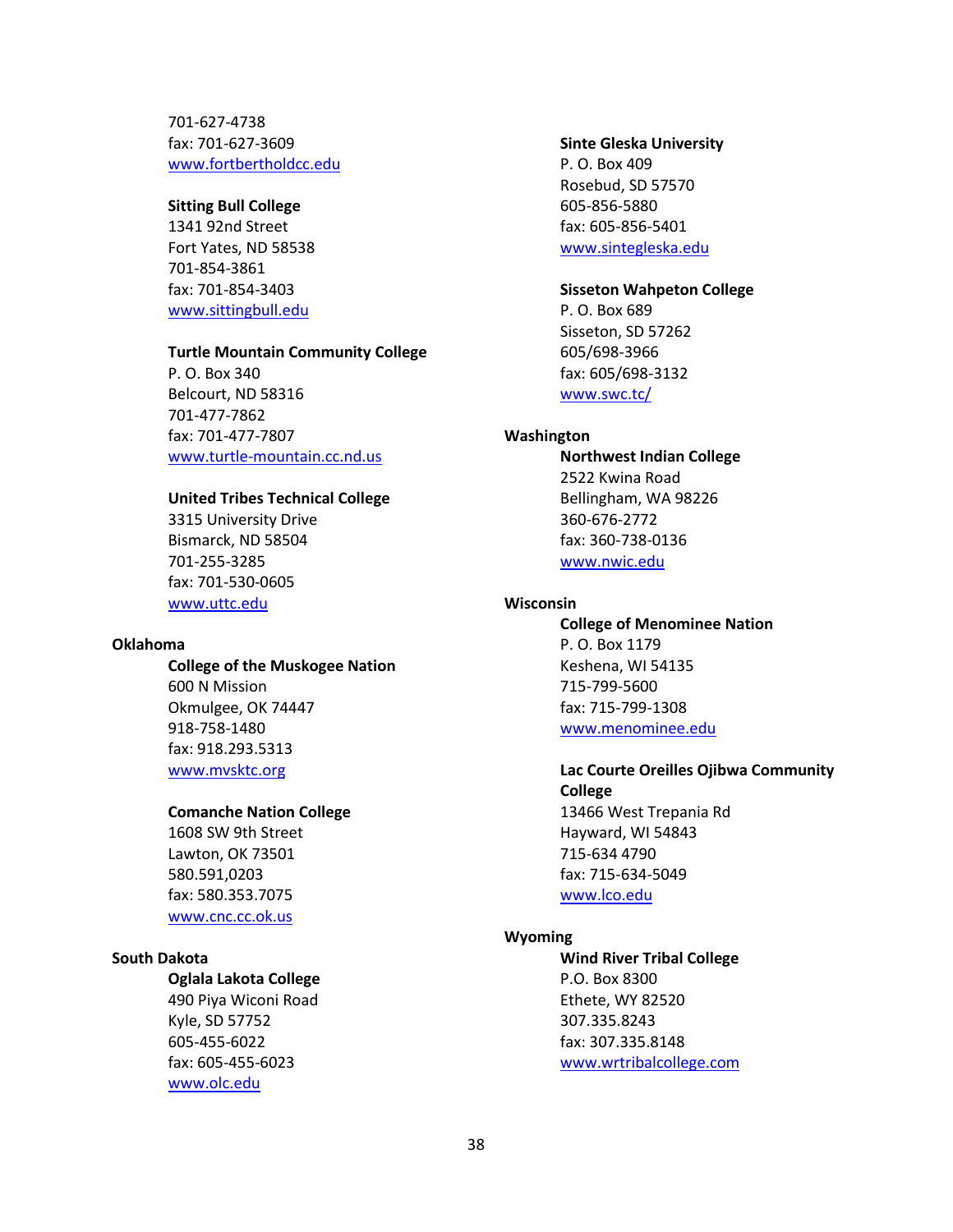# **TIPS, SUGGESTED WEBSITES AND BOOKS**

# <span id="page-38-0"></span>**Tips for Getting Scholarships and Other Financial Aid:**

- Work hard to get and maintain good grades in school
- Perform as well as you can on your ACT or SAT exam
- Start early looking for scholarship money: Internet, library, your community, etc.
- If a scholarship requires a letter of recommendation, ask your teacher or counselor
- If a scholarship requires you to write an essay, have a teacher or counselor read your essay before you submit it
- Read the forms, applications, and deadlines carefully
- Save time: File your FAFSA electronically as soon as possible after January 1 $^{\rm st}$ .
- Complete a FAFSA each year that you are in college and follow through on submitting all of the required documents for financial aid
- Ask questions when you are unsure

# **Tips To Protect Yourself From Scholarship Scams:** <http://www.finaid.org/scholarships/scams.phtml>

- 1. If you must pay money to get money, it might be a scam, unless purchasing a book on scholarships or aid
- 2. If it sounds too good to be true, it probably is.
- 3. Spend the time, not the money, looking for scholarships
- 4. Never invest more than a postage stamp to get information about scholarships No one can guarantee that you will win a scholarship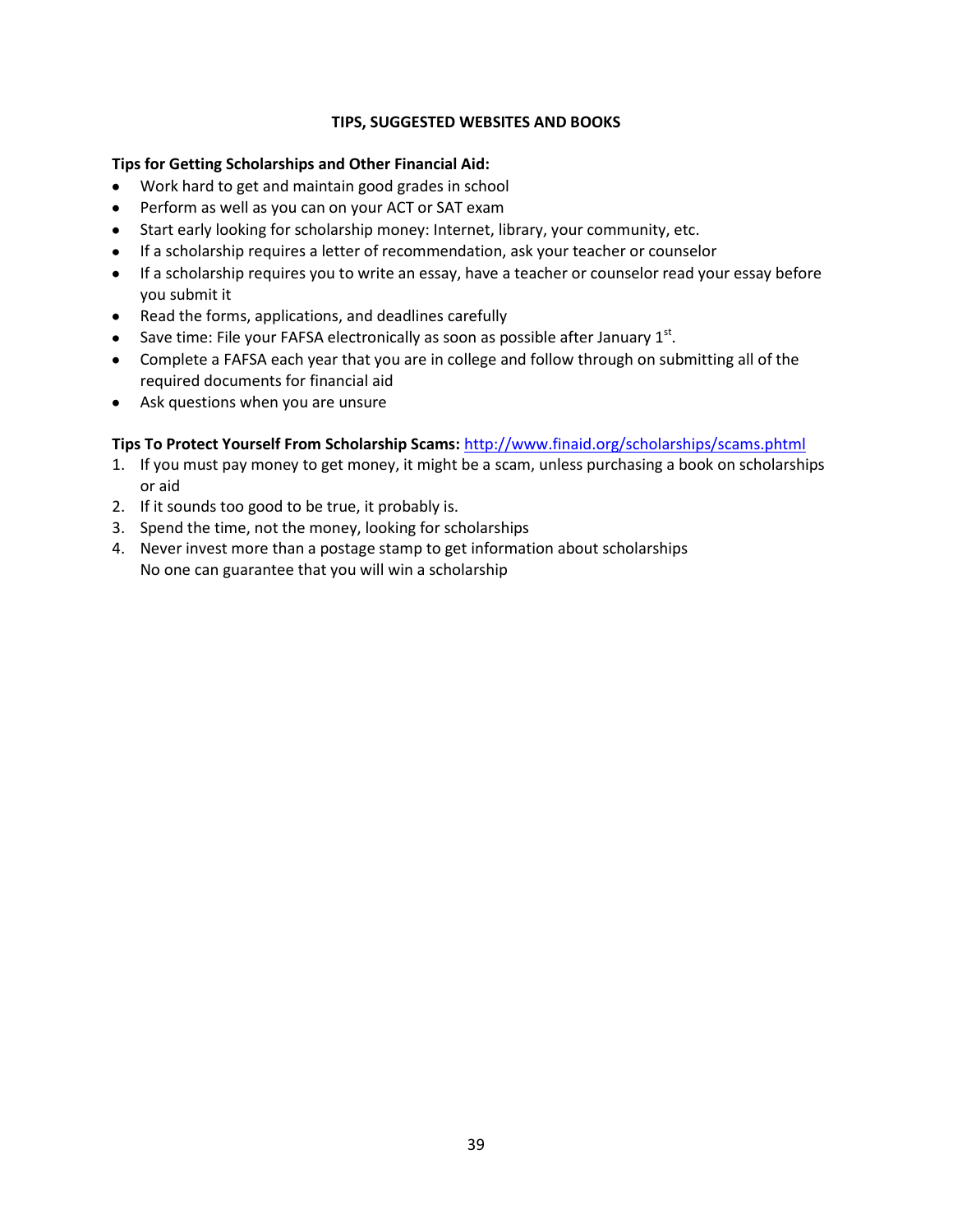## <span id="page-39-0"></span>**SUGGESTED WEBSITES**

Association on American Indian Affairs

[http://www.indian-affairs.org/scholarships/financial\\_aid\\_links.htm](http://www.indian-affairs.org/scholarships/financial_aid_links.htm)

Bureau of Educational and Cultural Affair[s http://exchanges.state.gov/](http://exchanges.state.gov/)

College is Possibl[e http://www.collegeispossible.org/](http://www.collegeispossible.org/)

Fastweb<http://www.fastweb.com/>

Financial Aid<http://www.finaid.org/>

Free Scholarship Search & Information Service<http://www.freschinfo.com/>

Minority Scholarship Resource Links [www.uwsp.edu/](http://www.uwsp.edu/)

Public Service Career[s http://publicservicecareers.org](http://publicservicecareers.org/)

National Indian Education Association <http://www.niea.org/media/scholarships.php>

Scholarship Resource Network Express<http://www.srnexpress.com/>

Student Aid on the Web-government grants, loans, work study and scholarships [http://studentaid.ed.gov/PORTALSWebApp/students/english/native.jsp#05](http://studentaid.ed.gov/PORTALSWebApp/students/english/native.jsp%2305)

U.S. Department of Education<http://www.ed.gov/finaid>

# <span id="page-39-1"></span>**SUGGESTED BOOKS FOR RESEARCH**

College Board Scholarship Handbook 2011 By: The College Board

Scholarship Book By: Daniel J. Cassidy

Scholarships, Grants & Prizes, 2011 By: Peterson's

2004 Hispanic Scholarship Directory By: WPR Publishing

How to go to College Almost for Free By: Ben Kaplan

Money –Winning Scholarship Essay and Interviews By: Gen S. Tanabe and Kelly Y. Tanabe